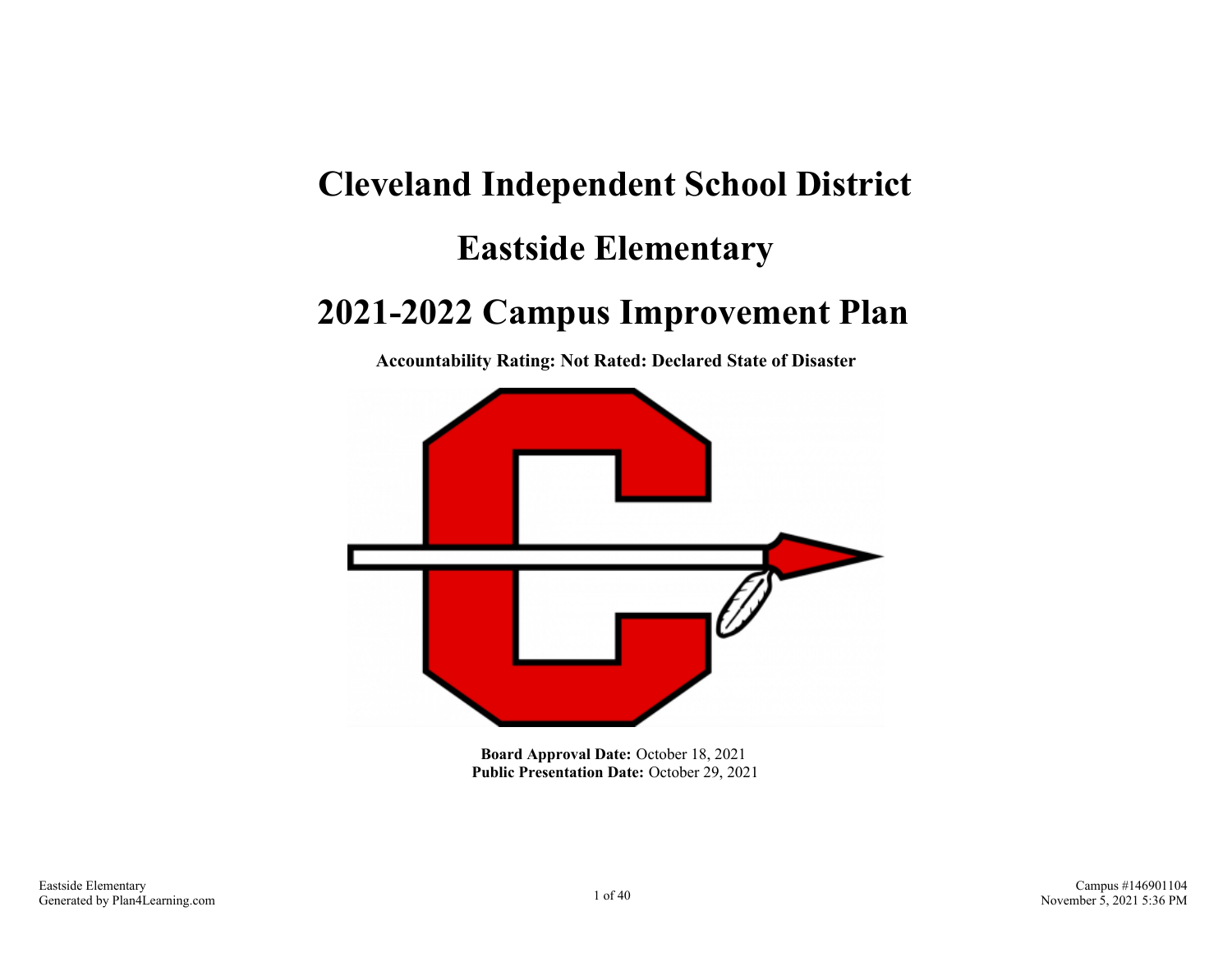## **Mission Statement**

Eastside Elementary builds a community of empowered lifelong learners that focuses on high levels of learning for all students.

## **Vision**

Eastside Elementary strives to make an everlasting difference for all students.

## **Core Beliefs**

We believe in creating a safe, secure learning environment where respect, honesty, and appreciation of individual differences are fostered.

We believe in providing all students with a balanced curriculum aligned with quality instruction.

We believe maintaining rigorous standards and high expectations for all students is key to academic excellence.

We believe differentiated instruction is the key to addressing the needs of all students.

We believe holding students accountable to become independent learners leads to taking responsibility for their own learning.

 $\bullet$ 

 $\bullet$ 

 $\bullet$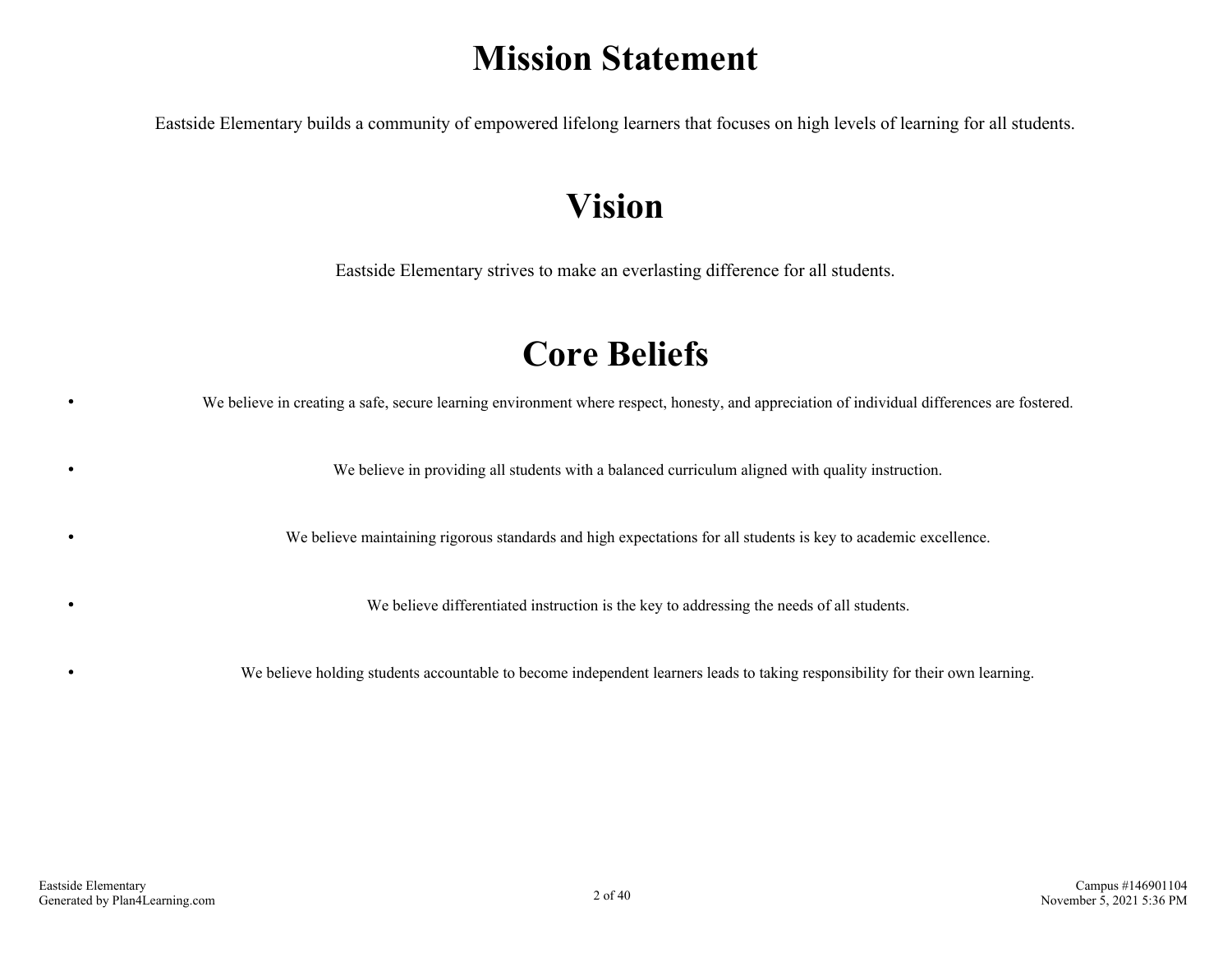## **Table of Contents**

| Comprehensive Needs Assessment                                                                                                                                     |    |
|--------------------------------------------------------------------------------------------------------------------------------------------------------------------|----|
| Demographics                                                                                                                                                       |    |
| <b>Student Learning</b>                                                                                                                                            |    |
| School Processes & Programs                                                                                                                                        |    |
| Perceptions                                                                                                                                                        |    |
| Priority Problem Statements                                                                                                                                        | 10 |
| Comprehensive Needs Assessment Data Documentation                                                                                                                  | 11 |
| Goals                                                                                                                                                              | 12 |
| Goal 1: Eastside Elementary will provide a student-centered educational environment in which students are expected to meet or exceed state standards in all areas. | 13 |
| Goal 2: Eastside Elementary's staff of quality professionals will implement a professional learning community that enhances individual student success.            | 29 |
| Goal 3: Eastside Elementary's parents, community members and business partners will strengthen their involvement in our students' education.                       | 33 |
| Title I Schoolwide Elements                                                                                                                                        | 36 |
| ELEMENT 1. SWP COMPREHENSIVE NEEDS ASSESSMENT (CNA)                                                                                                                | 37 |
| 1.1: Comprehensive Needs Assessment                                                                                                                                | 37 |
| ELEMENT 2. SWP CAMPUS IMPROVEMENT PLAN (CIP)                                                                                                                       | 37 |
| 2.1: Campus Improvement Plan developed with appropriate stakeholders                                                                                               | 37 |
| 2.2: Regular monitoring and revision                                                                                                                               | 38 |
| 2.3: Available to parents and community in an understandable format and language                                                                                   | 38 |
| 2.4: Opportunities for all children to meet State standards                                                                                                        | 38 |
| 2.5: Increased learning time and well-rounded education                                                                                                            | 38 |
| 2.6: Address needs of all students, particularly at-risk                                                                                                           | 38 |
| ELEMENT 3. PARENT AND FAMILY ENGAGEMENT (PFE)                                                                                                                      | 38 |
| 3.1: Develop and distribute Parent and Family Engagement Policy                                                                                                    | 38 |
| 3.2: Offer flexible number of parent involvement meetings                                                                                                          | 39 |
| Title I Personnel                                                                                                                                                  | 39 |
|                                                                                                                                                                    |    |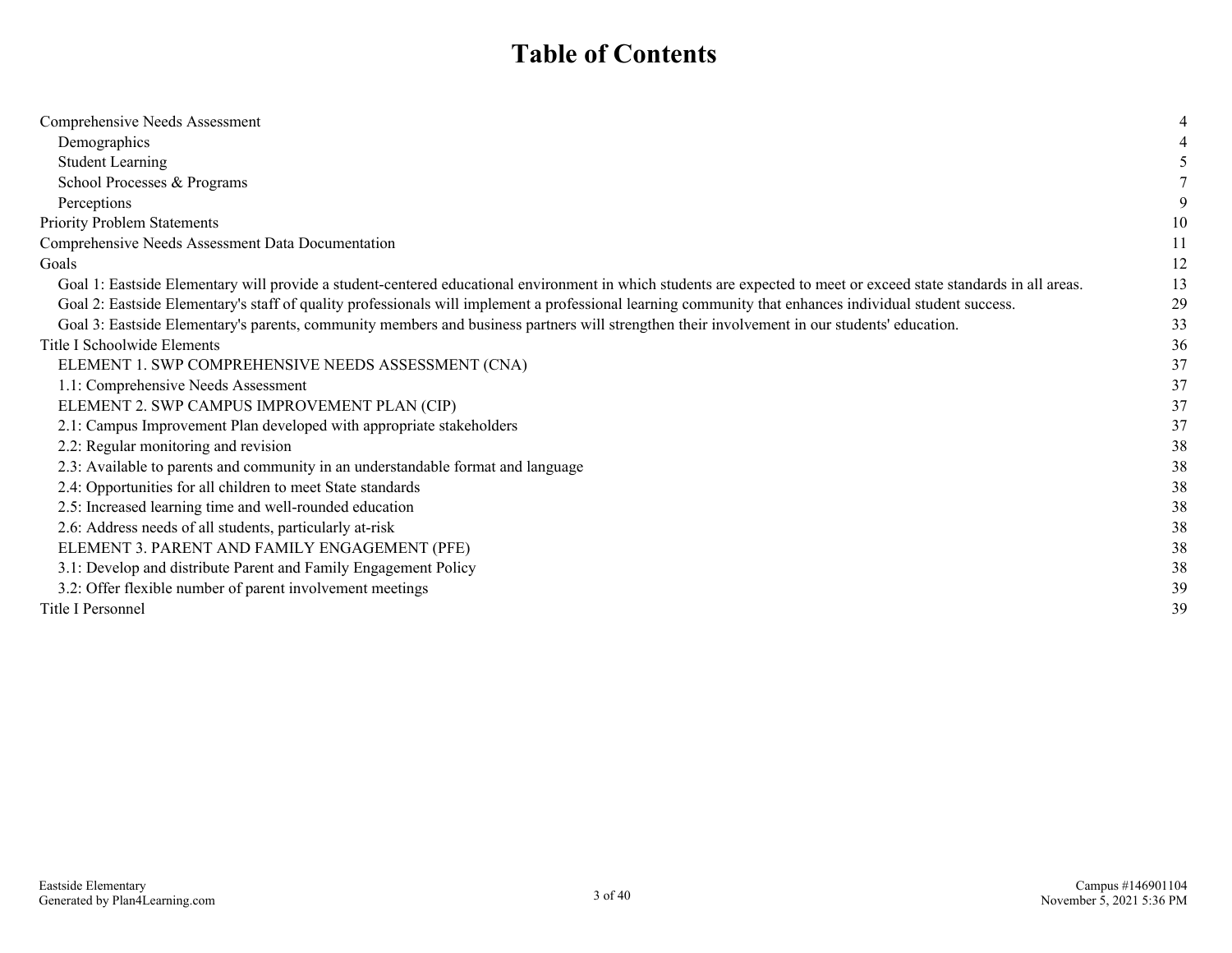## **Comprehensive Needs Assessment**

### **Demographics**

#### **Demographics Summary**

Eastside Elementary is a PK-5th grade campus within Cleveland ISD. As of September 28, 2021, Eastside Elementary has an enrollment of 1,220 students. Eastside Elementary has approximately 450 more students than an average Elementary school.

#### **Attendance Rate:**

| 2020-2021 | 95.1% |
|-----------|-------|
| 2019-2020 | 95.7% |
| 2018-2019 | 96.1% |
| 2017-2018 | 94 9% |
| 2016-2017 | 95.5% |

| <b>Student Group (%)</b> | Afr Am |     |        |       | Hisp Wht As/PI Nat Am |
|--------------------------|--------|-----|--------|-------|-----------------------|
| 2021-2022                | $5\%$  | 79% | $13\%$ | $0\%$ | $0\%$                 |

44% of teachers at Eastside Elementary have 1-5 years of experience.

21.3 % of teachers at Eastside Elementary are in their first year of teaching.

#### **Demographics Strengths**

In a difficult year of adjusting to Covid, Eastside Elementary maintained an acceptable 95.1% student attendance rating, and an 84.4% teacher retention rate.

#### **Problem Statements Identifying Demographics Needs**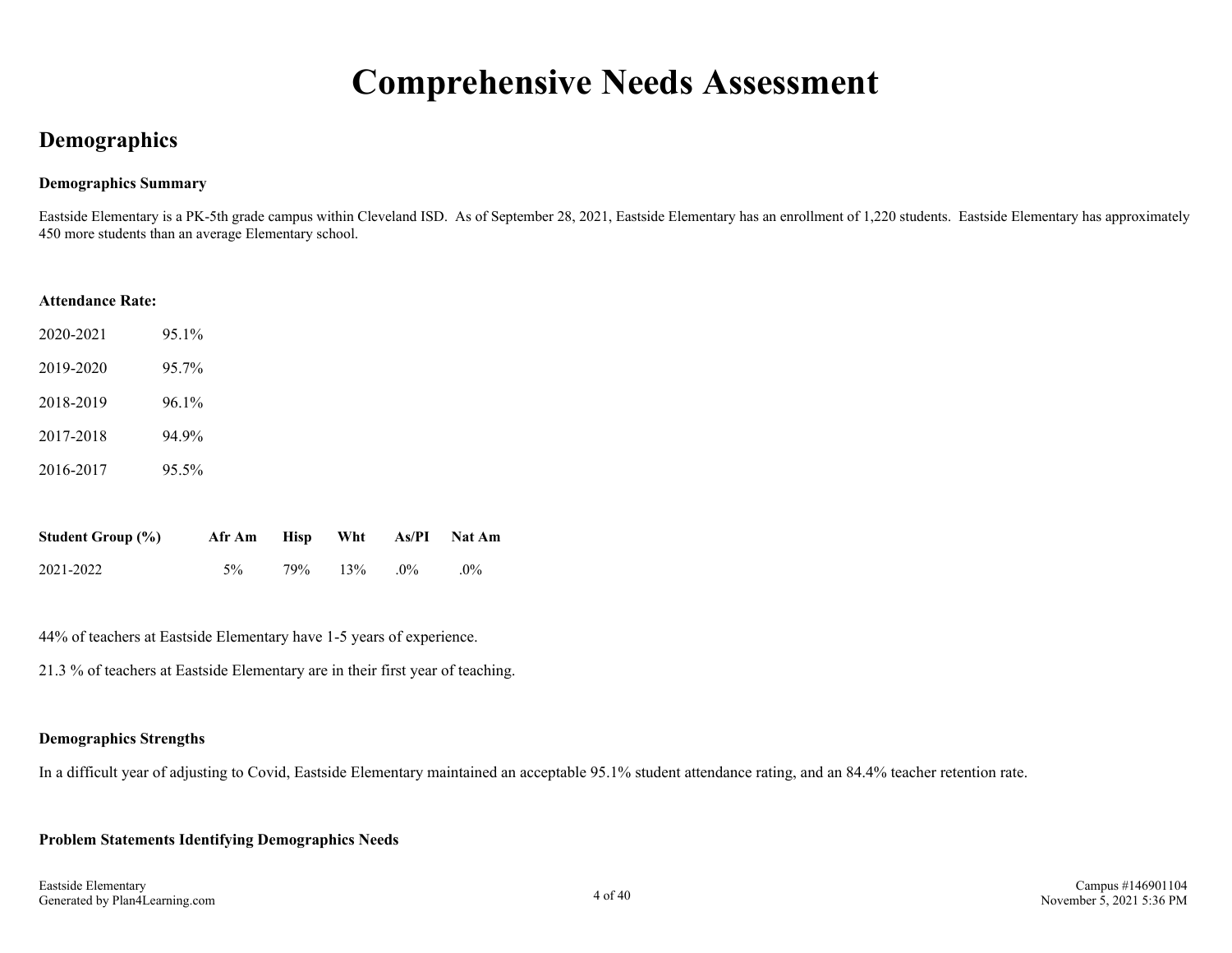**Problem Statement 1:** Almost half of the teachers at Eastside Elementary have less than 5 years experience. **Root Cause:** Recruiting practices targeting experienced teachers were not utilized.

**Problem Statement 2:** Student attendance rate has consistently dropped over the past two years. **Root Cause:** Procedures were not implemented with fidelity to monitor student absences and provide intervention.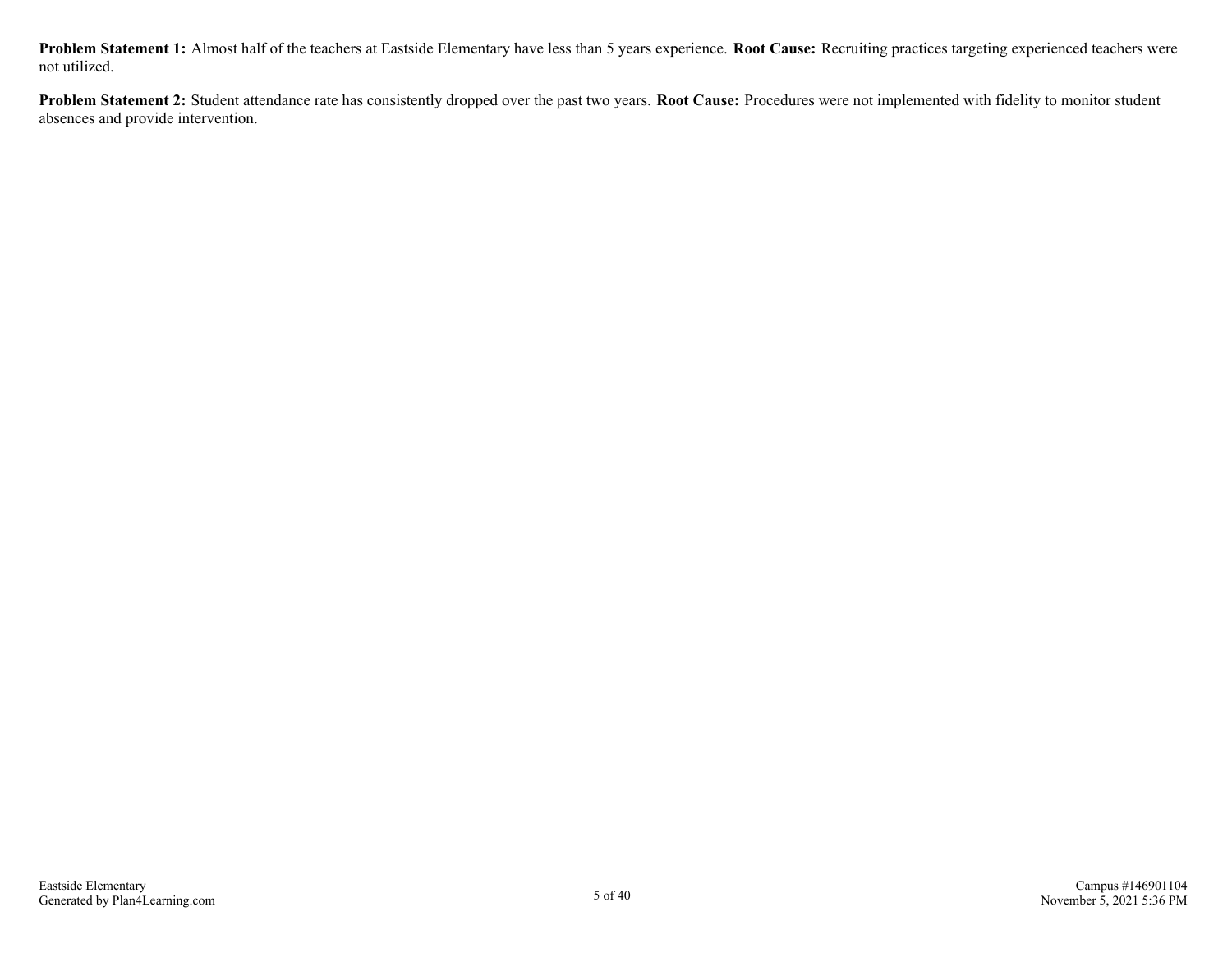### **Student Learning**

#### **Student Learning Summary**

#### **3rd Grade Math**

- The Approaches grade level category was  $52\%$
- The Meets grade level category was 15%
- The Masters grade level category was  $7\%$

#### **4th Grade Math**

- The Approaches grade level category was  $51\%$
- The Meets grade level category was 25%
- The Masters grade level category was 15%

#### **5th Grade Math**

- The Approaches grade level category was  $66\%$
- The Meets grade level category was 39%
- The Masters grade level category was 17%

#### **3rd Grade Reading**

- The Approaches grade level category was 55%
- The Meets grade level category was 20%
- The Masters grade level category was  $9\%$

#### **4th Grade Reading**

- The Approaches grade level category was  $56\%$
- The Meets grade level category was 18%
- The Masters grade level category was  $7\%$

#### **5th Grade Reading**

- The Approaches grade level category was  $60\%$
- The Meets grade level category was  $31\%$
- The Masters grade level category was  $16\%$

#### **4th Grade Writing**

- The Approaches grade level category was  $40\%$
- The Meets grade level category was  $20\%$
- The Masters grade level category was  $3\%$

#### **5th Grade Science**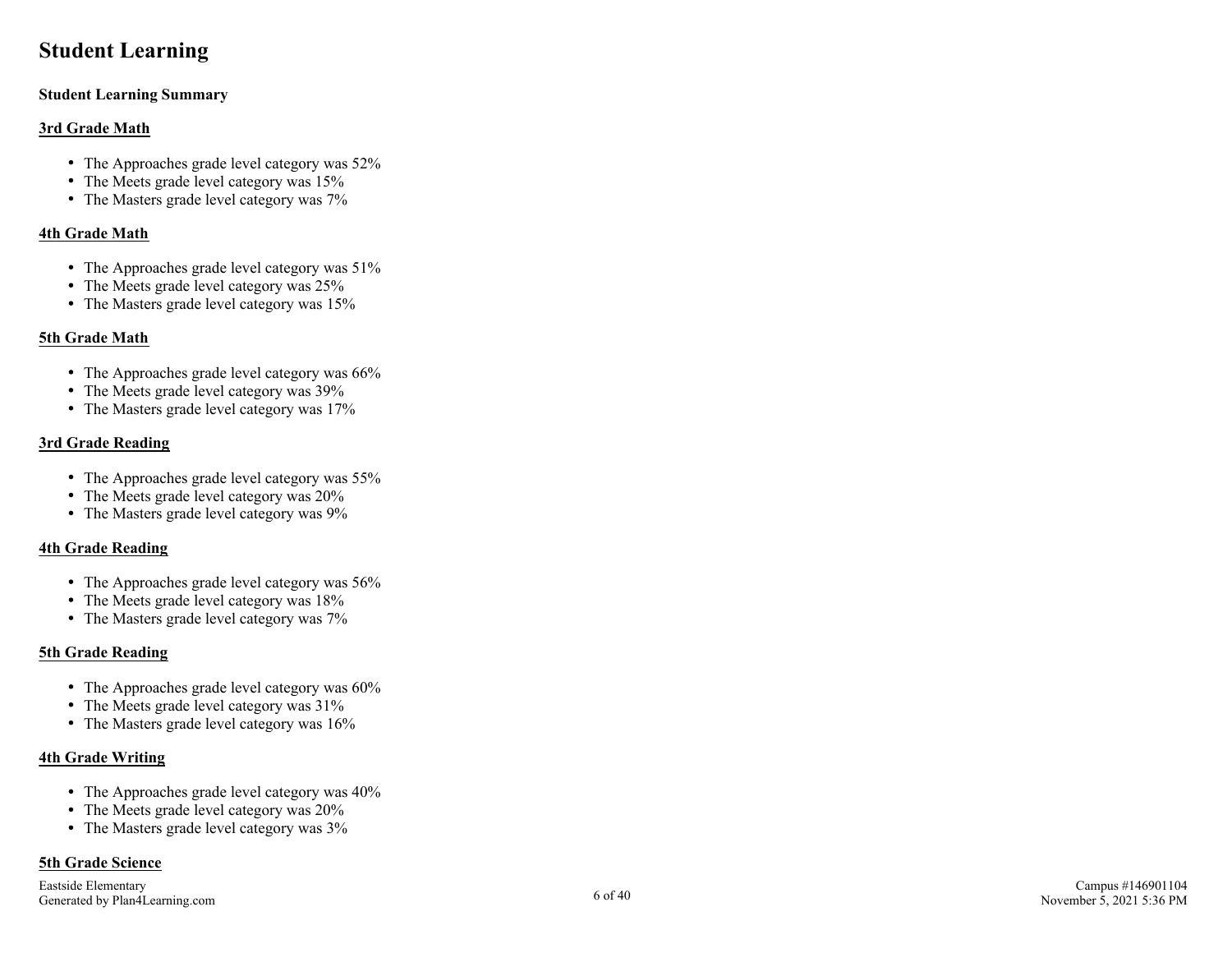- The Approaches grade level category was 43%
- The Meets grade level category was 11%
- The Masters grade level category was 5%

Student Achievement = 29

School Progress = 29

Closing the Gap =  $11\%$ 

#### **Student Learning Strengths**

Eastside Elementary targeted a 10% gain on the TPRI and the campus reached a 26% gain.

#### **Problem Statements Identifying Student Learning Needs**

**Problem Statement 1 (Prioritized):** 18% of all 4th grade students scored Meets grade level standard on 4th grade Reading STAAR. **Root Cause:** Quality instruction utilizing Tier 1 best strategies not evident in lesson plans or walkthrough data.

**Problem Statement 2 (Prioritized):** 20% of all 3rd grade students scored Meets grade level standard on 3rd grade Reading STAAR. **Root Cause:** Quality instruction utilizing Tier 1 best strategies not evident in lesson plans or walkthrough data.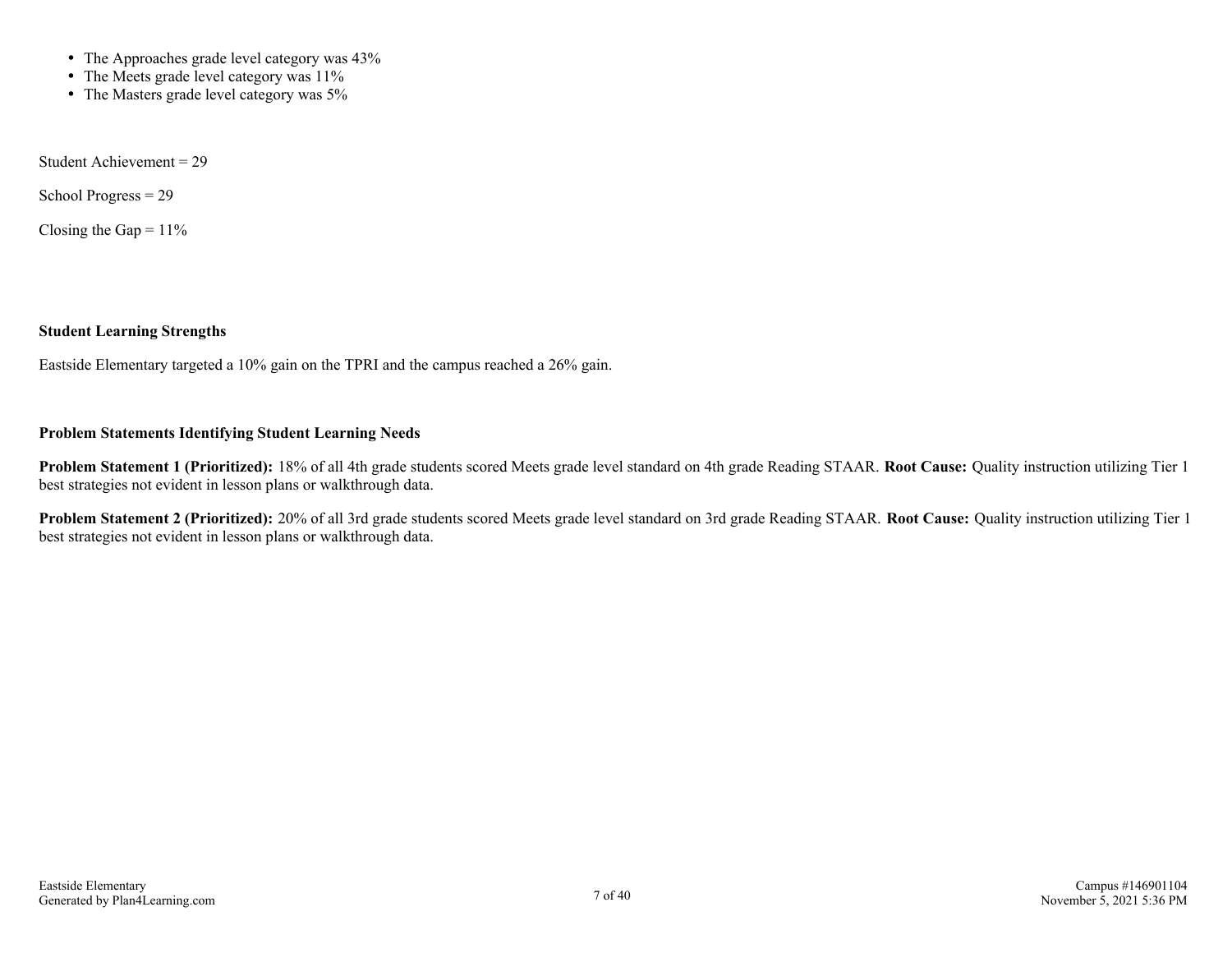### **School Processes & Programs**

#### **School Processes & Programs Summary**

The average class size for  $PK-5<sup>th</sup>$  grade classes is 22 students per class.

Eastside offers numerous professional development opportunities to its staff throughout the year. The staff generates decisions concerning professional development.

Eastside manages the campus by utilizing decisions made by the Campus Education Improvement Committee, Parents Involved in Education, Data Teams, Grade teams leaders, the sunshine committee, grant committee and bulletin board committee.

The campus discipline policy is clearly outlined for staff, parents, and students in the district code of conduct and in the campus and district handbooks online on the CISD website.

Master schedule designates time daily for math and reading interventions that do not interrupt or interfere with Tier I instruction. The majority of the time teachers are arranged in teaching teams where one teaches ELAR or SLAR and Social Studies and the other teaches Math and Science.

Instructional Coaches and Literacy Coaches provide instructional support for all teachers within their specific content area.

Assistant Principals are encouraged to participate in the Aspiring Principal Academy to further develop their leadership skills.

The following programs enhance the school climate: MyON, Staff Appreciation days, 5th Grade M.E.T.H. Presentation (Drug Prevention), Attendance and Honor Roll recognition, UIL Academics, Science Fair, Science Club, Student Council, award programs, and volunteers.

A variety of Professional Learning opportunities are provided to staff such as but not limited to: Training for Technology for classroom use/Gradebook, Discipline/Classroom management/C.H.A.M.P.S., Assessment and Accountability, Data Analysis Training, GT Training, Bilingual /ESL Training, Kagan Training, Shelter Instruction Training, ELL for Administrators, Crisis Prevention Intervention, Parental Involvement training, Differentiated Instruction/Small Group Training, RTI, Legal updates, Eduphoria, MobyMax, Guided Math and the use of Math Manipulatives.

Eastside has a parental involvement plan in place, along with a parent compact. Each month, a parent newsletter/calendar goes home to parents. It lists all activities, holidays, meetings, deadlines, tests, etc. Each Tuesday, students take home information from their teachers to their parents. The school marquee is kept current. School Messenger and Remind are used to contact parents about urgent or important issues. Extra copies of flyers are kept in the front office for parents on issues addressing how to help their child in school, health issues, school board reports and more. All flyers are sent home in English and Spanish.

Parents in Education (PIE) is the campus parent organization which allows for parents to become involved at Eastside Elementary.

Numerous opportunities are available for participation and communication: P.I.E.(Parents Involved in Education), Title I Parent Meetings, Title I brochures/letters, "Meet the Teacher' Night, Field Day, various class projects, class celebrations, fundraisers, Teacher/Parent conferences (within first 9-weeks), Public School Week, Grandparent's Day, Donuts for Dad breakfast, Muffins for Mom breakfast, family lunches, volunteers in school, monthly newsletters, Tuesday Folders, web-pages, Career Day, Science Fair, Parent Portals, and Literacy Night.

The leadership team is an integral part of the interview process at Eastside Elementary. All applicants must participate in a panel interview and meet a specified criteria before being considered for employment.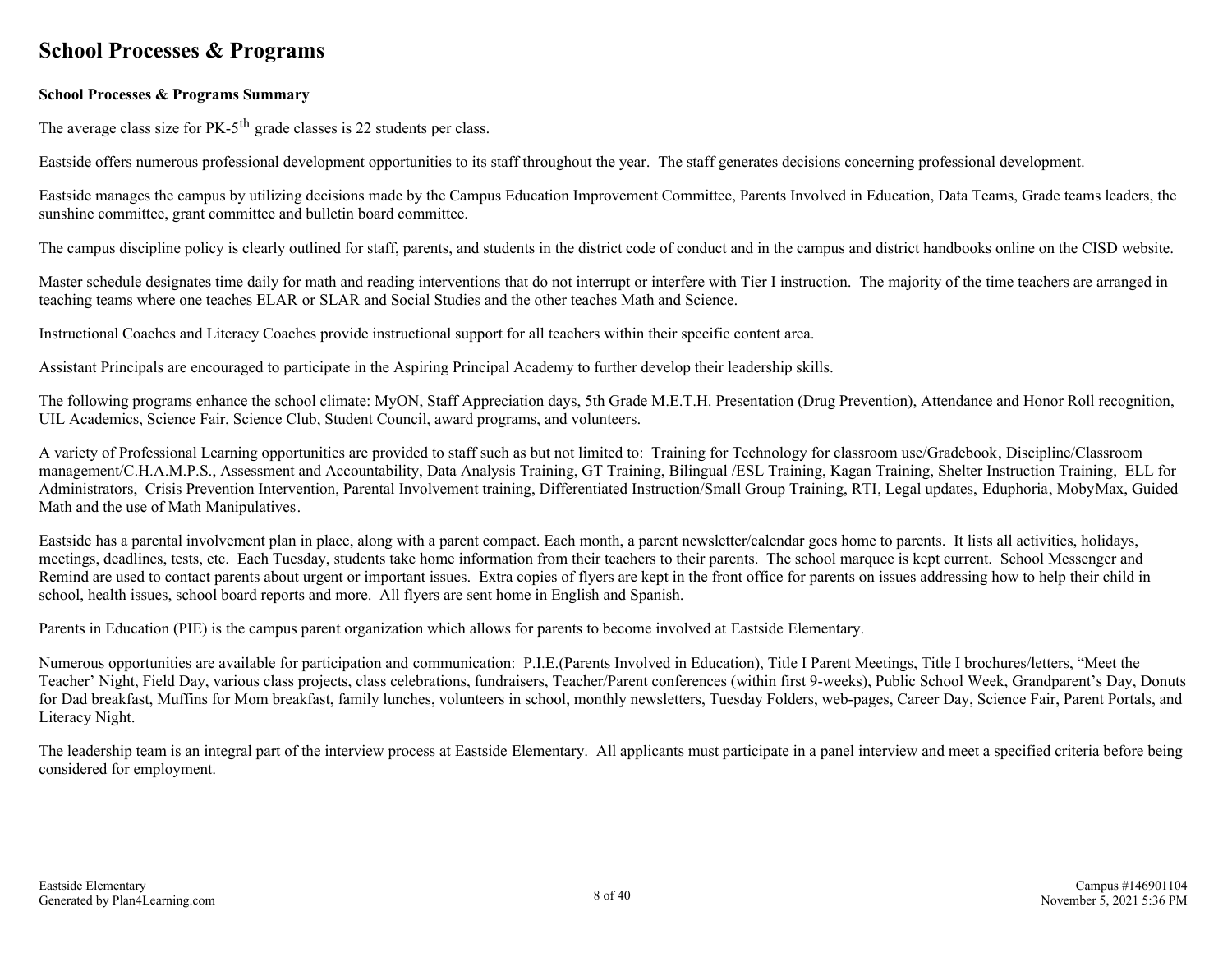#### **School Processes & Programs Strengths**

Content teachers have common conference periods to support collaborative discussions focused on quality instruction.

Instructional Coaches support teachers with lesson development and best practices for instruction and classroom management.

100% of Teachers are Highly-Qualified and all ELAR teachers are ESL certified (with exception to Alternative Certification Interns). Eastside Elementary did not have to submit a Bilingual/ESL exception wavier this year.

#### **Problem Statements Identifying School Processes & Programs Needs**

**Problem Statement 1:** Less than 50% of parents attend after school activities/events. **Root Cause:** Activities were not always provided at multiple times to maximize parent potential nor communicated using multiple venues.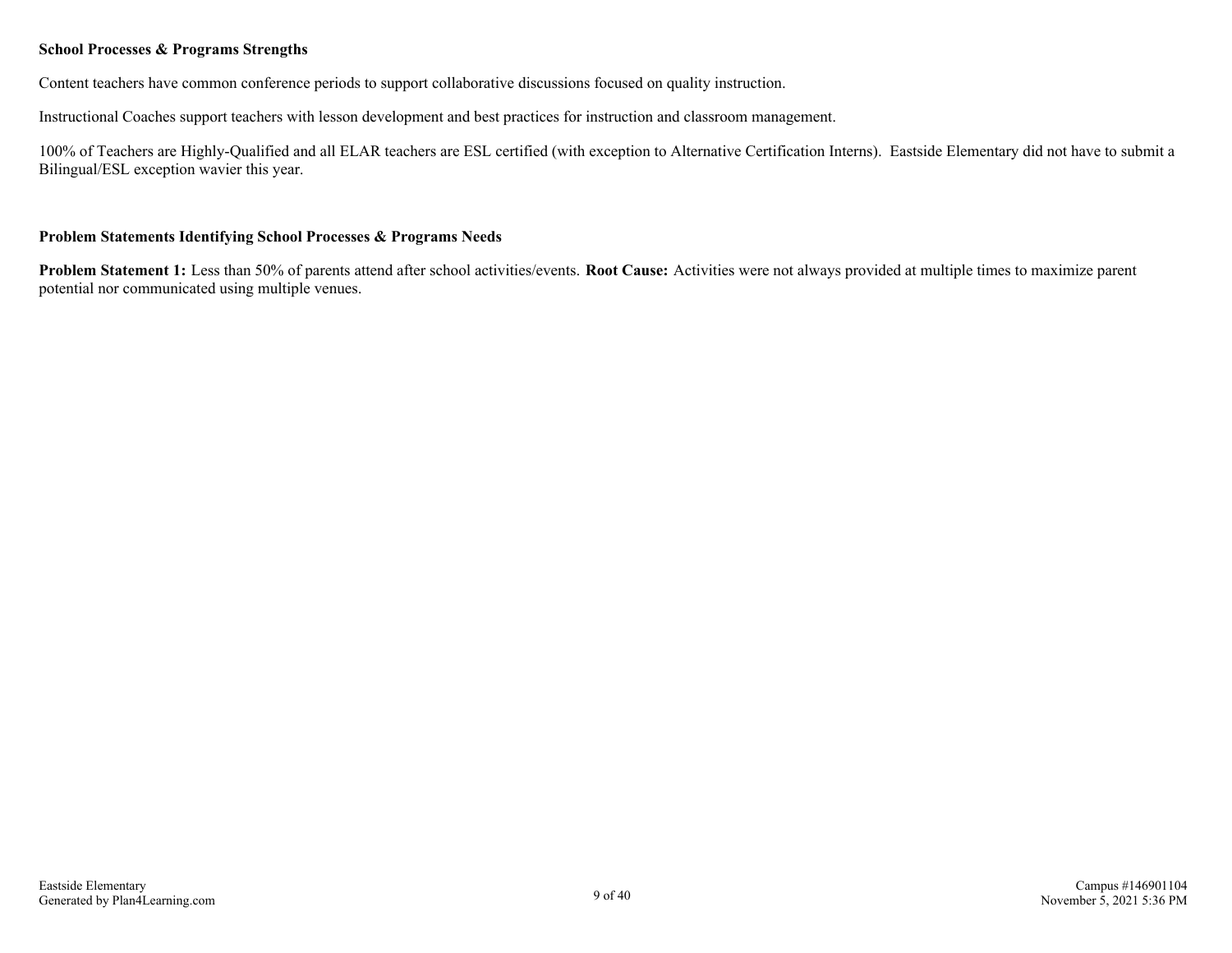### **Perceptions**

#### **Perceptions Summary**

Eastside Elementary has 135 staff members who serve our 1,220 students. Our teachers believe all students can learn at a high level. Teachers work in collaborative meetings during their common planning time. Eastside Elementary prides itself on having a family atmosphere. Parent Volunteers are highly encouraged to join Eastside's Parents In Education (PIE) organization.

Staff members are provided an opportunity to participate in a satisfaction survey at the end of the school year.

The leadership team meets regularly and discusses processes or strategies to rectify matters of focus related to the survey.

#### **Perceptions Strengths**

According to the TNTP Insight Satisfaction Survey, Eastside Elementary had an index score of 5.8 of out of 10 ranking in the 54% percentile.

Collaborative teams are embraced or are included in the decision-making process such as : Campus Improvement Committee, Parent In Education, Data Teams, Professional Learning Community, grade level team leaders and leadership team.

#### **Problem Statements Identifying Perceptions Needs**

**Problem Statement 1 (Prioritized):** Leadership and Academic Feedback were the lowest score domains on TNTP Satisfaction Survey with a score of 4.2 out of 10. **Root Cause:** Lack of clear communication of purpose through conversations of Mission and Vision and a clear direction for instructional improvement.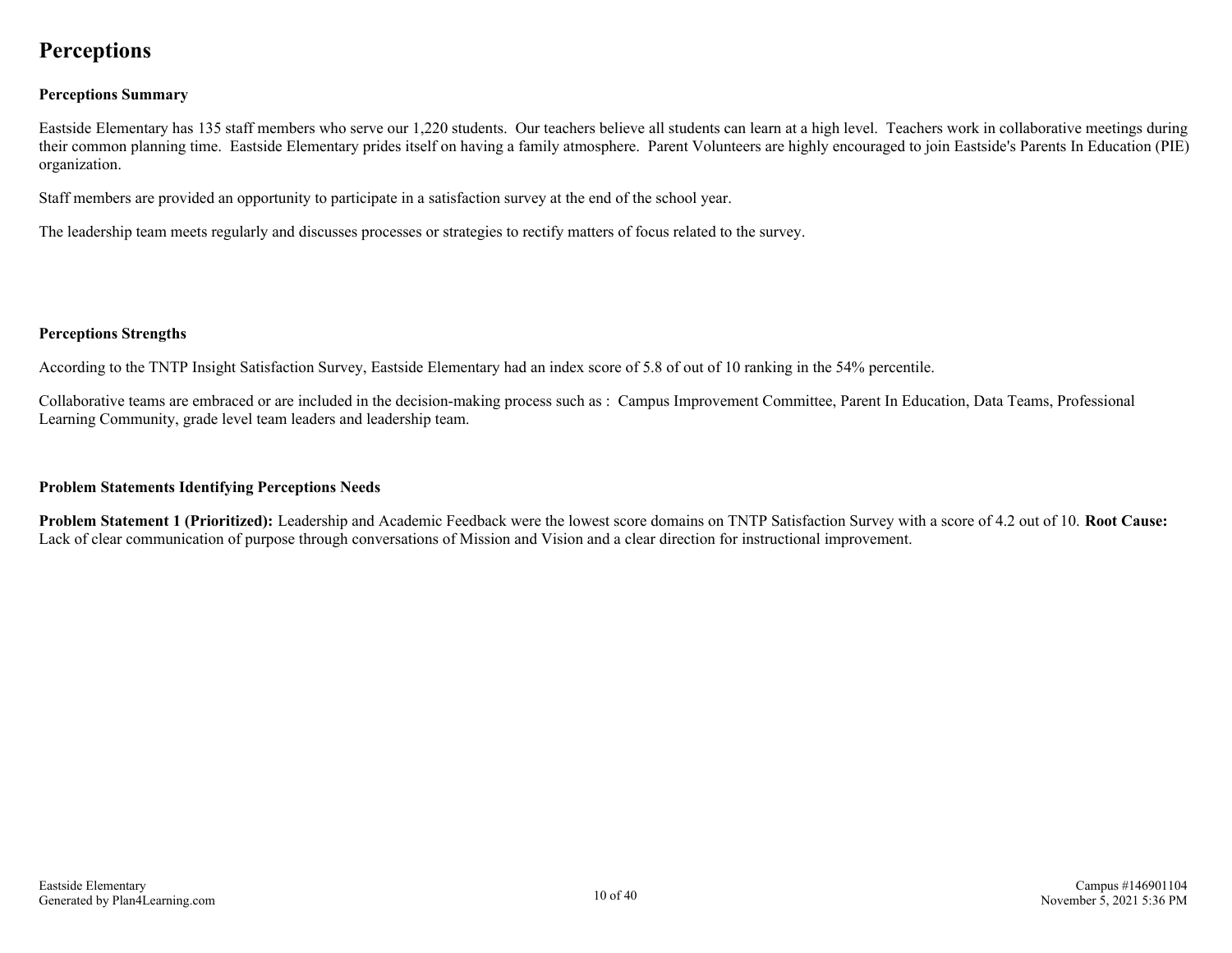## **Priority Problem Statements**

**Problem Statement 2**: 18% of all 4th grade students scored Meets grade level standard on 4th grade Reading STAAR. **Root Cause 2**: Quality instruction utilizing Tier 1 best strategies not evident in lesson plans or walkthrough data. **Problem Statement 2 Areas**: Student Learning

**Problem Statement 3**: Leadership and Academic Feedback were the lowest score domains on TNTP Satisfaction Survey with a score of 4.2 out of 10. **Root Cause 3**: Lack of clear communication of purpose through conversations of Mission and Vision and a clear direction for instructional improvement. **Problem Statement 3 Areas**: Perceptions

**Problem Statement 1**: 20% of all 3rd grade students scored Meets grade level standard on 3rd grade Reading STAAR. **Root Cause 1**: Quality instruction utilizing Tier 1 best strategies not evident in lesson plans or walkthrough data. **Problem Statement 1 Areas**: Student Learning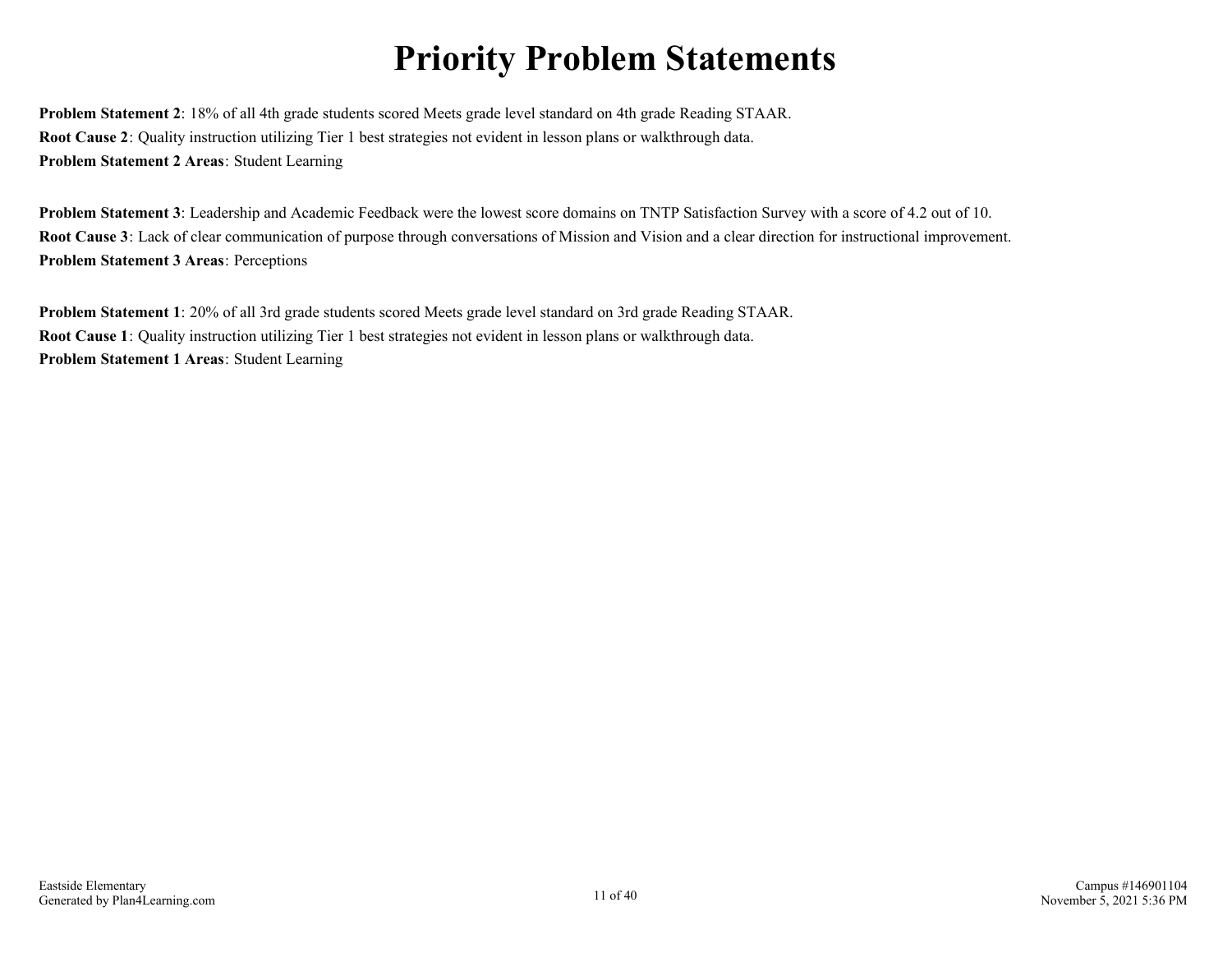## **Comprehensive Needs Assessment Data Documentation**

The following data were used to verify the comprehensive needs assessment analysis:

#### **Improvement Planning Data**

- District goals
- Campus goals
- HB3 CCMR goals
- Covid-19 Factors and/or waivers

#### **Accountability Data**

- Texas Academic Performance Report (TAPR) data
- Student Achievement Domain
- Domain 1 Student Achievement
- Effective Schools Framework data
- Federal Report Card Data

#### **Student Data: Assessments**

- State and federally required assessment information
- (STAAR) current and longitudinal results, including all versions
- STAAR released test questions
- Texas English Language Proficiency Assessment System (TELPAS) and TELPAS Alternate results
- Texas Primary Reading Inventory (TPRI), Tejas LEE, or other alternate early reading assessment results
- Student Success Initiative (SSI) data for Grades 5 and 8
- Texas approved PreK 2nd grade assessment data

#### **Student Data: Student Groups**

- Economically Disadvantaged / Non-economically disadvantaged performance, progress, and participation data
- Economically disadvantaged / Non-economically disadvantaged performance and participation data
- Special education/non-special education population including discipline, progress and participation data
- EL/non-EL or LEP data, including academic achievement, progress, support and accommodation needs, race, ethnicity, gender, etc.
- Dyslexia Data

#### **Student Data: Behavior and Other Indicators**

Attendance data

#### **Employee Data**

- Teacher/Student Ratio
- Campus leadership data
- Campus department and/or faculty meeting discussions and data
- Professional development needs assessment data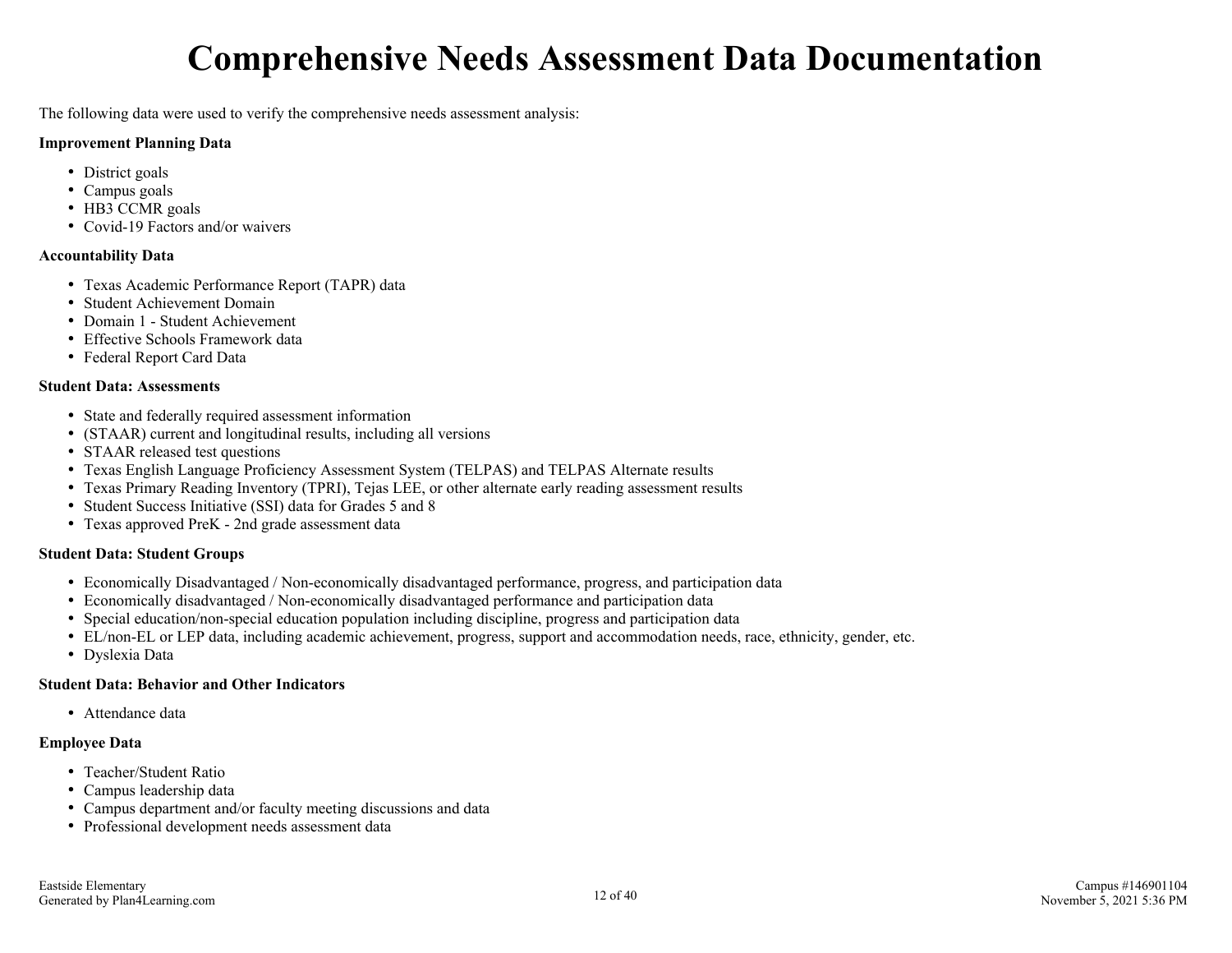## **Goals**

Goal 1: Eastside Elementary will provide a student-centered educational environment in which students are expected to meet or exceed state standards in all areas.

**Performance Objective 1:** By the end of the 2021 -2022 school year, Eastside Elementary will increase the End-of-Year TPRI and Tejas LEE for first and second-grade scoring developed on the word reading and accuracy section by 10%.

**Evaluation Data Sources:** TPRI/Tejas LEE

| <b>Strategy 1 Details</b>                                                                                                                                                                                                                                                                                                                                                                                                                                                                                                                                                                                                                                                                                          | <b>Reviews</b>    |                                      |     |     |
|--------------------------------------------------------------------------------------------------------------------------------------------------------------------------------------------------------------------------------------------------------------------------------------------------------------------------------------------------------------------------------------------------------------------------------------------------------------------------------------------------------------------------------------------------------------------------------------------------------------------------------------------------------------------------------------------------------------------|-------------------|--------------------------------------|-----|-----|
| Strategy 1: Implement, with fidelity, phonemic awareness and phonological awareness skills and use running records and                                                                                                                                                                                                                                                                                                                                                                                                                                                                                                                                                                                             |                   | <b>Summative</b><br><b>Formative</b> |     |     |
| skill checks to track and move students up in their reading levels.<br>Strategy's Expected Result/Impact: Increased reading fluency and comprehension.<br>Students progressing in their reading levels.<br>ELAR/SLAR teachers will have a concrete understanding of foundational reading skills of phonemic and<br>phonological awareness and work attack.<br><b>Staff Responsible for Monitoring: Principal,</b><br><b>Assistant Principal(s)</b><br><b>Instructional Coach</b>                                                                                                                                                                                                                                   | <b>Nov</b><br>20% | Jan                                  | Mar | May |
| Teacher(s)<br>ELAR team Leads<br>Title I Schoolwide Elements: 2.4, 2.5, 2.6 - TEA Priorities: Build a foundation of reading and math, Connect<br>high school to career and college - ESF Levers: Lever 2: Effective, Well-Supported Teachers, Lever 4: High-<br>Quality Curriculum, Lever 5: Effective Instruction<br><b>Problem Statements: Student Learning 1, 2</b><br>Funding Sources: Classroom Library - Local Funds - \$10,000, : Instructional materials to supplement current<br>classroom systems and organize small group instruction - State: Compensatory Education - \$15,000, Reading<br>manipulatives - Early Education Allotment - \$30,000, Manipulatives - Early Education Allotment - \$15,000 |                   |                                      |     |     |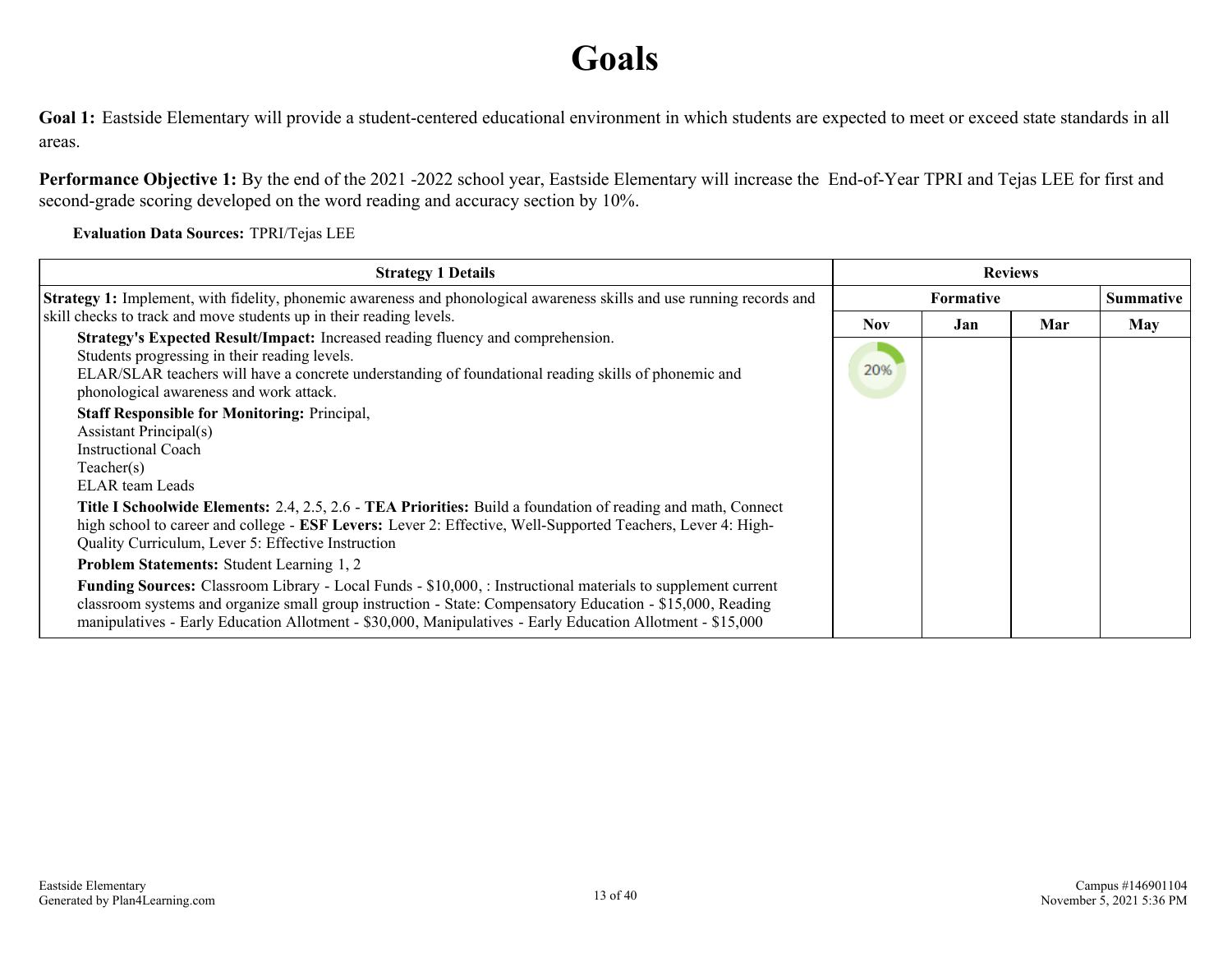| <b>Strategy 2 Details</b>                                                                                                                                                                                                                                                                                                                                                                                                                                                                                                                                          |            | <b>Reviews</b> |                |                  |
|--------------------------------------------------------------------------------------------------------------------------------------------------------------------------------------------------------------------------------------------------------------------------------------------------------------------------------------------------------------------------------------------------------------------------------------------------------------------------------------------------------------------------------------------------------------------|------------|----------------|----------------|------------------|
| Strategy 2: Provide training to teachers on Foundational Skills strategies and conducting and utilizing quality assessments.                                                                                                                                                                                                                                                                                                                                                                                                                                       | Formative  |                |                | <b>Summative</b> |
| Strategy's Expected Result/Impact: Teachers will use decodable readers to increase reading fluency.<br>Student growth will be evident in Reading Assessments                                                                                                                                                                                                                                                                                                                                                                                                       | <b>Nov</b> | Jan            | Mar            | May              |
| <b>Staff Responsible for Monitoring: Principal,</b><br><b>Assistant Principal(s)</b><br><b>Instructional Coach</b><br>Teacher(s)<br><b>ELAR</b> team Leads<br>Title I Schoolwide Elements: 2.4, 2.5, 2.6 - TEA Priorities: Build a foundation of reading and math - ESF<br>Levers: Lever 4: High-Quality Curriculum<br>Problem Statements: Student Learning 1, 2<br>Funding Sources: Workshop supplies and materials - Early Education Allotment - \$15,000, Fees associated<br>with professional development - Title I Part A-Improving Basic Programs - \$15,000 |            |                |                |                  |
| <b>Strategy 3 Details</b>                                                                                                                                                                                                                                                                                                                                                                                                                                                                                                                                          |            |                | <b>Reviews</b> |                  |
| <b>Strategy 3:</b> Establish a uniform way to disaggregate data with teachers.                                                                                                                                                                                                                                                                                                                                                                                                                                                                                     |            | Formative      |                | <b>Summative</b> |
| Strategy's Expected Result/Impact: Build teacher knowledge in interpreting student data and using the data to<br>improve student performance; teachers will share student data with the student to allow them to take ownership<br>of their learning.<br>Teachers communicate goals to students in reading and math                                                                                                                                                                                                                                                | Nov        | Jan            | Mar            | May              |
| <b>Staff Responsible for Monitoring: Principal,</b><br><b>Assistant Principal(s)</b><br><b>Instructional Coach</b><br>Teacher(s)                                                                                                                                                                                                                                                                                                                                                                                                                                   |            |                |                |                  |
| Title I Schoolwide Elements: 2.4, 2.6 - TEA Priorities: Build a foundation of reading and math, Connect high<br>school to career and college - ESF Levers: Lever 2: Effective, Well-Supported Teachers, Lever 5: Effective<br>Instruction                                                                                                                                                                                                                                                                                                                          |            |                |                |                  |
| Problem Statements: Student Learning 1, 2<br>Funding Sources: Student Materials - State: Compensatory Education - \$5,000, Teacher Training - State:<br>Compensatory Education - \$8,000                                                                                                                                                                                                                                                                                                                                                                           |            |                |                |                  |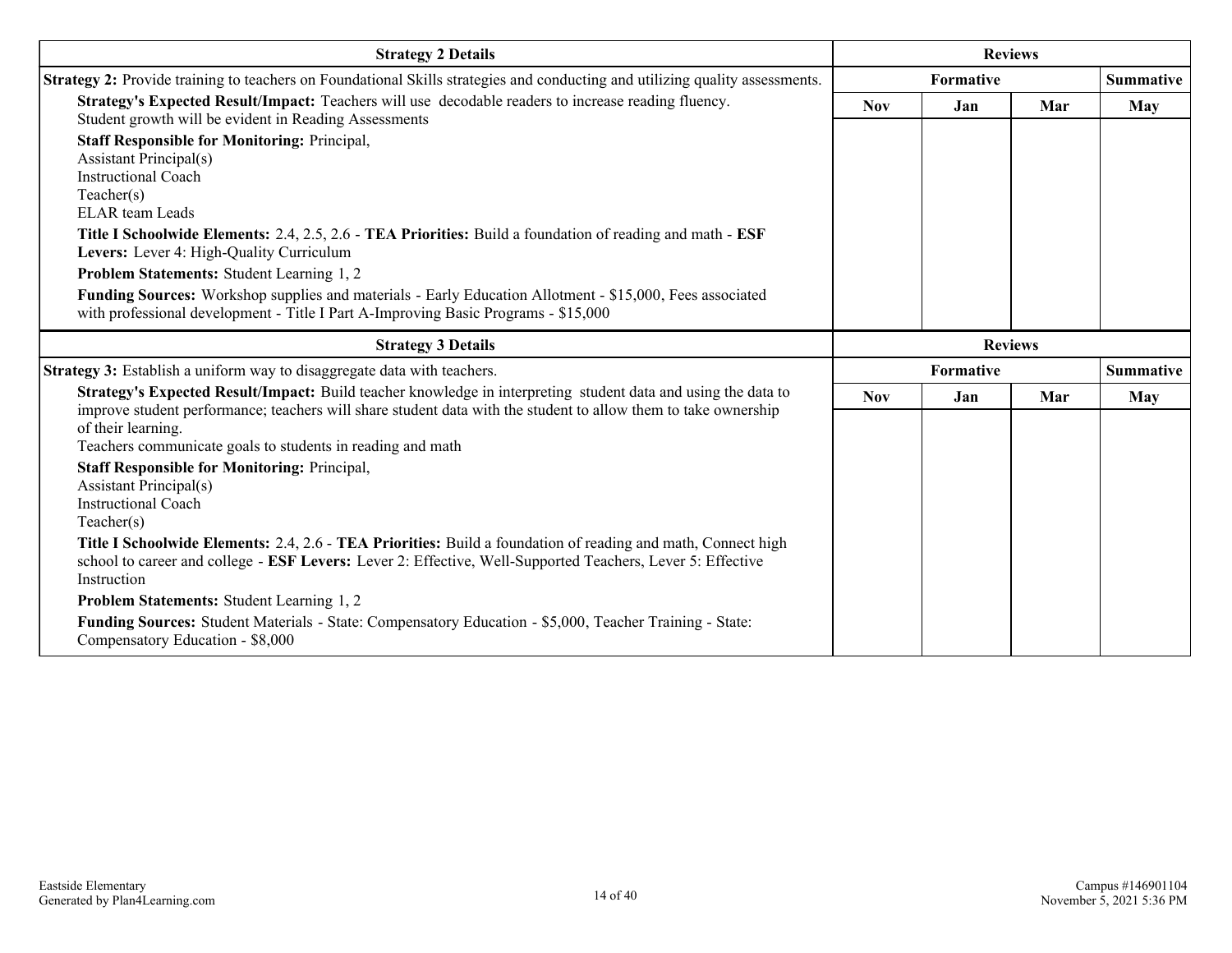| <b>Strategy 4 Details</b>                                                                                                                                                                                                                                                                                                                                    |                | <b>Reviews</b> |     |                  |
|--------------------------------------------------------------------------------------------------------------------------------------------------------------------------------------------------------------------------------------------------------------------------------------------------------------------------------------------------------------|----------------|----------------|-----|------------------|
| <b>Strategy 4:</b> Designate time during department planning to unpack the TEKS.                                                                                                                                                                                                                                                                             | Formative      |                |     | <b>Summative</b> |
| Strategy's Expected Result/Impact: Provide instruction that includes accommodations and modifications that<br>will address the needs of all students for growth in student performance; target students for meeting higher<br>reading levels and advancement.<br>Weekly summarized lessons as a team so that the structure of the lesson is clearly defined. | <b>Nov</b>     | Jan            | Mar | <b>May</b>       |
| <b>Staff Responsible for Monitoring: Principal,</b><br><b>Assistant Principal(s)</b><br><b>Instructional Coach</b><br>Teacher(s)                                                                                                                                                                                                                             |                |                |     |                  |
| Title I Schoolwide Elements: 2.4, 2.5 - TEA Priorities: Build a foundation of reading and math, Connect high<br>school to career and college - ESF Levers: Lever 1: Strong School Leadership and Planning, Lever 2: Effective,<br>Well-Supported Teachers                                                                                                    |                |                |     |                  |
| Problem Statements: Student Learning 1, 2                                                                                                                                                                                                                                                                                                                    |                |                |     |                  |
| <b>Strategy 5 Details</b>                                                                                                                                                                                                                                                                                                                                    | <b>Reviews</b> |                |     |                  |
| Strategy 5: Adapt exemplar lessons using current student data and TEKS to ensure student progress following the District                                                                                                                                                                                                                                     |                | Formative      |     | <b>Summative</b> |
| Curriculum Guide and Scope and Sequence.<br>Strategy's Expected Result/Impact: Exemplar lesson will be evident through class walkthroughs and student                                                                                                                                                                                                        | <b>Nov</b>     | Jan            | Mar | May              |
| learning; increase in student achievement                                                                                                                                                                                                                                                                                                                    |                |                |     |                  |
| <b>Staff Responsible for Monitoring: Principal,</b><br><b>Assistant Principal(s)</b><br><b>Instructional Coach</b><br>Teacher(s)                                                                                                                                                                                                                             |                |                |     |                  |
| Title I Schoolwide Elements: 2.5, 2.6 - TEA Priorities: Build a foundation of reading and math - ESF Levers:<br>Lever 4: High-Quality Curriculum, Lever 5: Effective Instruction                                                                                                                                                                             |                |                |     |                  |
| Problem Statements: Student Learning 1, 2                                                                                                                                                                                                                                                                                                                    |                |                |     |                  |
| <b>Strategy 6 Details</b>                                                                                                                                                                                                                                                                                                                                    |                | <b>Reviews</b> |     |                  |
| Strategy 6: Offer support programs for students transitioning into Kindergarten.                                                                                                                                                                                                                                                                             |                | Formative      |     | <b>Summative</b> |
| Strategy's Expected Result/Impact: Increase readiness levels to engage with new content; Improve levels of<br>maturation to support learning; Students exposed proactively to new schedules and expectations                                                                                                                                                 | <b>Nov</b>     | Jan            | Mar | May              |
| <b>Staff Responsible for Monitoring: Principal,</b><br><b>Assistant Principal(s)</b><br><b>Instructional Coach</b><br>Teacher(s)<br>Title I Schoolwide Elements: 2.4, 2.6                                                                                                                                                                                    | 0%             |                |     |                  |
| Problem Statements: Student Learning 1, 2                                                                                                                                                                                                                                                                                                                    |                |                |     |                  |
| 100%<br>Continue/Modify<br><sup>0%</sup> No Progress<br>Accomplished                                                                                                                                                                                                                                                                                         | Discontinue    |                |     |                  |

#### **Performance Objective 1 Problem Statements:**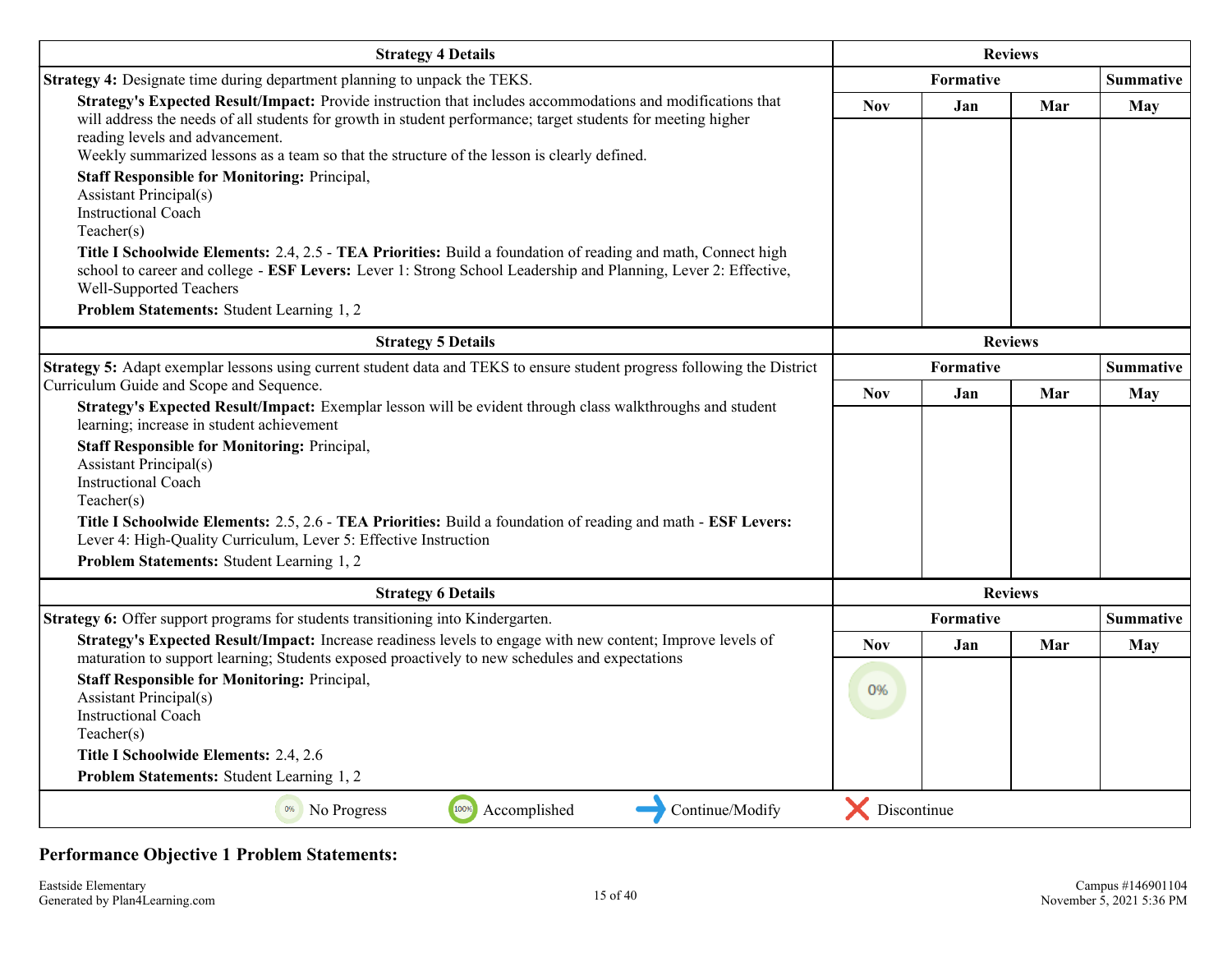#### **Student Learning**

**Problem Statement 1**: 18% of all 4th grade students scored Meets grade level standard on 4th grade Reading STAAR. **Root Cause**: Quality instruction utilizing Tier 1 best strategies not evident in lesson plans or walkthrough data.

**Problem Statement 2**: 20% of all 3rd grade students scored Meets grade level standard on 3rd grade Reading STAAR. **Root Cause**: Quality instruction utilizing Tier 1 best strategies not evident in lesson plans or walkthrough data.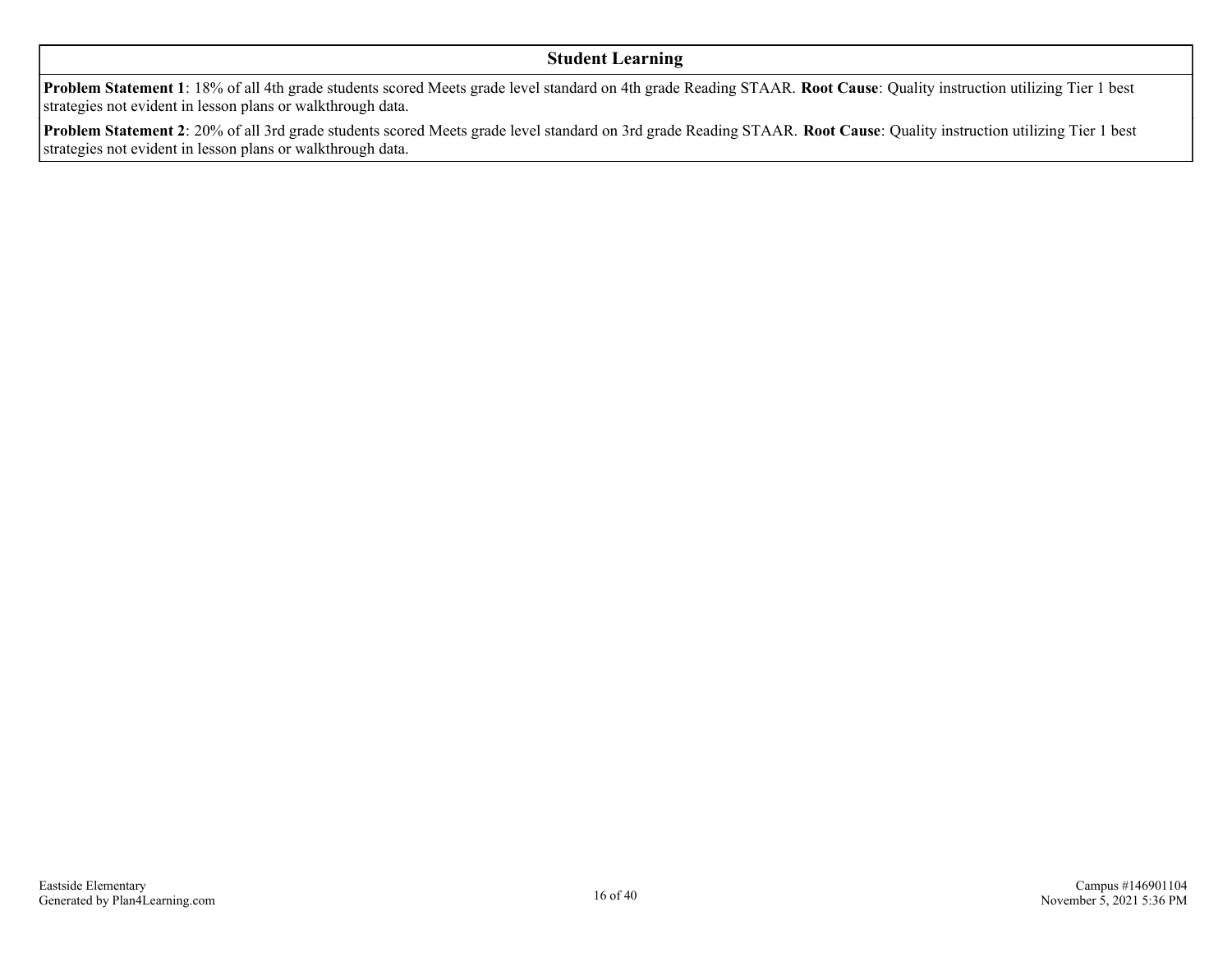**Goal 1:** Eastside Elementary will provide a student-centered educational environment in which students are expected to meet or exceed state standards in all areas.

**Performance Objective 2:** By the end of the 2021-2022 school year, Eastside Elementary will increase a minimum of 20% in Math/Science "Meets" and 10% in "Masters" level for grades 3 through 5 as measured by STAAR.

**Evaluation Data Sources:** STAAR Results

| <b>Strategy 1 Details</b>                                                                                                                                                                                                                                                                                                                                                                                                                                                                                                                                                                                                             |                  | <b>Reviews</b> |     |                  |  |
|---------------------------------------------------------------------------------------------------------------------------------------------------------------------------------------------------------------------------------------------------------------------------------------------------------------------------------------------------------------------------------------------------------------------------------------------------------------------------------------------------------------------------------------------------------------------------------------------------------------------------------------|------------------|----------------|-----|------------------|--|
| Strategy 1: Implement the Cleveland Math Problem Solving Process daily.                                                                                                                                                                                                                                                                                                                                                                                                                                                                                                                                                               | <b>Formative</b> |                |     | Summative        |  |
| Strategy's Expected Result/Impact: Increased "Meets" and "Masters" percentages on Campus Based<br>Assessments and Benchmarks.<br>Increase student achievement in 2nd-5th grade on Common Assessments and Benchmarks                                                                                                                                                                                                                                                                                                                                                                                                                   | <b>Nov</b>       | Jan            | Mar | May              |  |
| <b>Staff Responsible for Monitoring: Principal</b><br><b>Assistant Principal(s)</b><br>Teacher(s)<br><b>Instructional Coach</b>                                                                                                                                                                                                                                                                                                                                                                                                                                                                                                       |                  |                |     |                  |  |
| Title I Schoolwide Elements: 2.4, 2.5, 2.6 - TEA Priorities: Build a foundation of reading and math - ESF<br>Levers: Lever 2: Effective, Well-Supported Teachers, Lever 4: High-Quality Curriculum, Lever 5: Effective<br>Instruction                                                                                                                                                                                                                                                                                                                                                                                                 |                  |                |     |                  |  |
| <b>Strategy 2 Details</b>                                                                                                                                                                                                                                                                                                                                                                                                                                                                                                                                                                                                             | <b>Reviews</b>   |                |     |                  |  |
| Strategy 2: Schedule regular Collaborative Meetings to analyze data, plan instruction, compare instructional practices, and                                                                                                                                                                                                                                                                                                                                                                                                                                                                                                           |                  | Formative      |     | <b>Summative</b> |  |
| practice various ways to deliver instruction.                                                                                                                                                                                                                                                                                                                                                                                                                                                                                                                                                                                         | <b>Nov</b>       | Jan            | Mar | May              |  |
| Strategy's Expected Result/Impact: Increase student achievement in 2nd-5th grade on Common Assessments<br>and Benchmarks<br>Instructional Strategies evident during walk throughs.<br><b>Staff Responsible for Monitoring: Principal</b><br>Assistant Principal(s)<br>Teacher(s)<br><b>Instructional Coach</b><br>Title I Schoolwide Elements: 2.4, 2.5, 2.6 - TEA Priorities: Build a foundation of reading and math - ESF<br>Levers: Lever 4: High-Quality Curriculum<br>Funding Sources: Learning Materials - State: Compensatory Education - \$10,000, Instructional Planning Tools<br>- State: Compensatory Education - \$10,000 |                  |                |     |                  |  |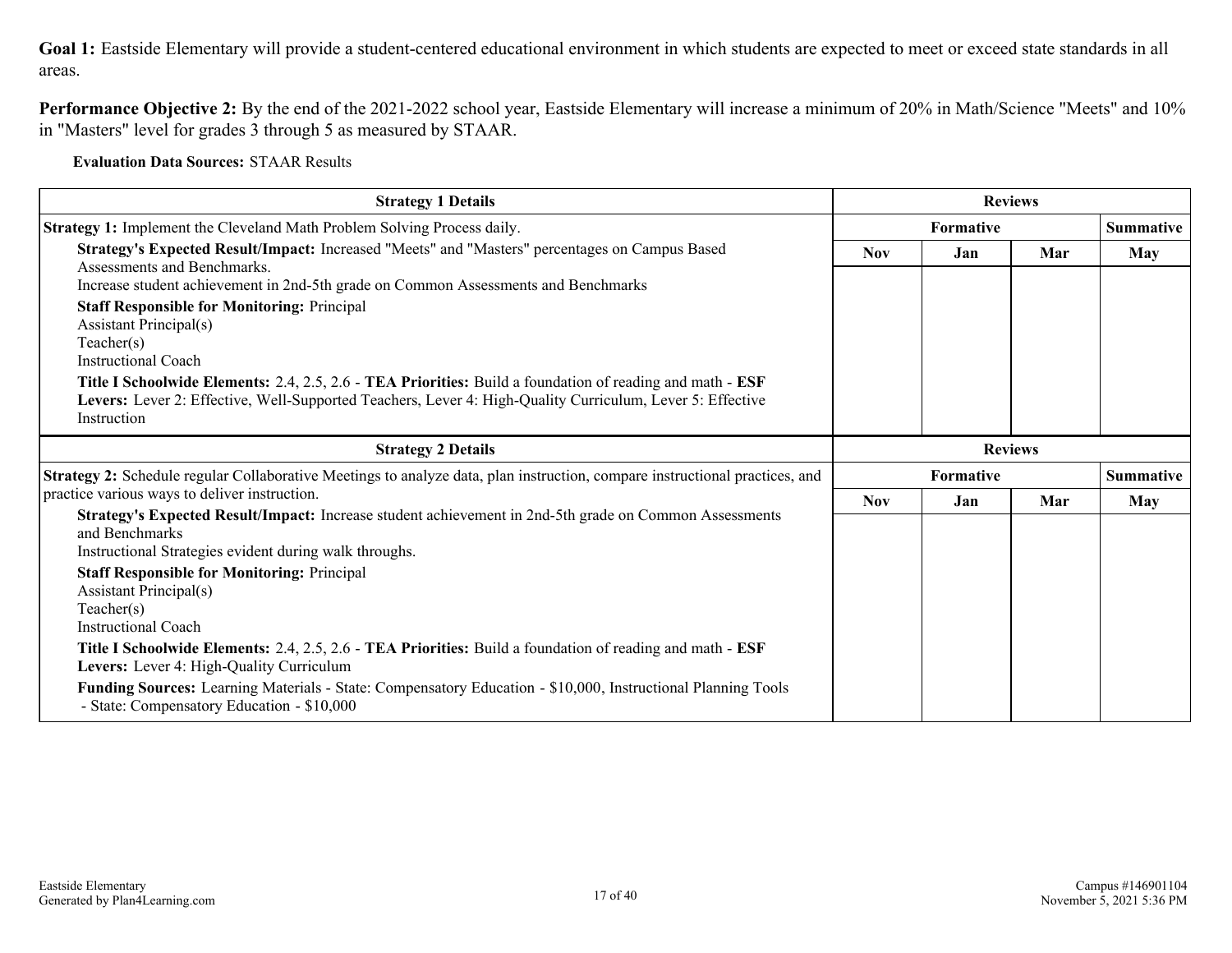| <b>Strategy 3 Details</b>                                                                                                                                                                                                                                                                                         |                | <b>Reviews</b> |     |                  |
|-------------------------------------------------------------------------------------------------------------------------------------------------------------------------------------------------------------------------------------------------------------------------------------------------------------------|----------------|----------------|-----|------------------|
| Strategy 3: Track and analyze data after each campus-based assessment and benchmark by teacher, student group, TEKS                                                                                                                                                                                               |                | Formative      |     |                  |
| and objective by utilizing Eduphoria.                                                                                                                                                                                                                                                                             | <b>Nov</b>     | Jan            | Mar | May              |
| Strategy's Expected Result/Impact: Small groups will be focused on student needs.<br>Increased "Meets" and "Masters" percentages on Campus -Based Assessments and Benchmarks.<br>The data collected will be sorted and arranged to identify students in need of additional assistance during<br>intervention time |                |                |     |                  |
| <b>Staff Responsible for Monitoring: Principal</b><br>Assistant Principal(s)<br>Teacher(s)<br><b>Instructional Coach</b>                                                                                                                                                                                          |                |                |     |                  |
| Title I Schoolwide Elements: 2.4, 2.5, 2.6 - TEA Priorities: Build a foundation of reading and math - ESF<br>Levers: Lever 4: High-Quality Curriculum                                                                                                                                                             |                |                |     |                  |
| Funding Sources: Training in data utilization - Title I Part A-Improving Basic Programs - \$9,434                                                                                                                                                                                                                 |                |                |     |                  |
| <b>Strategy 4 Details</b>                                                                                                                                                                                                                                                                                         | <b>Reviews</b> |                |     |                  |
| Strategy 4: Provide training in Guided Math and Foundational Math processes and using manipulatives in the math                                                                                                                                                                                                   |                | Formative      |     | <b>Summative</b> |
| classroom.                                                                                                                                                                                                                                                                                                        | <b>Nov</b>     | Jan            | Mar | May              |
| Strategy's Expected Result/Impact: Increase student achievement in 2nd-5th grade on Common Assessments<br>and Benchmarks                                                                                                                                                                                          |                |                |     |                  |
| <b>Staff Responsible for Monitoring: Principal</b><br>Assistant Principal(s)<br>Teacher(s)<br><b>Instructional Coach</b>                                                                                                                                                                                          |                |                |     |                  |
| Title I Schoolwide Elements: 2.6 - TEA Priorities: Build a foundation of reading and math - ESF Levers:<br>Lever 2: Effective, Well-Supported Teachers, Lever 4: High-Quality Curriculum                                                                                                                          |                |                |     |                  |
| Funding Sources: Training - State: Compensatory Education - \$5,000, Manipulatives - Title I Part A-<br>Improving Basic Programs - \$15,000                                                                                                                                                                       |                |                |     |                  |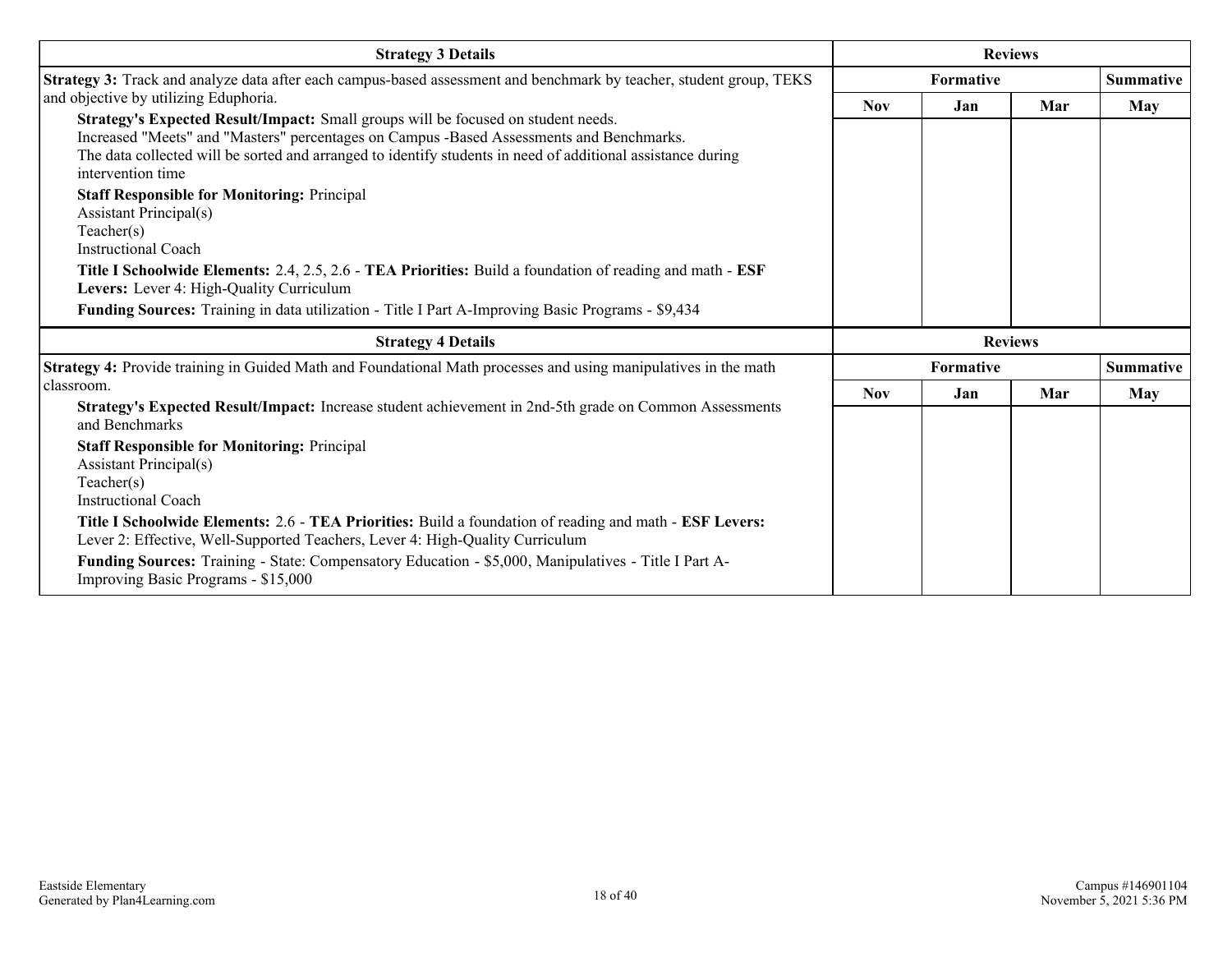| <b>Strategy 5 Details</b>                                                                                                                                                                                                                                                                                                         | <b>Reviews</b>   |                |                  |                  |
|-----------------------------------------------------------------------------------------------------------------------------------------------------------------------------------------------------------------------------------------------------------------------------------------------------------------------------------|------------------|----------------|------------------|------------------|
| Strategy 5: Utilize Data Rooms for teachers and administrators to disaggregate student assessment data.                                                                                                                                                                                                                           | <b>Formative</b> |                |                  | <b>Summative</b> |
| Strategy's Expected Result/Impact: Data collected will be sorted and arranged to identify students in need of<br>additional assistance during accelerated time.<br>Intervention groups will be created within the grade levels based on students identified areas of need; decrease in<br>achievement gaps between student groups | <b>Nov</b>       | Jan            | Mar              | <b>May</b>       |
| <b>Staff Responsible for Monitoring: Principal</b><br><b>Assistant Principal(s)</b><br><b>Instructional Coaches</b><br>Teachers                                                                                                                                                                                                   |                  |                |                  |                  |
| Title I Schoolwide Elements: 2.4, 2.5, 2.6 - TEA Priorities: Build a foundation of reading and math - ESF<br>Levers: Lever 2: Effective, Well-Supported Teachers, Lever 4: High-Quality Curriculum, Lever 5: Effective<br>Instruction                                                                                             |                  |                |                  |                  |
| Funding Sources: Supplies and Materials - Local Funds - \$5,000                                                                                                                                                                                                                                                                   |                  |                |                  |                  |
| <b>Strategy 6 Details</b>                                                                                                                                                                                                                                                                                                         |                  | <b>Reviews</b> |                  |                  |
| Strategy 6: Host Saturday School and tutorial sessions for students in grade 3rd-5th in order to increase student                                                                                                                                                                                                                 | Formative        |                | <b>Summative</b> |                  |
| achievement on STAAR Assessments.<br>Strategy's Expected Result/Impact: Based on Benchmark data, student groups will be created to provide                                                                                                                                                                                        | <b>Nov</b>       | Jan            | Mar              | May              |
| intervention to students in lowest TEKS; Increase in students at mastery on essential TEKS                                                                                                                                                                                                                                        |                  |                |                  |                  |
| <b>Staff Responsible for Monitoring: Principal</b><br><b>Instructional Coaches</b><br>3rd-5th Teachers                                                                                                                                                                                                                            |                  |                |                  |                  |
| Title I Schoolwide Elements: 2.4, 2.5, 2.6 - TEA Priorities: Build a foundation of reading and math, Improve<br>low-performing schools - ESF Levers: Lever 5: Effective Instruction                                                                                                                                               |                  |                |                  |                  |
| Funding Sources: Supplies and Materials - Local Funds - \$5,000, Acceleration Materials - State: Compensatory<br>Education - \$30,000                                                                                                                                                                                             |                  |                |                  |                  |
| <b>Strategy 7 Details</b>                                                                                                                                                                                                                                                                                                         |                  | <b>Reviews</b> |                  |                  |
| Strategy 7: Conduct engaging Science labs to enrich the Science Curriculum at least 40% of the time.                                                                                                                                                                                                                              |                  | Formative      |                  | <b>Summative</b> |
| Strategy's Expected Result/Impact: Increase achievement in 3rd-5th Science Benchmarks and 5th Science<br><b>STAAR</b>                                                                                                                                                                                                             | <b>Nov</b>       | Jan            | Mar              | May              |
| <b>Staff Responsible for Monitoring: Principal</b><br><b>Instructional Coach</b><br><b>Classroom Teachers</b>                                                                                                                                                                                                                     |                  |                |                  |                  |
| Title I Schoolwide Elements: 2.4, 2.5, 2.6 - TEA Priorities: Improve low-performing schools - ESF Levers:<br>Lever 5: Effective Instruction                                                                                                                                                                                       |                  |                |                  |                  |
| Funding Sources: Science Lab Materials - State: Compensatory Education - \$50,000, Professional<br>Development - Local Funds - \$2,000, Make and Take Materials - Early Education Allotment - \$14,080                                                                                                                            |                  |                |                  |                  |
| 100%<br>Continue/Modify<br>0%<br>No Progress<br>Accomplished                                                                                                                                                                                                                                                                      | Discontinue      |                |                  |                  |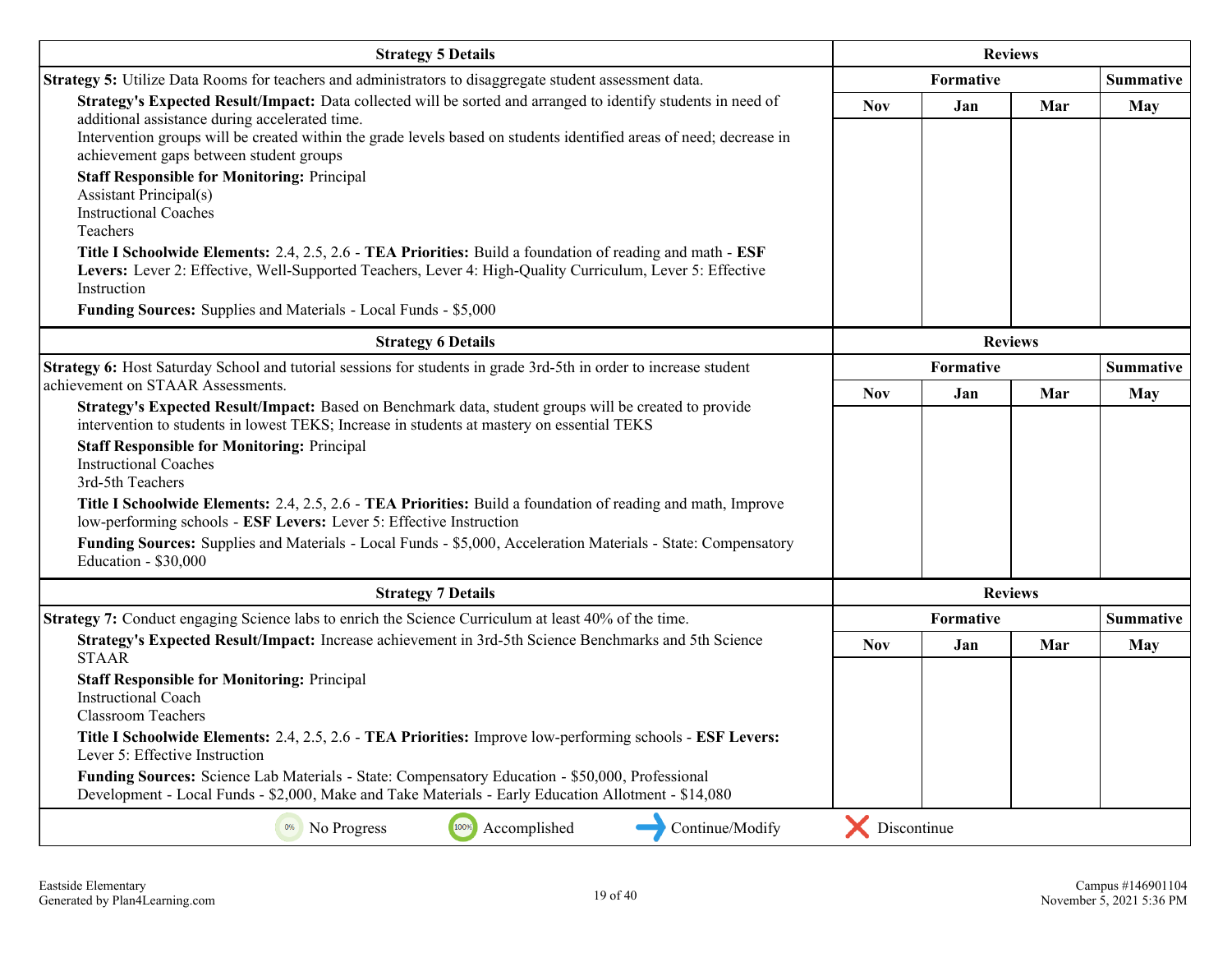**Goal 1:** Eastside Elementary will provide a student-centered educational environment in which students are expected to meet or exceed state standards in all areas.

**Performance Objective 3:** By the end of the 2021 - 2022 school year, Eastside Elementary will have at least 10% increase in student achievement by one or more proficiency levels as measured on TELPAS.

**Evaluation Data Sources:** TELPAS

| <b>Strategy 1 Details</b>                                                                                                                                                                                                                                                                                                                                                                                                                                                                                                                                                                                                                                                                       |            | <b>Reviews</b> |                |                         |
|-------------------------------------------------------------------------------------------------------------------------------------------------------------------------------------------------------------------------------------------------------------------------------------------------------------------------------------------------------------------------------------------------------------------------------------------------------------------------------------------------------------------------------------------------------------------------------------------------------------------------------------------------------------------------------------------------|------------|----------------|----------------|-------------------------|
| <b>Strategy 1:</b> Provide professional development opportunities in the English Language Proficiency (ELP's), Seven Steps to a                                                                                                                                                                                                                                                                                                                                                                                                                                                                                                                                                                 |            | Formative      |                |                         |
| Language Rich Environment, and other Emergent Bilingual (EB) training throughout the year.                                                                                                                                                                                                                                                                                                                                                                                                                                                                                                                                                                                                      | <b>Nov</b> | Jan            | Mar            | May                     |
| Strategy's Expected Result/Impact: EB students will increase one to two levels in English proficiency.<br><b>Staff Responsible for Monitoring: Principal</b><br><b>Assistant Principals</b><br><b>Instructional Coaches</b><br>Teachers<br>Title I Schoolwide Elements: 2.4, 2.5, 2.6 - TEA Priorities: Build a foundation of reading and math - ESF<br>Levers: Lever 2: Effective, Well-Supported Teachers, Lever 4: High-Quality Curriculum, Lever 5: Effective<br>Instruction<br>Problem Statements: Student Learning 1, 2<br>Funding Sources: Fees associated with Professional Development - State: Bilingual/ESL Funds - \$9,000                                                          |            |                |                |                         |
| <b>Strategy 2 Details</b>                                                                                                                                                                                                                                                                                                                                                                                                                                                                                                                                                                                                                                                                       |            |                | <b>Reviews</b> |                         |
| Strategy 2: Create a master list of Emergent Bilinguals by grade level to track and monitor their academic progress and                                                                                                                                                                                                                                                                                                                                                                                                                                                                                                                                                                         |            | Formative      |                |                         |
| achievement throughout the year and on progress measurements.                                                                                                                                                                                                                                                                                                                                                                                                                                                                                                                                                                                                                                   | <b>Nov</b> | Jan            | Mar            | <b>Summative</b><br>May |
| Strategy's Expected Result/Impact: Immediate interventions and feedback on student performance after each<br>assessment to make effective instructional decisions; increase student achievement and language acquisition.<br><b>Staff Responsible for Monitoring: Principal</b><br><b>Assistant Principals</b><br><b>Instructional Coaches</b><br>Teachers<br><b>LPAC</b> Liaison<br><b>Campus Testing Coordinator</b><br>Title I Schoolwide Elements: 2.4, 2.6 - TEA Priorities: Build a foundation of reading and math - ESF Levers:<br>Lever 2: Effective, Well-Supported Teachers, Lever 5: Effective Instruction<br><b>Funding Sources:</b> Supplies and Materials - Local Funds - \$1,000 |            |                |                |                         |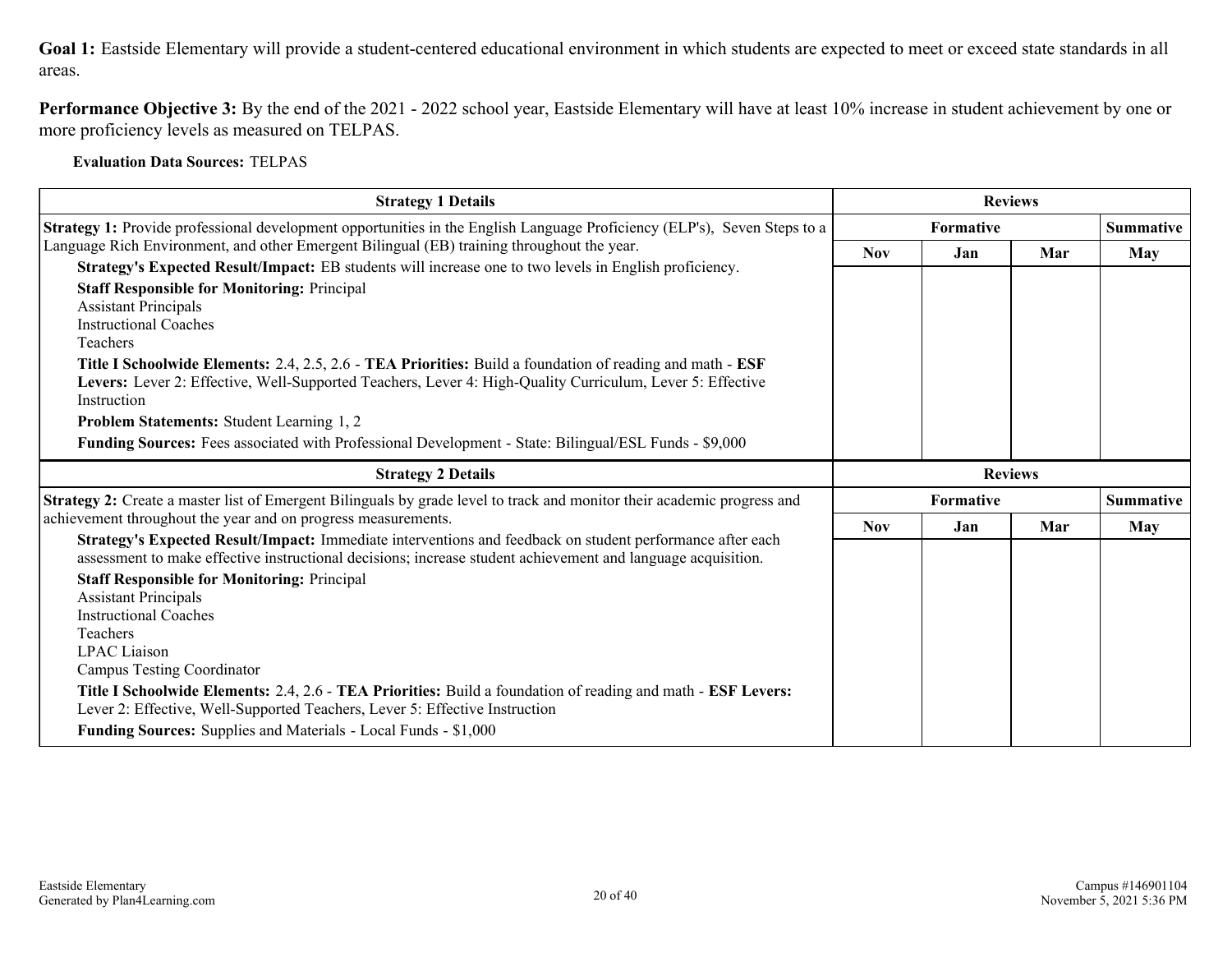| <b>Strategy 3 Details</b>                                                                                                                                                                                                                                                                                                                                                                                                                                                                                                                                                                                                                  |                | <b>Reviews</b> |                |                  |
|--------------------------------------------------------------------------------------------------------------------------------------------------------------------------------------------------------------------------------------------------------------------------------------------------------------------------------------------------------------------------------------------------------------------------------------------------------------------------------------------------------------------------------------------------------------------------------------------------------------------------------------------|----------------|----------------|----------------|------------------|
| Strategy 3: Provide supplemental learning experiences, resources and materials for Emergent Bilinguals promoting                                                                                                                                                                                                                                                                                                                                                                                                                                                                                                                           |                | Formative      |                | <b>Summative</b> |
| language acquisition and academic achievement.<br>Strategy's Expected Result/Impact: Assessment Results will increase for EBs on (STAAR, Progress<br>Monitoring, Universal Screenings, CBA's)<br><b>Staff Responsible for Monitoring: Principal</b><br><b>Assistant Principals</b><br><b>Instructional Coaches</b><br>Teachers<br><b>LPAC</b> Liaison<br>Title I Schoolwide Elements: 2.4, 2.5, 2.6 - TEA Priorities: Build a foundation of reading and math, Connect<br>high school to career and college - ESF Levers: Lever 2: Effective, Well-Supported Teachers, Lever 4: High-<br>Quality Curriculum, Lever 5: Effective Instruction | <b>Nov</b>     | Jan            | Mar            | <b>May</b>       |
| Funding Sources: Big Books by George - State: Bilingual/ESL Funds - \$23,500                                                                                                                                                                                                                                                                                                                                                                                                                                                                                                                                                               |                |                |                |                  |
| <b>Strategy 4 Details</b>                                                                                                                                                                                                                                                                                                                                                                                                                                                                                                                                                                                                                  | <b>Reviews</b> |                |                |                  |
| Strategy 4: Increase the number of Spanish books in the Library to meet the expectations per Texas Librarian Association.                                                                                                                                                                                                                                                                                                                                                                                                                                                                                                                  |                | Formative      |                | <b>Summative</b> |
| Strategy's Expected Result/Impact: Students will have a larger selection of books to choose from within<br>their reading level and interest level; improve literacy in Spanish and English<br><b>Staff Responsible for Monitoring: Librarian</b><br>Problem Statements: Student Learning 1, 2<br>Funding Sources: Spanish Books - State: Compensatory Education - \$10,000                                                                                                                                                                                                                                                                 | <b>Nov</b>     | Jan            | Mar            | <b>May</b>       |
| <b>Strategy 5 Details</b>                                                                                                                                                                                                                                                                                                                                                                                                                                                                                                                                                                                                                  |                |                | <b>Reviews</b> |                  |
| Strategy 5: Hold Parent Information Nights to inform parents of student learning expectations and teach parents how to                                                                                                                                                                                                                                                                                                                                                                                                                                                                                                                     |                | Formative      |                | Summative        |
| help their child with successful learning strategies at home.<br>Strategy's Expected Result/Impact: Increased number of parents participating in school events; Parents will be<br>able to assist their child with mastering the essential learning objectives established at school.<br><b>Staff Responsible for Monitoring: Principal</b><br>Asst. Principals<br><b>Instructional Coaches</b><br>Teachers<br>Funding Sources: Hospitality for Parent Workshop - State: Bilingual/ESL Funds - \$3,000, Take home readers -<br>State: Bilingual/ESL Funds - \$3,000                                                                        | <b>Nov</b>     | Jan            | Mar            | <b>May</b>       |
| 100%<br>Accomplished<br>Continue/Modify<br>0%<br>No Progress                                                                                                                                                                                                                                                                                                                                                                                                                                                                                                                                                                               | Discontinue    |                |                |                  |

**Performance Objective 3 Problem Statements:**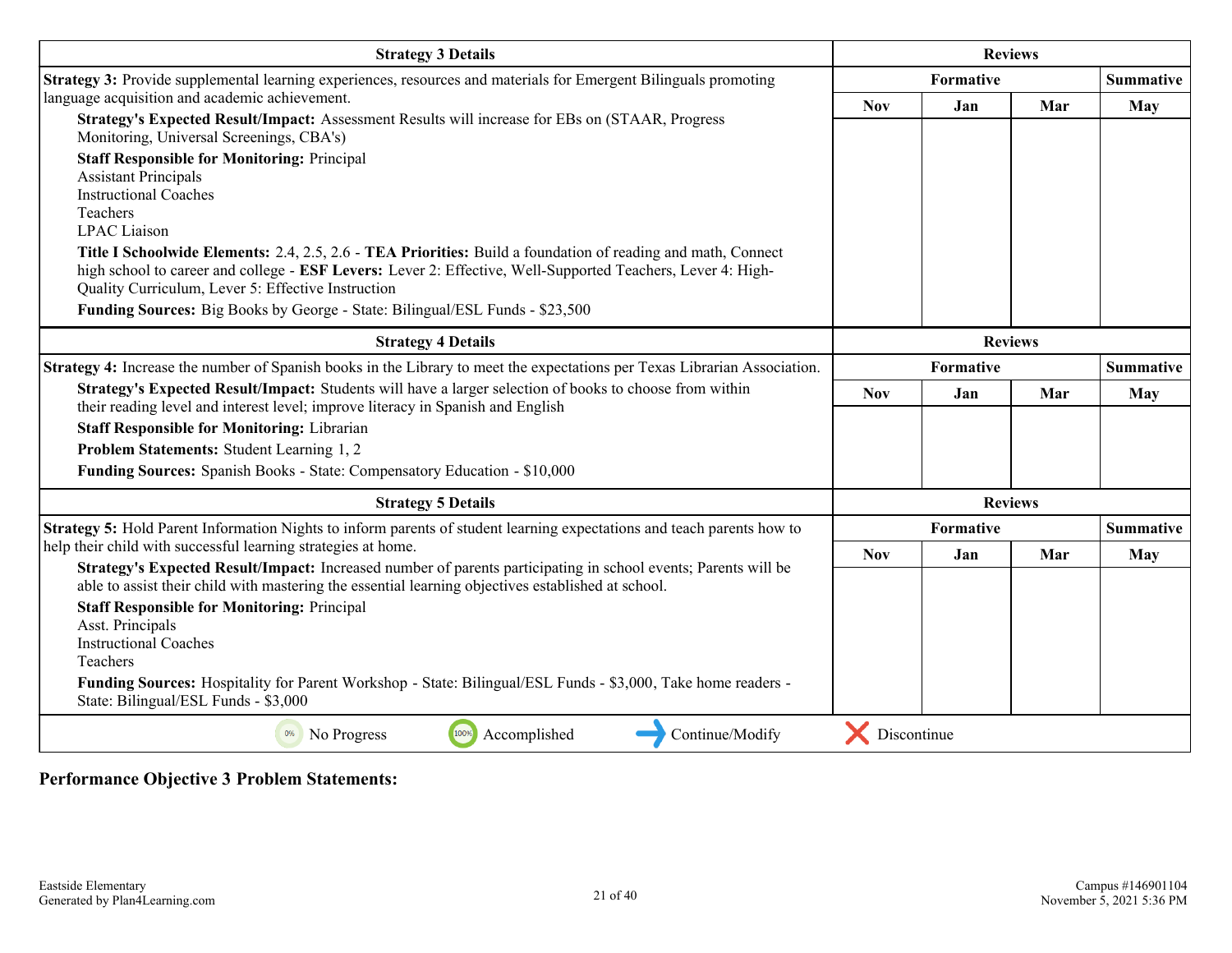#### **Student Learning**

**Problem Statement 1**: 18% of all 4th grade students scored Meets grade level standard on 4th grade Reading STAAR. **Root Cause**: Quality instruction utilizing Tier 1 best strategies not evident in lesson plans or walkthrough data.

**Problem Statement 2**: 20% of all 3rd grade students scored Meets grade level standard on 3rd grade Reading STAAR. **Root Cause**: Quality instruction utilizing Tier 1 best strategies not evident in lesson plans or walkthrough data.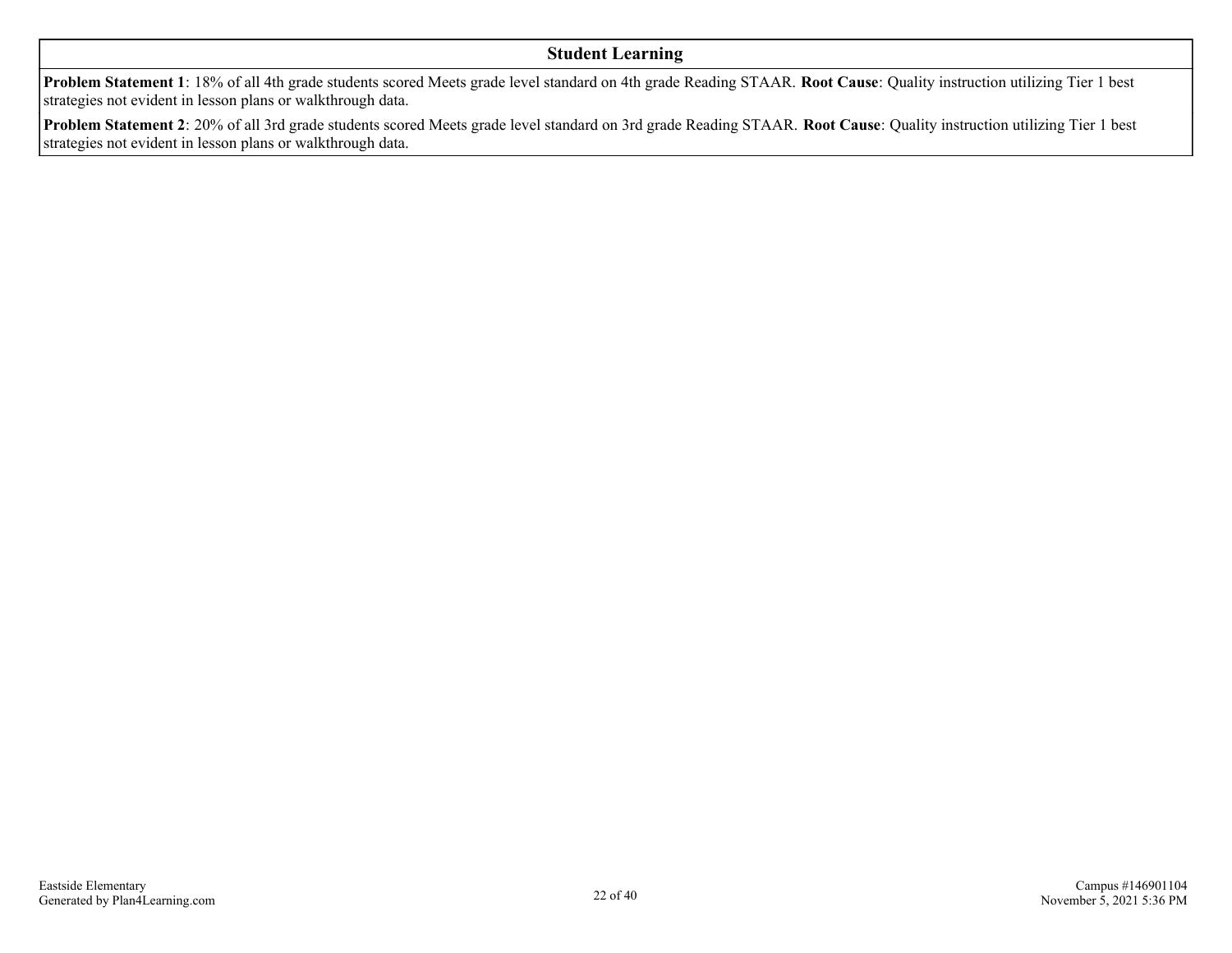**Goal 1:** Eastside Elementary will provide a student-centered educational environment in which students are expected to meet or exceed state standards in all areas.

**Performance Objective 4:** By the end of the 2021 -2022 school year, Eastside Elementary will increase student achievement by 20% in Reading "Meets" and 10% in the "Masters" level for grades 3 through 5 as measured by STAAR.

**Evaluation Data Sources:** Campus-Based Assessments, Benchmarks, STAAR

| <b>Strategy 1 Details</b>                                                                                                                                                                                                                                                                                                                                                                                                                                                                                                                                                                                                                                                                                                                                                                                                                                   | <b>Reviews</b> |           |                |                  |
|-------------------------------------------------------------------------------------------------------------------------------------------------------------------------------------------------------------------------------------------------------------------------------------------------------------------------------------------------------------------------------------------------------------------------------------------------------------------------------------------------------------------------------------------------------------------------------------------------------------------------------------------------------------------------------------------------------------------------------------------------------------------------------------------------------------------------------------------------------------|----------------|-----------|----------------|------------------|
| Strategy 1: Provide training and implementation for foundational skills in reading.                                                                                                                                                                                                                                                                                                                                                                                                                                                                                                                                                                                                                                                                                                                                                                         | Formative      |           |                | <b>Summative</b> |
| Strategy's Expected Result/Impact: Increased "Meets" and "Masters" percentages on Campus-Based<br>Assessments and Benchmarks.<br>Increase student achievement in 2nd-5th grade on Common Assessments and Benchmarks<br><b>Staff Responsible for Monitoring: Principal</b><br><b>Assistant Principals</b><br><b>Instructional Coaches</b><br>Teachers<br>Title I Schoolwide Elements: 2.4, 2.5, 2.6 - TEA Priorities: Build a foundation of reading and math, Connect<br>high school to career and college - ESF Levers: Lever 2: Effective, Well-Supported Teachers, Lever 4: High-<br>Quality Curriculum, Lever 5: Effective Instruction<br>Problem Statements: Student Learning 1, 2<br>Funding Sources: Training - Early Education Allotment - \$20,000, Materials - State: Compensatory Education<br>$-$ \$10,000                                       | <b>Nov</b>     | Jan       | Mar            | May              |
| <b>Strategy 2 Details</b>                                                                                                                                                                                                                                                                                                                                                                                                                                                                                                                                                                                                                                                                                                                                                                                                                                   |                |           | <b>Reviews</b> |                  |
| Strategy 2: Establish a uniform way to disaggregate data with teachers and teachers communicate goals to students in                                                                                                                                                                                                                                                                                                                                                                                                                                                                                                                                                                                                                                                                                                                                        |                | Formative |                | <b>Summative</b> |
| reading.                                                                                                                                                                                                                                                                                                                                                                                                                                                                                                                                                                                                                                                                                                                                                                                                                                                    | <b>Nov</b>     | Jan       | Mar            | May              |
| Strategy's Expected Result/Impact: Build teacher knowledge in interpreting student data and using the data to<br>improve student performance; teachers will share student data with the student to allow them to take ownership<br>of their learning thereby increasing student achievement<br><b>Staff Responsible for Monitoring: Principal</b><br><b>Assistant Principals</b><br><b>Instructional Coaches</b><br>Teachers<br>Title I Schoolwide Elements: 2.4, 2.5, 2.6 - TEA Priorities: Build a foundation of reading and math - ESF<br>Levers: Lever 2: Effective, Well-Supported Teachers, Lever 4: High-Quality Curriculum, Lever 5: Effective<br>Instruction<br>Problem Statements: Student Learning 1, 2<br>Funding Sources: Interactive Notebook - State: Compensatory Education - \$14,000, Materials - Early<br>Education Allotment - \$10,000 |                |           |                |                  |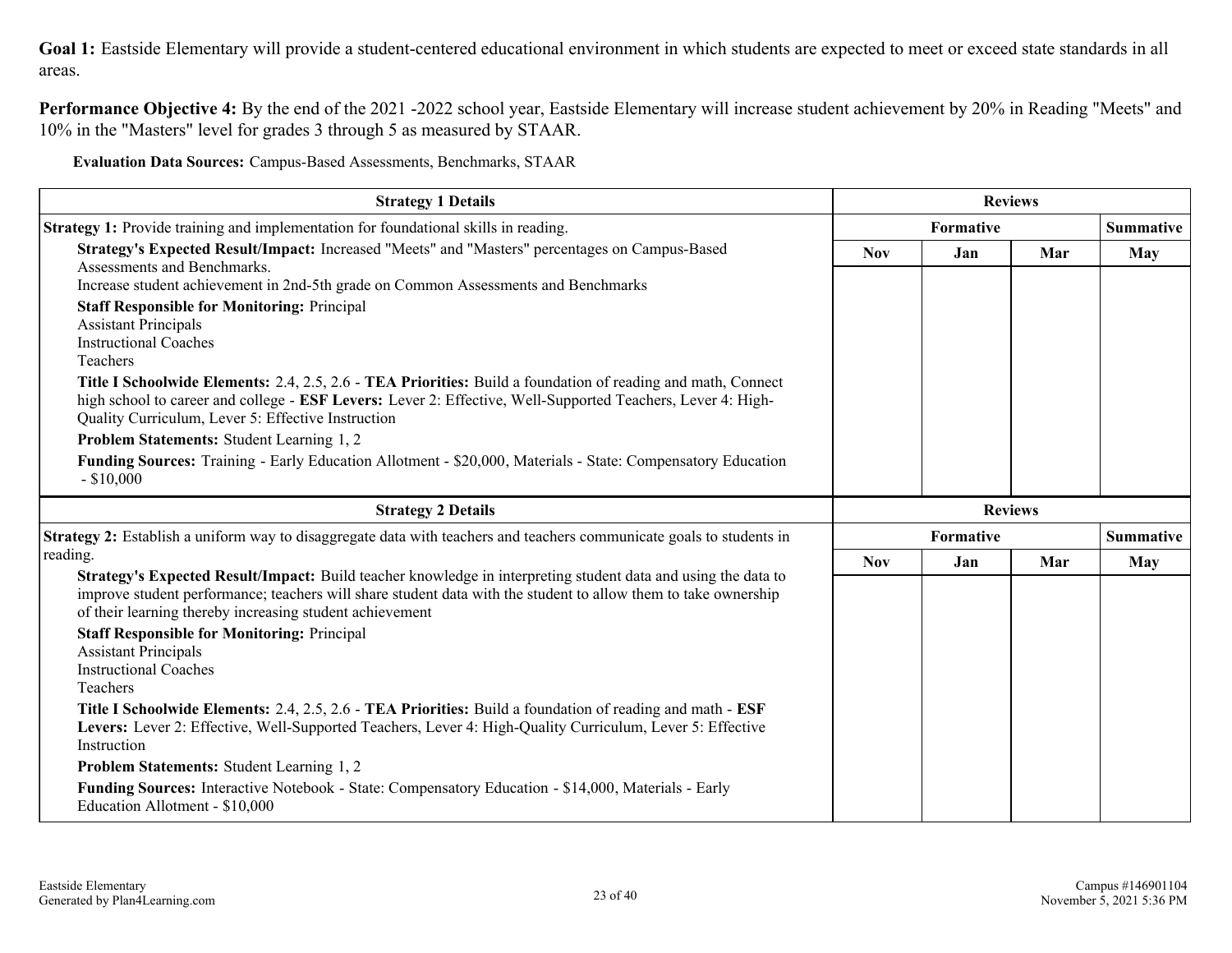| <b>Strategy 3 Details</b>                                                                                                                                                                                                                                                                                                                                                                                                                                                                                                                                                                                                                                                                                                                                                                                                                                             | <b>Reviews</b>   |                |                  |                  |  |
|-----------------------------------------------------------------------------------------------------------------------------------------------------------------------------------------------------------------------------------------------------------------------------------------------------------------------------------------------------------------------------------------------------------------------------------------------------------------------------------------------------------------------------------------------------------------------------------------------------------------------------------------------------------------------------------------------------------------------------------------------------------------------------------------------------------------------------------------------------------------------|------------------|----------------|------------------|------------------|--|
| Strategy 3: Schedule collaborative meetings to analyze data, plan instruction, compare instructional practices, and practice                                                                                                                                                                                                                                                                                                                                                                                                                                                                                                                                                                                                                                                                                                                                          | Formative        |                |                  | <b>Summative</b> |  |
| various ways to deliver instruction.<br>Strategy's Expected Result/Impact: Build teacher knowledge in interpreting student data and using the data to<br>improve student performance; teachers will share student data with the student to allow them to take ownership<br>of their learning.<br>Teachers communicate goals to students in reading and math thereby increasing student achievement<br><b>Staff Responsible for Monitoring: Principal</b><br><b>Assistant Principals</b><br><b>Instructional Coaches</b><br>Teachers<br>Title I Schoolwide Elements: 2.4, 2.5, 2.6 - TEA Priorities: Build a foundation of reading and math, Connect<br>high school to career and college - ESF Levers: Lever 2: Effective, Well-Supported Teachers, Lever 4: High-<br>Quality Curriculum, Lever 5: Effective Instruction<br>Problem Statements: Student Learning 1, 2 | <b>Nov</b>       | Jan            | Mar              | <b>May</b>       |  |
| <b>Strategy 4 Details</b>                                                                                                                                                                                                                                                                                                                                                                                                                                                                                                                                                                                                                                                                                                                                                                                                                                             | <b>Reviews</b>   |                |                  |                  |  |
| Strategy 4: Provide professional development on instructional strategies, small group instruction, and other professional                                                                                                                                                                                                                                                                                                                                                                                                                                                                                                                                                                                                                                                                                                                                             | <b>Formative</b> |                | <b>Summative</b> |                  |  |
| development that focuses on reading.                                                                                                                                                                                                                                                                                                                                                                                                                                                                                                                                                                                                                                                                                                                                                                                                                                  | <b>Nov</b>       | Jan            | Mar              | May              |  |
| Strategy's Expected Result/Impact: Student performance will increase by the EOY STAAR<br><b>Staff Responsible for Monitoring: Principal</b><br><b>Assistant Principals</b><br><b>Instructional Coaches</b><br>Teachers<br>Title I Schoolwide Elements: 2.4, 2.5, 2.6 - TEA Priorities: Build a foundation of reading and math, Connect<br>high school to career and college - ESF Levers: Lever 2: Effective, Well-Supported Teachers, Lever 4: High-<br>Quality Curriculum<br>Problem Statements: Student Learning 1, 2<br><b>Funding Sources:</b> Early Education Professional Development - Early Education Allotment - \$10,000,<br>Professional Development - Title I Part A-Improving Basic Programs - \$10,000                                                                                                                                                 |                  |                |                  |                  |  |
| <b>Strategy 5 Details</b>                                                                                                                                                                                                                                                                                                                                                                                                                                                                                                                                                                                                                                                                                                                                                                                                                                             |                  | <b>Reviews</b> |                  |                  |  |
| Strategy 5: Hire music teachers to support student achievement through fine arts to provide a well-rounded education for                                                                                                                                                                                                                                                                                                                                                                                                                                                                                                                                                                                                                                                                                                                                              |                  | Formative      |                  | <b>Summative</b> |  |
| all students.<br>Strategy's Expected Result/Impact: Increase academic vocabulary; integration of curriculum through fine arts                                                                                                                                                                                                                                                                                                                                                                                                                                                                                                                                                                                                                                                                                                                                         | <b>Nov</b>       | Jan            | Mar              | <b>May</b>       |  |
| <b>Staff Responsible for Monitoring: Principal</b><br>Title I Schoolwide Elements: 2.4, 2.5, 2.6 - TEA Priorities: Recruit, support, retain teachers and principals -<br><b>ESF Levers:</b> Lever 5: Effective Instruction<br>Funding Sources: Salary - Title I Part A-Improving Basic Programs - \$71,553                                                                                                                                                                                                                                                                                                                                                                                                                                                                                                                                                            |                  |                |                  |                  |  |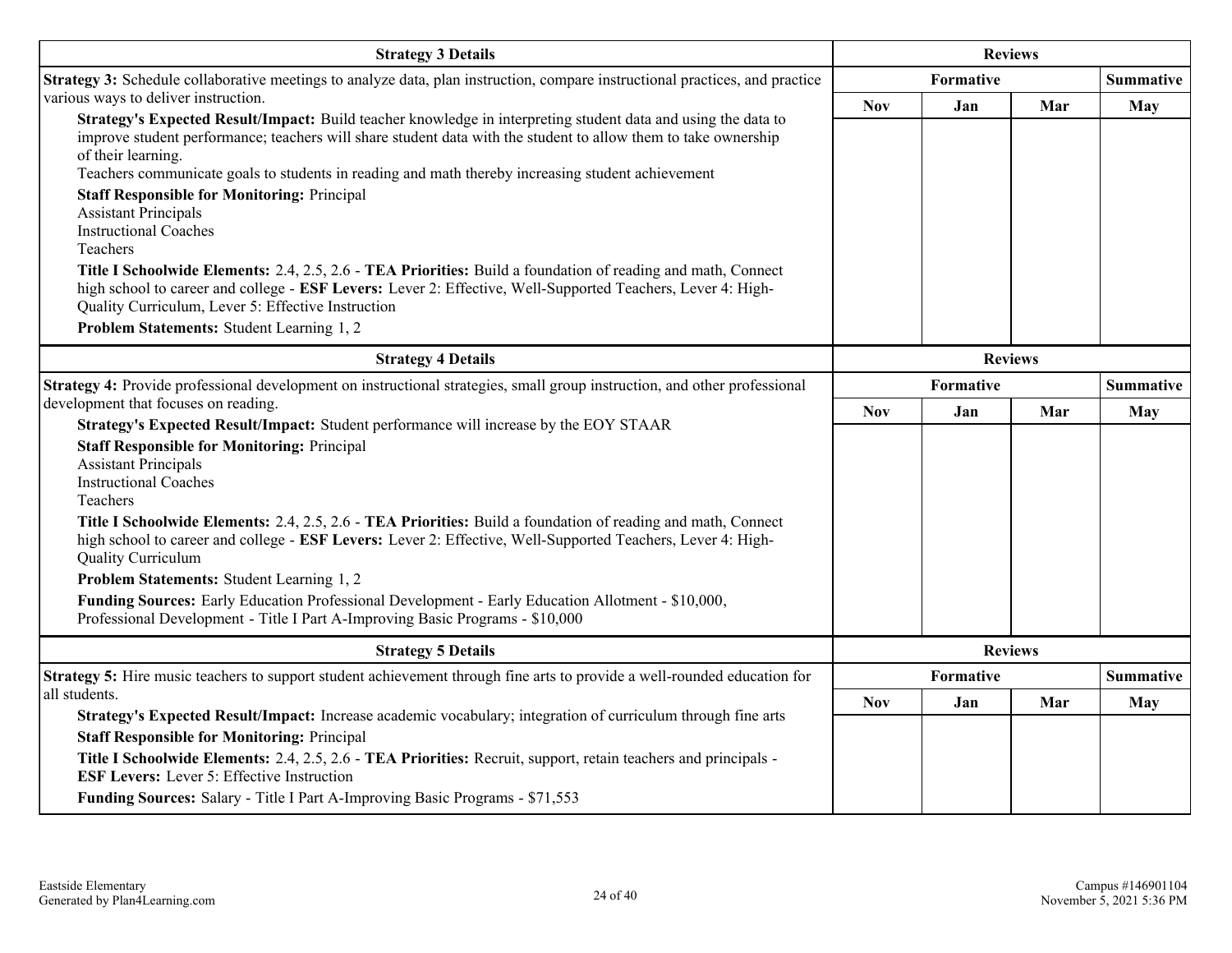| <b>Strategy 6 Details</b>                                                                                                                                                           | <b>Reviews</b>   |     |     |                  |
|-------------------------------------------------------------------------------------------------------------------------------------------------------------------------------------|------------------|-----|-----|------------------|
| <b>Strategy 6:</b> Provide digital resources such as but not limited to Discover Ed, Brain Pop, Lead4ward, Eduphoria and Canvas                                                     | <b>Formative</b> |     |     | <b>Summative</b> |
| Strategy's Expected Result/Impact: Increase student achievement in reading, math and science                                                                                        | Nov              | Jan | Mar | <b>May</b>       |
| <b>Staff Responsible for Monitoring: Principal</b><br>Instructional Coach                                                                                                           |                  |     |     |                  |
| Title I Schoolwide Elements: 2.4, 2.5, 2.6 - TEA Priorities: Build a foundation of reading and math, Improve<br>low-performing schools - ESF Levers: Lever 5: Effective Instruction |                  |     |     |                  |
| <b>Funding Sources:</b> Digital resources - Title I Part A-Improving Basic Programs - \$28,038                                                                                      |                  |     |     |                  |
| Accomplished<br>Continue/Modify<br>No Progress                                                                                                                                      | Discontinue      |     |     |                  |

#### **Performance Objective 4 Problem Statements:**

**Student Learning**

**Problem Statement 1**: 18% of all 4th grade students scored Meets grade level standard on 4th grade Reading STAAR. **Root Cause**: Quality instruction utilizing Tier 1 best strategies not evident in lesson plans or walkthrough data.

**Problem Statement 2**: 20% of all 3rd grade students scored Meets grade level standard on 3rd grade Reading STAAR. **Root Cause**: Quality instruction utilizing Tier 1 best strategies not evident in lesson plans or walkthrough data.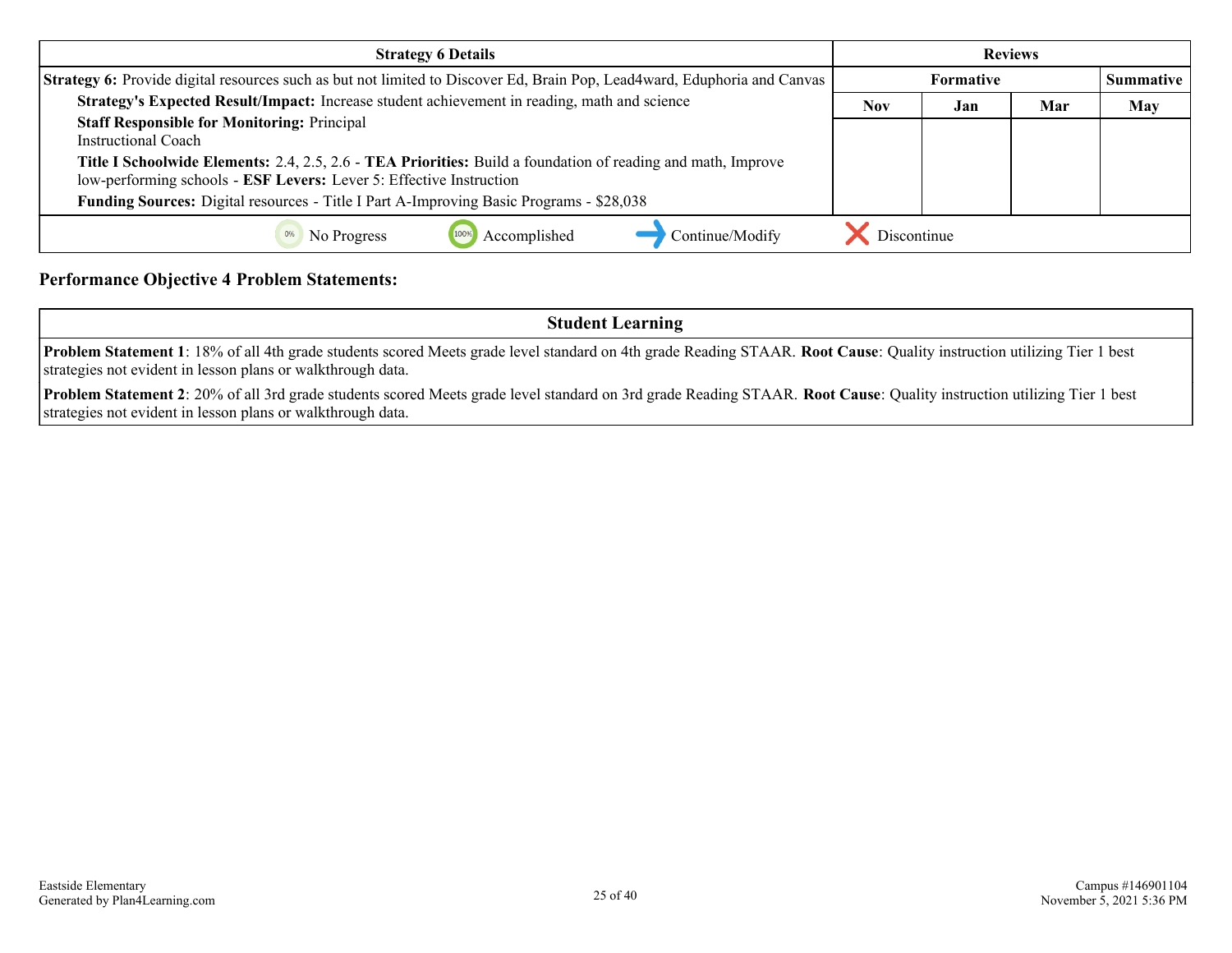#### **Goal 1:** Eastside Elementary will provide a student-centered educational environment in which students are expected to meet or exceed state standards in all areas.

**Performance Objective 5:** By the end of the 2021 - 2022 school year, Eastside Elementary will increase student performance by 10% in Special Education on 3rd -5th STAAR Reading .

**Evaluation Data Sources:** STAAR

| <b>Strategy 1 Details</b>                                                                                                                                                                                                                                                                                                                                                                                                                                                                                                                                                                                                                                                                                                                                                              |             | <b>Reviews</b> |                |                  |
|----------------------------------------------------------------------------------------------------------------------------------------------------------------------------------------------------------------------------------------------------------------------------------------------------------------------------------------------------------------------------------------------------------------------------------------------------------------------------------------------------------------------------------------------------------------------------------------------------------------------------------------------------------------------------------------------------------------------------------------------------------------------------------------|-------------|----------------|----------------|------------------|
| Strategy 1: Monitor all students in Special Education and RTI using progress monitoring.                                                                                                                                                                                                                                                                                                                                                                                                                                                                                                                                                                                                                                                                                               | Formative   |                |                | <b>Summative</b> |
| Strategy's Expected Result/Impact: Provide immediate feedback on student performance after every<br>assessment in order to make effective decisions that will increase performance and close achievement gaps of<br>students in Special Education and RTI.<br><b>Staff Responsible for Monitoring: Principal</b><br><b>Assistant Principals</b><br><b>Instructional Coaches</b><br><b>Teachers</b><br>Special Education Chair<br><b>RTI</b> Teachers<br>Title I Schoolwide Elements: 2.4, 2.5, 2.6 - TEA Priorities: Build a foundation of reading and math, Connect<br>high school to career and college - ESF Levers: Lever 2: Effective, Well-Supported Teachers, Lever 4: High-<br>Quality Curriculum, Lever 5: Effective Instruction<br>Problem Statements: Student Learning 1, 2 | <b>Nov</b>  | Jan            | Mar            | May              |
| Funding Sources: Materials - State: Special Education Funds - \$1,700                                                                                                                                                                                                                                                                                                                                                                                                                                                                                                                                                                                                                                                                                                                  |             |                |                |                  |
| <b>Strategy 2 Details</b>                                                                                                                                                                                                                                                                                                                                                                                                                                                                                                                                                                                                                                                                                                                                                              |             |                | <b>Reviews</b> |                  |
| Strategy 2: Provide professional development opportunities to ensure strong instruction by Inclusion Teachers, Life                                                                                                                                                                                                                                                                                                                                                                                                                                                                                                                                                                                                                                                                    |             | Formative      |                | <b>Summative</b> |
| Skills, and Classroom Teachers.<br>Strategy's Expected Result/Impact: Teachers will have strong instructional strategies to ensure all students<br>are learning at high levels which will result in an increase in student achievement<br>Staff Responsible for Monitoring: Inclusion Teachers, Life Skills Teachers, Classroom Teachers<br>Problem Statements: Student Learning 1, 2<br>Funding Sources: Professional Development - State: Special Education Funds - \$10,000                                                                                                                                                                                                                                                                                                         | <b>Nov</b>  | Jan            | Mar            | May              |
| <b>Strategy 3 Details</b>                                                                                                                                                                                                                                                                                                                                                                                                                                                                                                                                                                                                                                                                                                                                                              |             |                | <b>Reviews</b> |                  |
| Strategy 3: Create a master file for all students served in special education by grade level to chart and track their                                                                                                                                                                                                                                                                                                                                                                                                                                                                                                                                                                                                                                                                  |             | Formative      |                | <b>Summative</b> |
| academic performance.<br>Strategy's Expected Result/Impact: Provide a greater long-term understanding for better decision making<br>regarding specific interventions; improved academic results<br><b>Staff Responsible for Monitoring: Diagnostician</b>                                                                                                                                                                                                                                                                                                                                                                                                                                                                                                                              | <b>Nov</b>  | Jan            | Mar            | May              |
| Continue/Modify<br>No Progress<br>100%<br>Accomplished<br>0%                                                                                                                                                                                                                                                                                                                                                                                                                                                                                                                                                                                                                                                                                                                           | Discontinue |                |                |                  |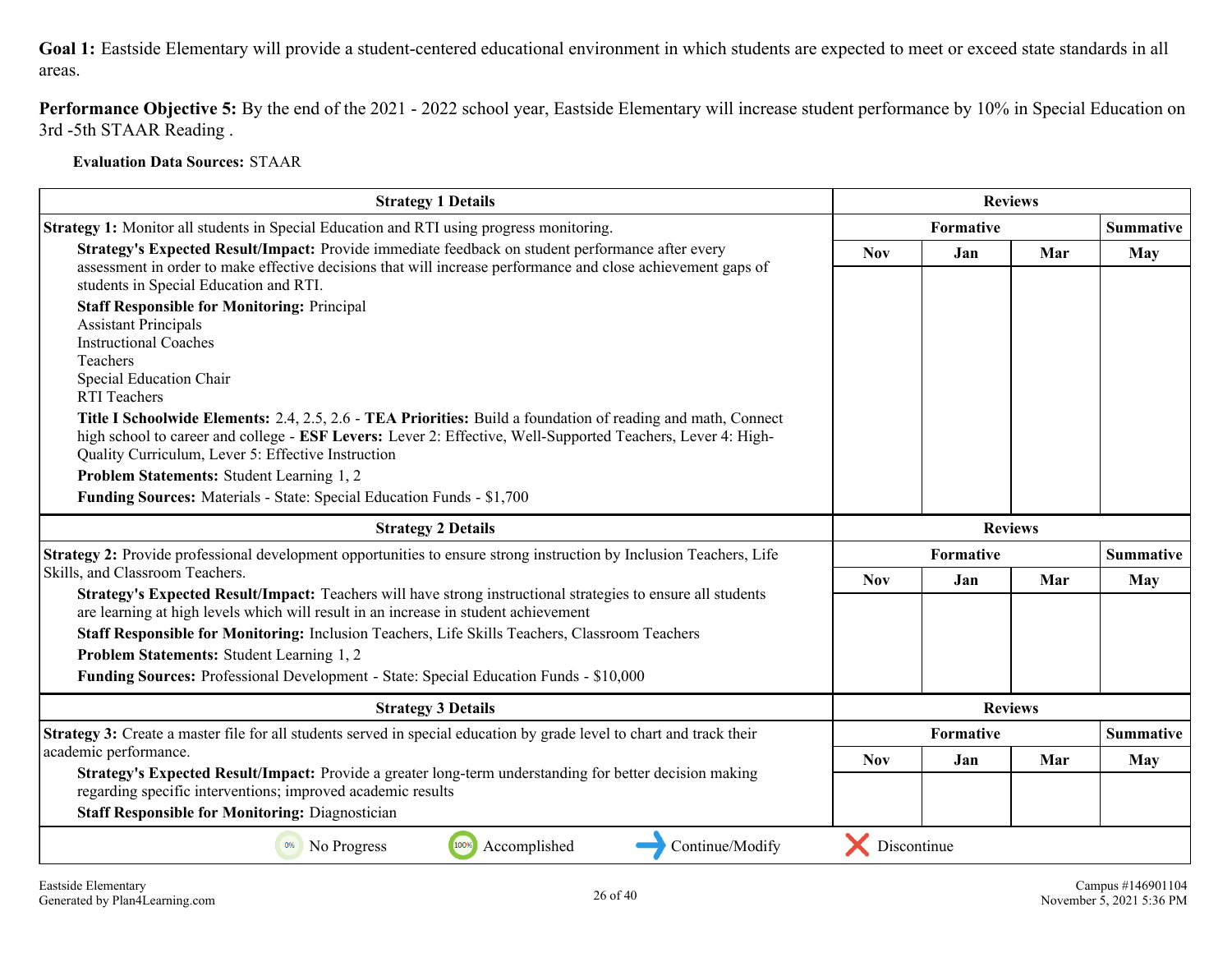#### **Student Learning**

**Problem Statement 1**: 18% of all 4th grade students scored Meets grade level standard on 4th grade Reading STAAR. **Root Cause**: Quality instruction utilizing Tier 1 best strategies not evident in lesson plans or walkthrough data.

**Problem Statement 2**: 20% of all 3rd grade students scored Meets grade level standard on 3rd grade Reading STAAR. **Root Cause**: Quality instruction utilizing Tier 1 best strategies not evident in lesson plans or walkthrough data.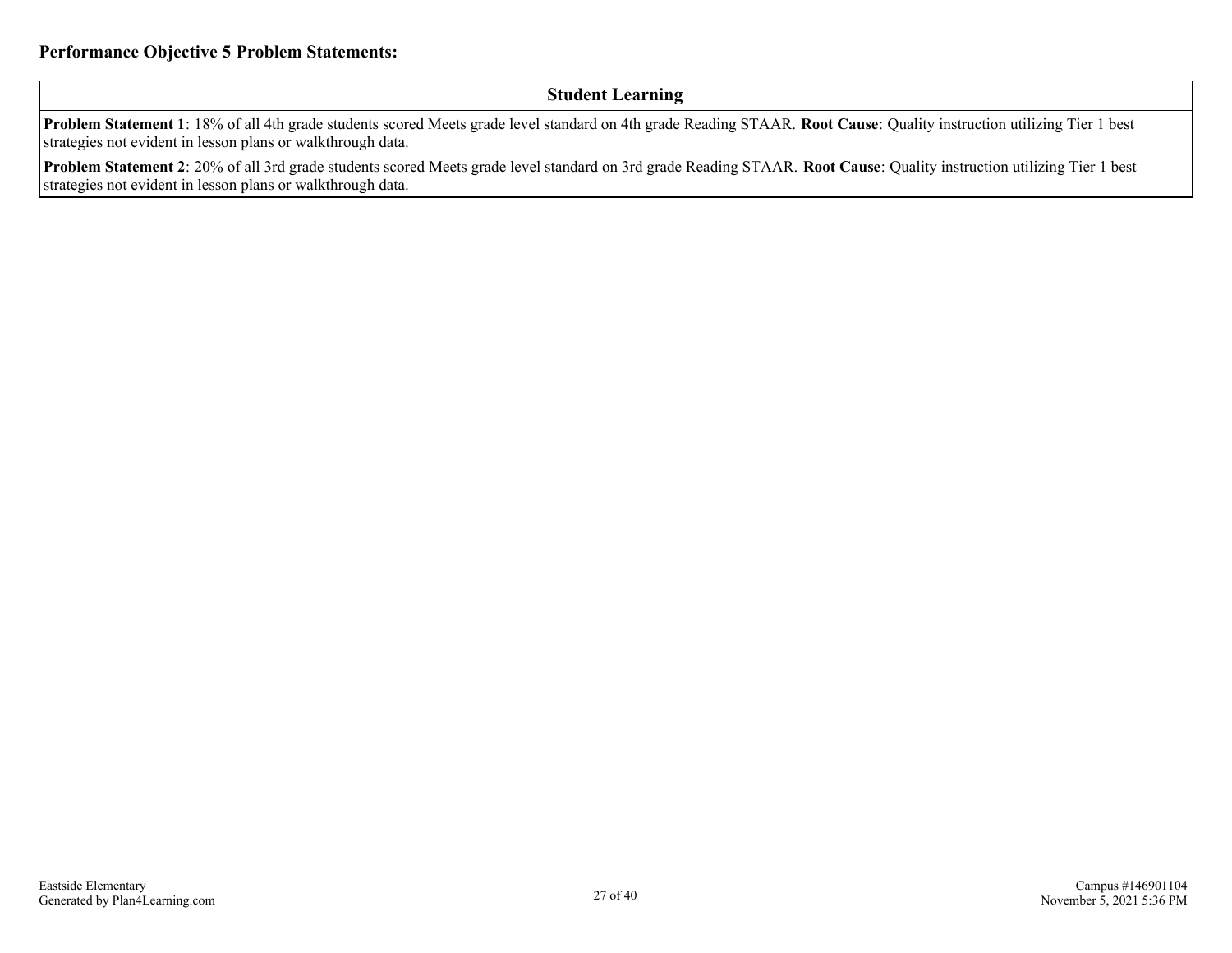**Goal 1:** Eastside Elementary will provide a student-centered educational environment in which students are expected to meet or exceed state standards in all areas.

**Performance Objective 6:** By the end of the of the 2021 - 2022 school year, Eastside Elementary will coordinate at least 3 college, career and military readiness activities.

**Evaluation Data Sources:** Calendar of events

| <b>Strategy 1 Details</b>                                                                                                                      |                | <b>Reviews</b>                |                |                  |
|------------------------------------------------------------------------------------------------------------------------------------------------|----------------|-------------------------------|----------------|------------------|
| <b>Strategy 1:</b> Conduct a college, career and military interest survey with 5th grade students.                                             |                | <b>Summative</b><br>Formative |                |                  |
| Strategy's Expected Result/Impact: Student awareness of opportunities after high school.                                                       | <b>Nov</b>     | Mar<br>Jan                    | <b>May</b>     |                  |
| <b>Staff Responsible for Monitoring: Principal</b>                                                                                             |                |                               |                |                  |
| <b>Assistant Principal(s)</b>                                                                                                                  |                |                               |                |                  |
| Counselor(s)<br>Teachers                                                                                                                       |                |                               |                |                  |
|                                                                                                                                                |                |                               |                |                  |
| Title I Schoolwide Elements: 2.5 - TEA Priorities: Connect high school to career and college - ESF Levers:<br>Lever 3: Positive School Culture |                |                               |                |                  |
| Funding Sources: CCMR Resources - Local Funds - \$8,000                                                                                        |                |                               |                |                  |
| <b>Strategy 2 Details</b>                                                                                                                      | <b>Reviews</b> |                               |                |                  |
| Strategy 2: Display college signs outside of the teachers' classrooms identifying their college they attended.                                 | Formative      |                               |                | <b>Summative</b> |
| Strategy's Expected Result/Impact: Awareness of different colleges                                                                             | <b>Nov</b>     | Jan                           | Mar            | <b>May</b>       |
| <b>Staff Responsible for Monitoring: Principal</b>                                                                                             |                |                               |                |                  |
| <b>Assistant Principal(s)</b>                                                                                                                  |                |                               |                |                  |
| Counselors                                                                                                                                     |                |                               |                |                  |
| Title I Schoolwide Elements: 2.5 - TEA Priorities: Connect high school to career and college - ESF Levers:<br>Lever 3: Positive School Culture |                |                               |                |                  |
| Funding Sources: College pennants - Local Funds - \$500                                                                                        |                |                               |                |                  |
| <b>Strategy 3 Details</b>                                                                                                                      |                |                               | <b>Reviews</b> |                  |
| Strategy 3: Host a Career Day for PK-5 students.                                                                                               |                | Formative                     |                | <b>Summative</b> |
| Strategy's Expected Result/Impact: Knowledge and understanding of college, career and military readiness                                       | <b>Nov</b>     | <b>Jan</b>                    | Mar            | <b>May</b>       |
| <b>Staff Responsible for Monitoring: Principal</b>                                                                                             |                |                               |                |                  |
| Assistant (s)                                                                                                                                  |                |                               |                |                  |
| Counselors                                                                                                                                     |                |                               |                |                  |
| Teacher(s)                                                                                                                                     |                |                               |                |                  |
| Title I Schoolwide Elements: 2.5 - TEA Priorities: Connect high school to career and college - ESF Levers:<br>Lever 3: Positive School Culture |                |                               |                |                  |
| Funding Sources: Hospitality for career day presenters - Local Funds - \$2,500, Supplies and Materials - Local<br>Funds - \$2,500              |                |                               |                |                  |
| 100%<br>Accomplished<br>Continue/Modify<br>0%<br>No Progress                                                                                   | Discontinue    |                               |                |                  |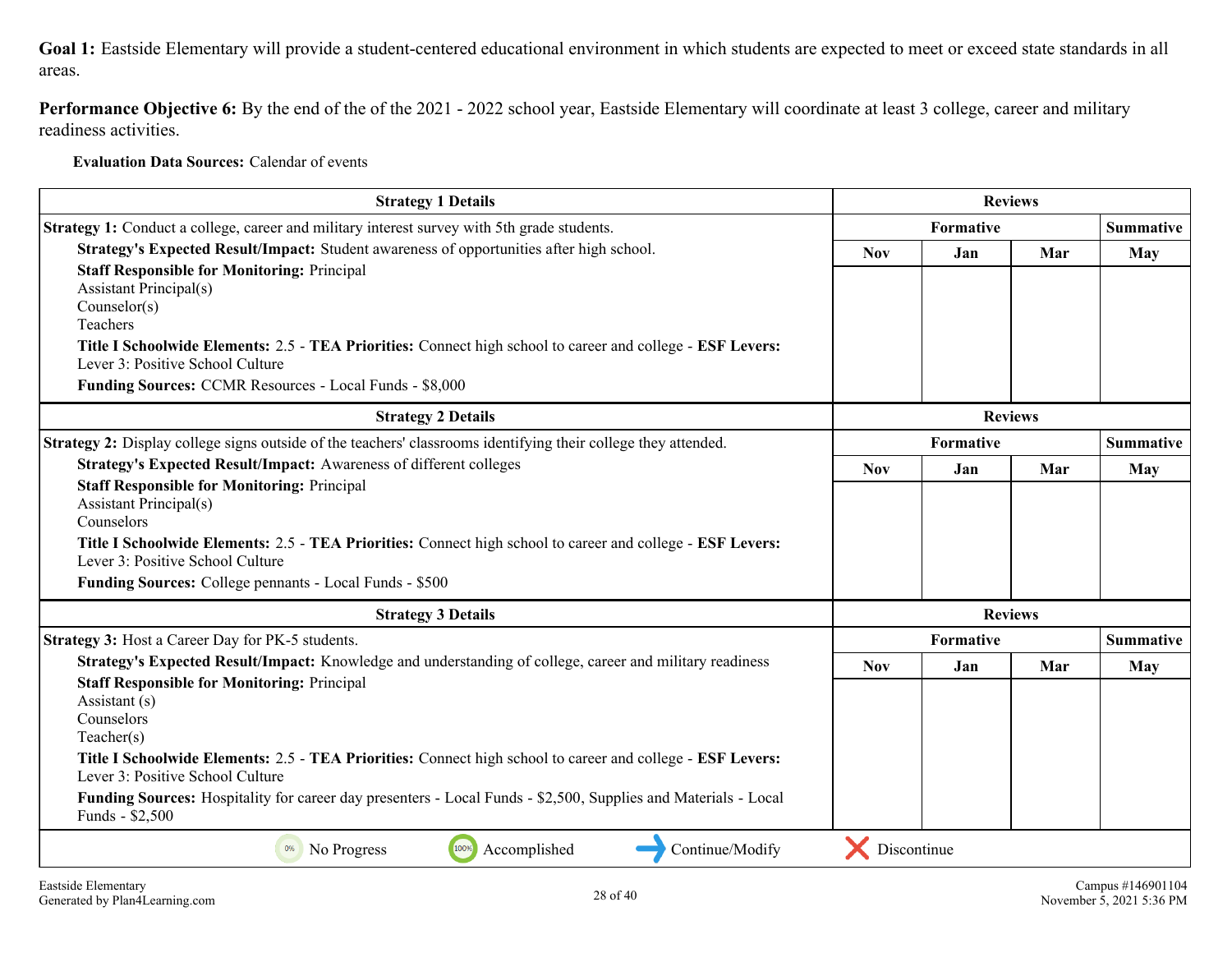**Goal 1:** Eastside Elementary will provide a student-centered educational environment in which students are expected to meet or exceed state standards in all areas.

Performance Objective 7: Coordinate efforts between the district's truancy office, campus attendance committee, and parents/guardians to encourage attendance at school.

**Evaluation Data Sources:** Students placed on attendance contracts as a preventive measure; District attendance rate at 95% or higher; Increase in student achievement

| <b>Strategy 1 Details</b>                                                                       | <b>Reviews</b>   |     |                |                  |
|-------------------------------------------------------------------------------------------------|------------------|-----|----------------|------------------|
| <b>Strategy 1:</b> Monitor and track daily attendance and communicate with parents for absences | <b>Formative</b> |     |                | <b>Summative</b> |
| Strategy's Expected Result/Impact: Increased attendance rates; Increase in student achievement  | <b>Nov</b>       | Jan | Mar            | <b>May</b>       |
| <b>Staff Responsible for Monitoring: Principal</b>                                              |                  |     |                |                  |
| <b>Assistant Principals</b><br>Attendance Clerks                                                | 0%               |     |                |                  |
| Teachers                                                                                        |                  |     |                |                  |
| <b>Title I Schoolwide Elements: 2.4, 2.6</b>                                                    |                  |     |                |                  |
| <b>Strategy 2 Details</b>                                                                       |                  |     | <b>Reviews</b> |                  |
| <b>Strategy 2:</b> Provide attendance incentives for students                                   | <b>Formative</b> |     |                | <b>Summative</b> |
| Strategy's Expected Result/Impact: Increased attendance rates; Increase in student achievement  | <b>Nov</b>       | Jan | Mar            | May              |
| <b>Staff Responsible for Monitoring: Principal</b>                                              |                  |     |                |                  |
| <b>Assistant Principals</b>                                                                     | 0%               |     |                |                  |
| Attendance Clerks                                                                               |                  |     |                |                  |
| Teachers<br>Attendance Committee                                                                |                  |     |                |                  |
| Title I Schoolwide Elements: 2.4, 2.6                                                           |                  |     |                |                  |
| Continue/Modify<br>No Progress<br>Accomplished<br>0%<br>100%                                    | Discontinue      |     |                |                  |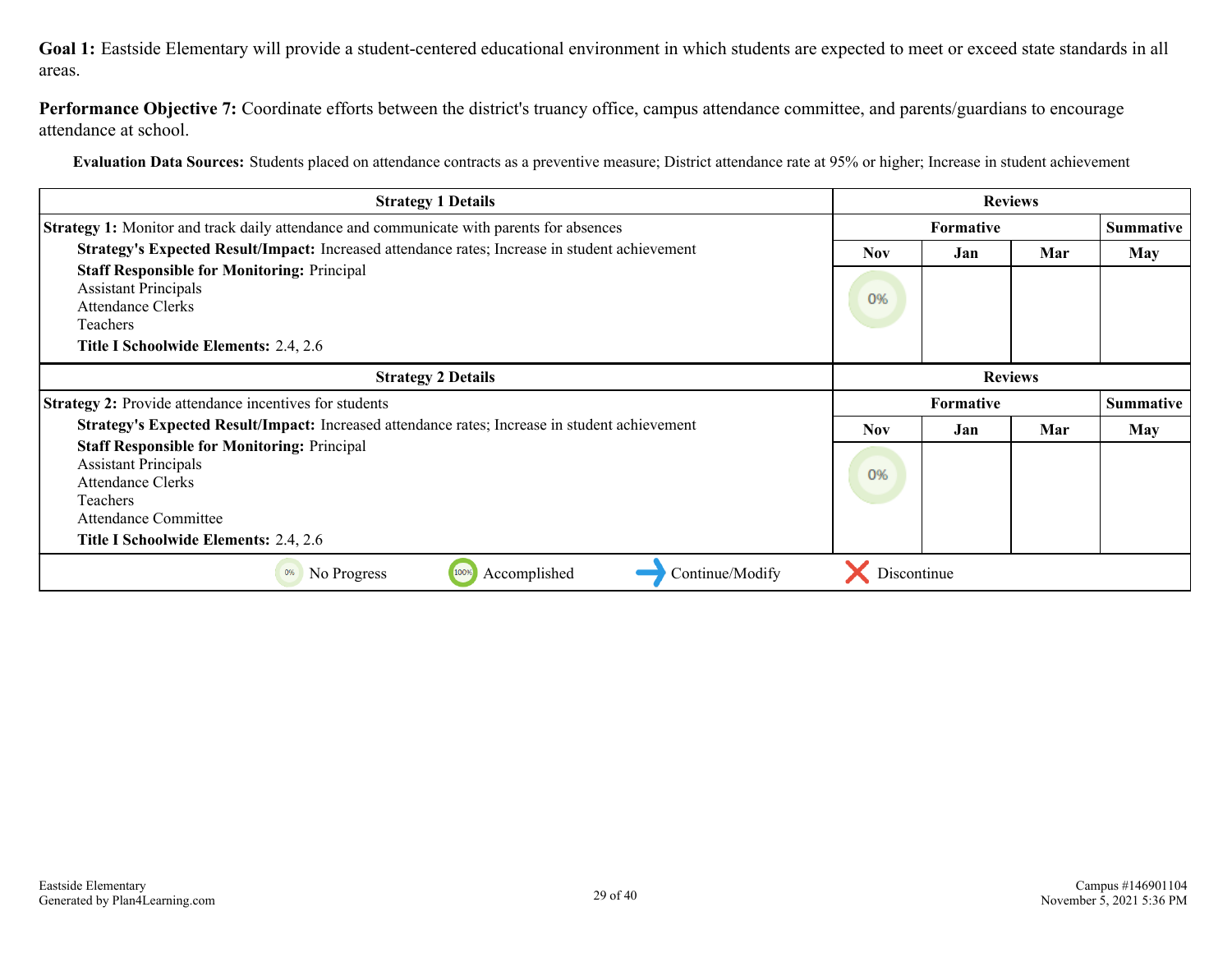Goal 2: Eastside Elementary's staff of quality professionals will implement a professional learning community that enhances individual student success.

**Performance Objective 1:** During the 2021- 2022 school year at least 40 hours of high quality and on-going campus based professional development will be provided for teaching staff and administrators based on the needs assessment and assessment results.

**Evaluation Data Sources:** Professional Development Calendar

| <b>Strategy 1 Details</b>                                                                                                                                                                                                                                        |            | <b>Reviews</b> |     |                  |
|------------------------------------------------------------------------------------------------------------------------------------------------------------------------------------------------------------------------------------------------------------------|------------|----------------|-----|------------------|
| Strategy 1: Provide staff development for data interpretation and analysis.                                                                                                                                                                                      | Formative  |                |     | <b>Summative</b> |
| Strategy's Expected Result/Impact: understanding of data; focus and planned small groups; closing the<br>achievement gap between student groups                                                                                                                  | <b>Nov</b> | Jan            | Mar | May              |
| <b>Staff Responsible for Monitoring: Principal</b><br>Asst. Principals<br><b>Instructional Coach</b>                                                                                                                                                             |            |                |     |                  |
| Title I Schoolwide Elements: 2.4, 2.5, 2.6 - TEA Priorities: Recruit, support, retain teachers and principals,<br>Build a foundation of reading and math, Connect high school to career and college - ESF Levers: Lever 2:<br>Effective, Well-Supported Teachers |            |                |     |                  |
| Problem Statements: Student Learning 1, 2                                                                                                                                                                                                                        |            |                |     |                  |
| Funding Sources: Professional Development - Local Funds - \$3,205, Data Walls/Data Room supplies - Local<br>Funds - \$2,500                                                                                                                                      |            |                |     |                  |
|                                                                                                                                                                                                                                                                  |            |                |     |                  |
| <b>Strategy 2 Details</b>                                                                                                                                                                                                                                        |            | <b>Reviews</b> |     |                  |
| Strategy 2: Provide opportunities for all teachers to obtain GT certification thereby equipping them to provide more                                                                                                                                             |            | Formative      |     | <b>Summative</b> |
| rigorous and individualized instruction to above level learners.                                                                                                                                                                                                 | <b>Nov</b> | Jan            | Mar | <b>May</b>       |
| Strategy's Expected Result/Impact: Increase in GT certified teachers; increase in the number of GT students<br>scoring masters on state assessments                                                                                                              |            |                |     |                  |
| <b>Staff Responsible for Monitoring: Principal</b><br><b>Assistant Principals</b>                                                                                                                                                                                |            |                |     |                  |
| Counselors<br>Title I Schoolwide Elements: 2.4, 2.5 - TEA Priorities: Connect high school to career and college - ESF<br>Levers: Lever 2: Effective, Well-Supported Teachers, Lever 4: High-Quality Curriculum, Lever 5: Effective<br>Instruction                |            |                |     |                  |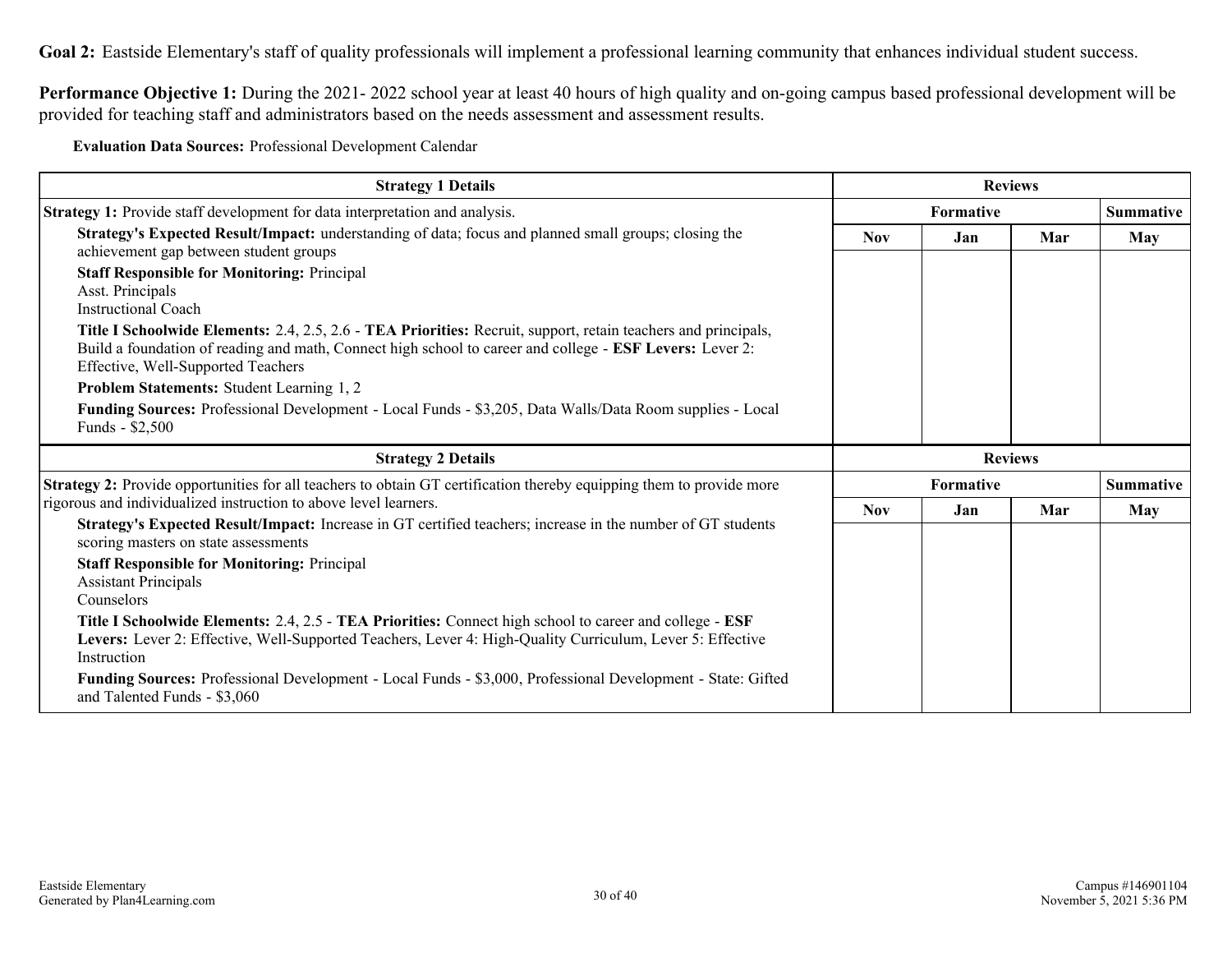| <b>Strategy 3 Details</b>                                                                                                                                                                                                                                                                                                                                                                                                   | <b>Reviews</b> |           |                  |                  |
|-----------------------------------------------------------------------------------------------------------------------------------------------------------------------------------------------------------------------------------------------------------------------------------------------------------------------------------------------------------------------------------------------------------------------------|----------------|-----------|------------------|------------------|
| Strategy 3: Provide opportunities for all teachers to obtain ESL certification and professional development for Emergent                                                                                                                                                                                                                                                                                                    | Formative      |           | <b>Summative</b> |                  |
| Bilinguals such as but not limited to Bilingual/ESL Conference and La Cosecha.                                                                                                                                                                                                                                                                                                                                              | Nov            | Jan       | Mar              | <b>May</b>       |
| Strategy's Expected Result/Impact: Increase in ESL Certifications; Increase English language acquisition for<br>EBs                                                                                                                                                                                                                                                                                                         |                |           |                  |                  |
| <b>Staff Responsible for Monitoring: Principal</b><br><b>Assistant Principals</b><br>Teacher(s)                                                                                                                                                                                                                                                                                                                             |                |           |                  |                  |
| Title I Schoolwide Elements: 2.4 - TEA Priorities: Recruit, support, retain teachers and principals - ESF<br>Levers: Lever 2: Effective, Well-Supported Teachers, Lever 4: High-Quality Curriculum, Lever 5: Effective<br>Instruction                                                                                                                                                                                       |                |           |                  |                  |
| Funding Sources: Fees associated with professional development - State: Bilingual/ESL Funds - \$25,000                                                                                                                                                                                                                                                                                                                      |                |           |                  |                  |
| <b>Strategy 4 Details</b>                                                                                                                                                                                                                                                                                                                                                                                                   |                |           | <b>Reviews</b>   |                  |
| Strategy 4: Provide learning opportunities to staff in student interventions for social skills training and positive behavioral                                                                                                                                                                                                                                                                                             |                | Formative |                  | <b>Summative</b> |
| programs.                                                                                                                                                                                                                                                                                                                                                                                                                   | <b>Nov</b>     | Jan       | Mar              | <b>May</b>       |
| Strategy's Expected Result/Impact: Improved classroom behavior, decrease of discipline referrals,<br>implementation of C.H.A.M.P.S.; increase usage of Ripple Effect                                                                                                                                                                                                                                                        |                |           |                  |                  |
| <b>Staff Responsible for Monitoring: Principal</b><br><b>Assistant Principals</b><br>Counselor(s)<br>RTI Behavior Teacher                                                                                                                                                                                                                                                                                                   |                |           |                  |                  |
| Teacher(s)<br>Title I Schoolwide Elements: 2.6 - TEA Priorities: Recruit, support, retain teachers and principals, Build a<br>foundation of reading and math, Connect high school to career and college, Improve low-performing schools -<br>ESF Levers: Lever 1: Strong School Leadership and Planning, Lever 2: Effective, Well-Supported Teachers,<br>Lever 3: Positive School Culture, Lever 4: High-Quality Curriculum |                |           |                  |                  |
| <b>Problem Statements: Perceptions 1</b>                                                                                                                                                                                                                                                                                                                                                                                    |                |           |                  |                  |
| Funding Sources: Social Skills and Social Emotional Learning training and resources - Local Funds - \$18,000                                                                                                                                                                                                                                                                                                                |                |           |                  |                  |
| <b>Strategy 5 Details</b>                                                                                                                                                                                                                                                                                                                                                                                                   |                |           | <b>Reviews</b>   |                  |
| <b>Strategy 5:</b> Provide mentor program for new teachers.                                                                                                                                                                                                                                                                                                                                                                 |                | Formative |                  | <b>Summative</b> |
| Strategy's Expected Result/Impact: Improve instructional strategies, classroom management and collaboration;<br>increase retention rate of new teachers                                                                                                                                                                                                                                                                     | <b>Nov</b>     | Jan       | Mar              | May              |
| <b>Staff Responsible for Monitoring: Principal</b><br><b>Assistant Principal</b><br><b>Instructional Coaches</b>                                                                                                                                                                                                                                                                                                            |                |           |                  |                  |
| Title I Schoolwide Elements: 2.5 - TEA Priorities: Recruit, support, retain teachers and principals - ESF<br>Levers: Lever 2: Effective, Well-Supported Teachers                                                                                                                                                                                                                                                            |                |           |                  |                  |
| <b>Problem Statements: Perceptions 1</b>                                                                                                                                                                                                                                                                                                                                                                                    |                |           |                  |                  |
| Funding Sources: Professional resources - Title I Part A-Improving Basic Programs - \$13,000, Make and take<br>supplies and materials - Title I Part A-Improving Basic Programs - \$9,000                                                                                                                                                                                                                                   |                |           |                  |                  |
|                                                                                                                                                                                                                                                                                                                                                                                                                             |                |           |                  |                  |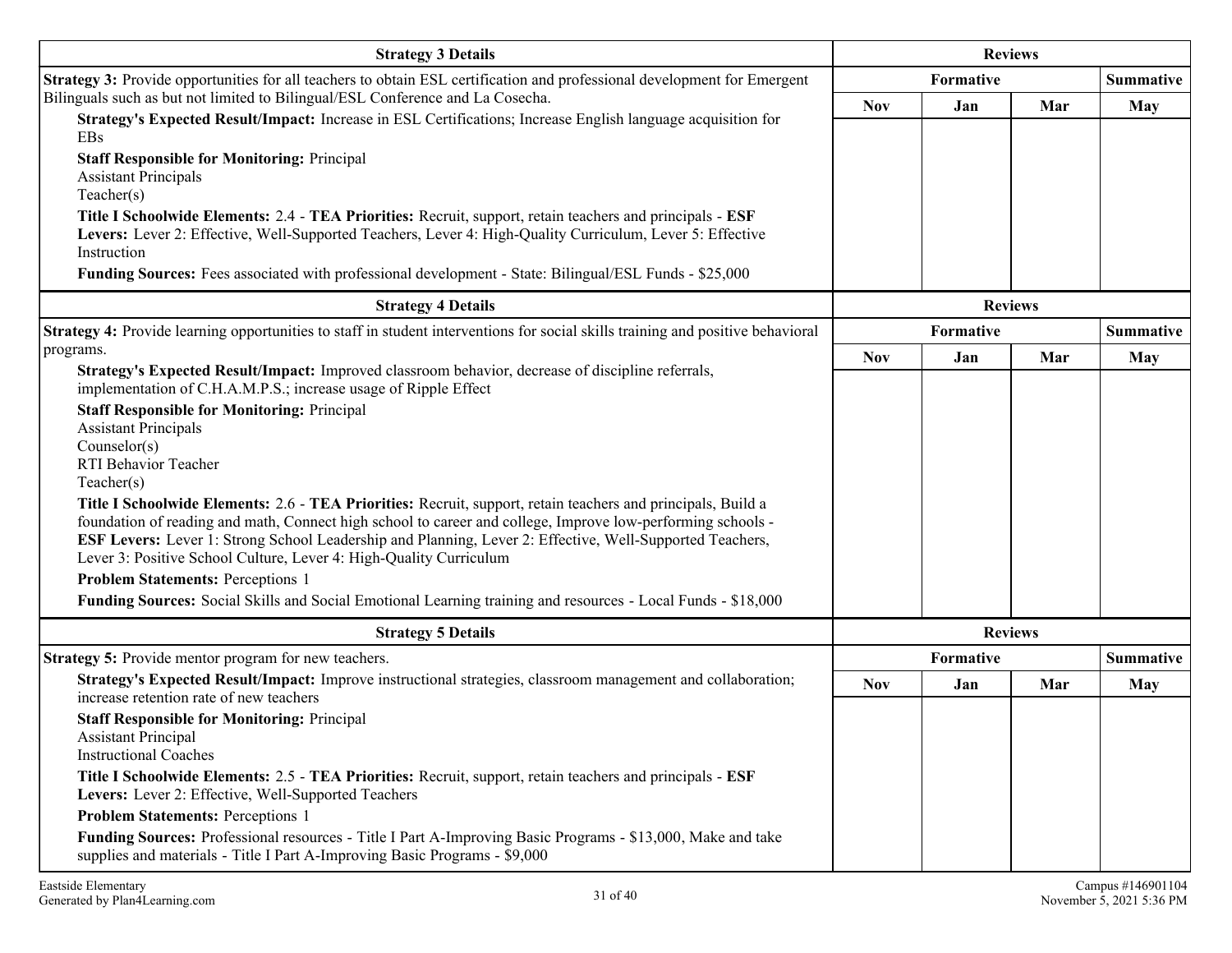| <b>Strategy 6 Details</b>                                                                                                                                                                                                             | <b>Reviews</b>   |                  |     |                  |
|---------------------------------------------------------------------------------------------------------------------------------------------------------------------------------------------------------------------------------------|------------------|------------------|-----|------------------|
| Strategy 6: Hire fully certified teachers to ensure our vacancy rate is less than 5%.                                                                                                                                                 | <b>Formative</b> |                  |     | <b>Summative</b> |
| Strategy's Expected Result/Impact: Decrease in vacancies at the campus level; Decrease in number of waivers<br>and exemptions for Biligual/ESL teachers                                                                               | <b>Nov</b>       | Jan              | Mar | May              |
| <b>Staff Responsible for Monitoring: Principal</b>                                                                                                                                                                                    |                  |                  |     |                  |
| Title I Schoolwide Elements: 2.4, 2.5                                                                                                                                                                                                 | 0%               |                  |     |                  |
| <b>Strategy 7 Details</b>                                                                                                                                                                                                             |                  | <b>Reviews</b>   |     |                  |
| <b>Strategy 7:</b> Reduce teacher turnover rates to reflect $+/-5\%$ of Region IV's average                                                                                                                                           |                  | <b>Formative</b> |     | <b>Summative</b> |
| Strategy's Expected Result/Impact: Improve culture and climate; Highly trained and skilled instructional                                                                                                                              | <b>Nov</b>       | Jan              | Mar | May              |
| leaders and classroom teachers: Improved academic accountability scores                                                                                                                                                               |                  |                  |     |                  |
| <b>Staff Responsible for Monitoring: Principal</b><br>Title I Schoolwide Elements: 2.4, 2.5                                                                                                                                           | 0%               |                  |     |                  |
|                                                                                                                                                                                                                                       |                  |                  |     |                  |
| <b>Strategy 8 Details</b>                                                                                                                                                                                                             | <b>Reviews</b>   |                  |     |                  |
| Strategy 8: Promote safety and security by recognizing and designating campus wide events such as, but not limited to Red<br>Ribbon Week, Child Abuse Prevention Month, Unity Day, and Digital Citizenship (Including cyberbullying). | <b>Formative</b> |                  |     | <b>Summative</b> |
|                                                                                                                                                                                                                                       | <b>Nov</b>       | Jan              | Mar | May              |
| Strategy's Expected Result/Impact: Creating and promoting healthy lifestyle choices; Decrease in the number<br>of bullying incidents                                                                                                  |                  |                  |     |                  |
| <b>Staff Responsible for Monitoring: Principals</b>                                                                                                                                                                                   | 0%               |                  |     |                  |
| <b>Assistant Principals</b>                                                                                                                                                                                                           |                  |                  |     |                  |
| Counselors                                                                                                                                                                                                                            |                  |                  |     |                  |
| Title I Schoolwide Elements: 2.4, 2.6                                                                                                                                                                                                 |                  |                  |     |                  |
| <b>Strategy 9 Details</b>                                                                                                                                                                                                             |                  | <b>Reviews</b>   |     |                  |
| Strategy 9: Provide online training to all staff members through Vector Solutions including, but not limited to, suicide                                                                                                              |                  | <b>Formative</b> |     | <b>Summative</b> |
| awareness, prevention, and postvention, dating violence, child abuse, and sexual misconduct.                                                                                                                                          | <b>Nov</b>       | Jan              | Mar | <b>May</b>       |
| Strategy's Expected Result/Impact: Increased awareness of early warning signs, ability to recognize abuse<br>when it is occurring and knowledge of what to do in the event a student is a victim of abuse                             |                  |                  |     |                  |
| <b>Staff Responsible for Monitoring: Principal</b>                                                                                                                                                                                    | 0%               |                  |     |                  |
| Title I Schoolwide Elements: 2.4, 2.6                                                                                                                                                                                                 |                  |                  |     |                  |
| 100%<br>Accomplished<br>Continue/Modify<br>0%<br>No Progress                                                                                                                                                                          | Discontinue      |                  |     |                  |

#### **Performance Objective 1 Problem Statements:**

**Student Learning Problem Statement 1**: 18% of all 4th grade students scored Meets grade level standard on 4th grade Reading STAAR. **Root Cause**: Quality instruction utilizing Tier 1 best strategies not evident in lesson plans or walkthrough data.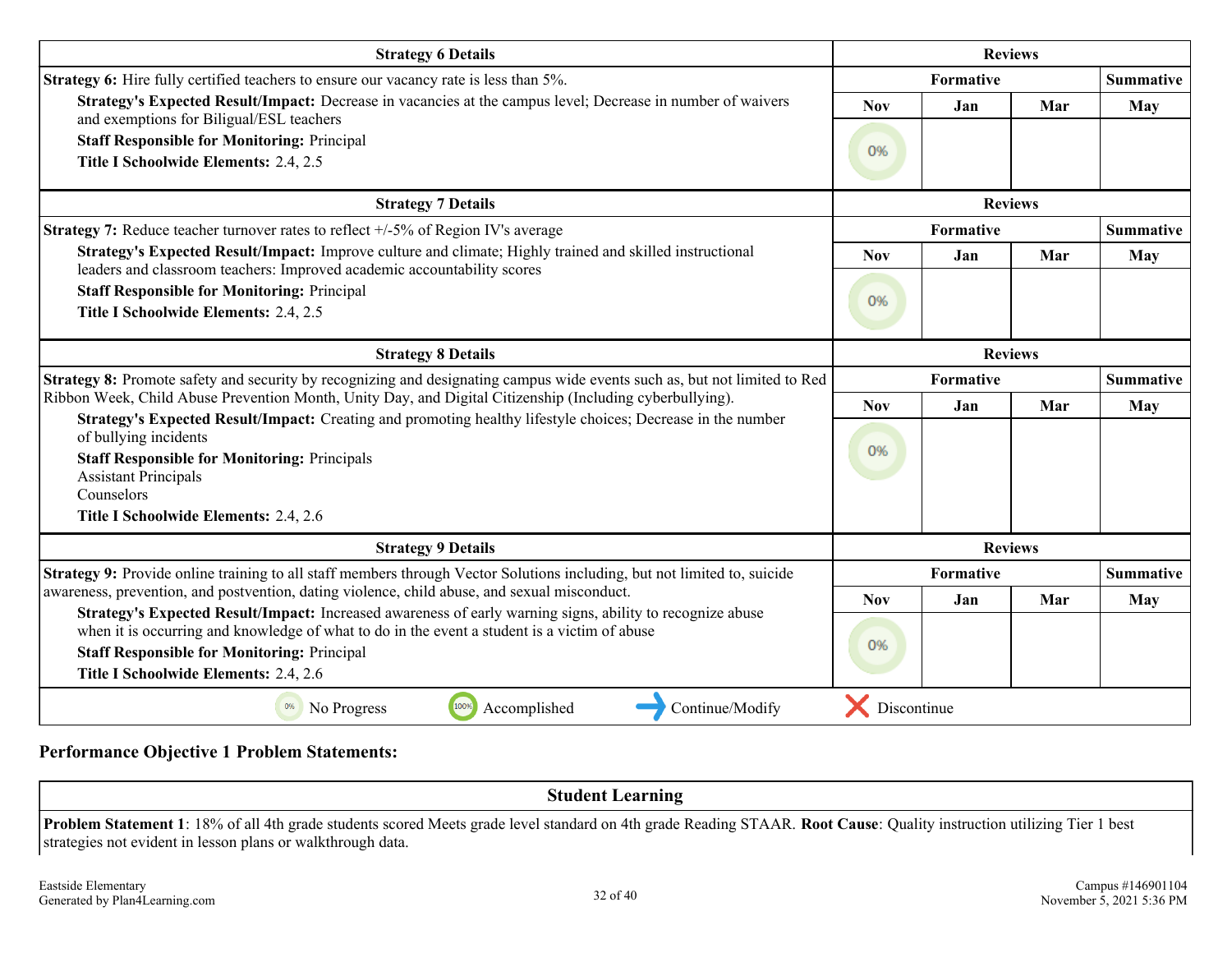#### **Student Learning**

**Problem Statement 2**: 20% of all 3rd grade students scored Meets grade level standard on 3rd grade Reading STAAR. **Root Cause**: Quality instruction utilizing Tier 1 best strategies not evident in lesson plans or walkthrough data.

#### **Perceptions**

**Problem Statement 1**: Leadership and Academic Feedback were the lowest score domains on TNTP Satisfaction Survey with a score of 4.2 out of 10. **Root Cause**: Lack of clear communication of purpose through conversations of Mission and Vision and a clear direction for instructional improvement.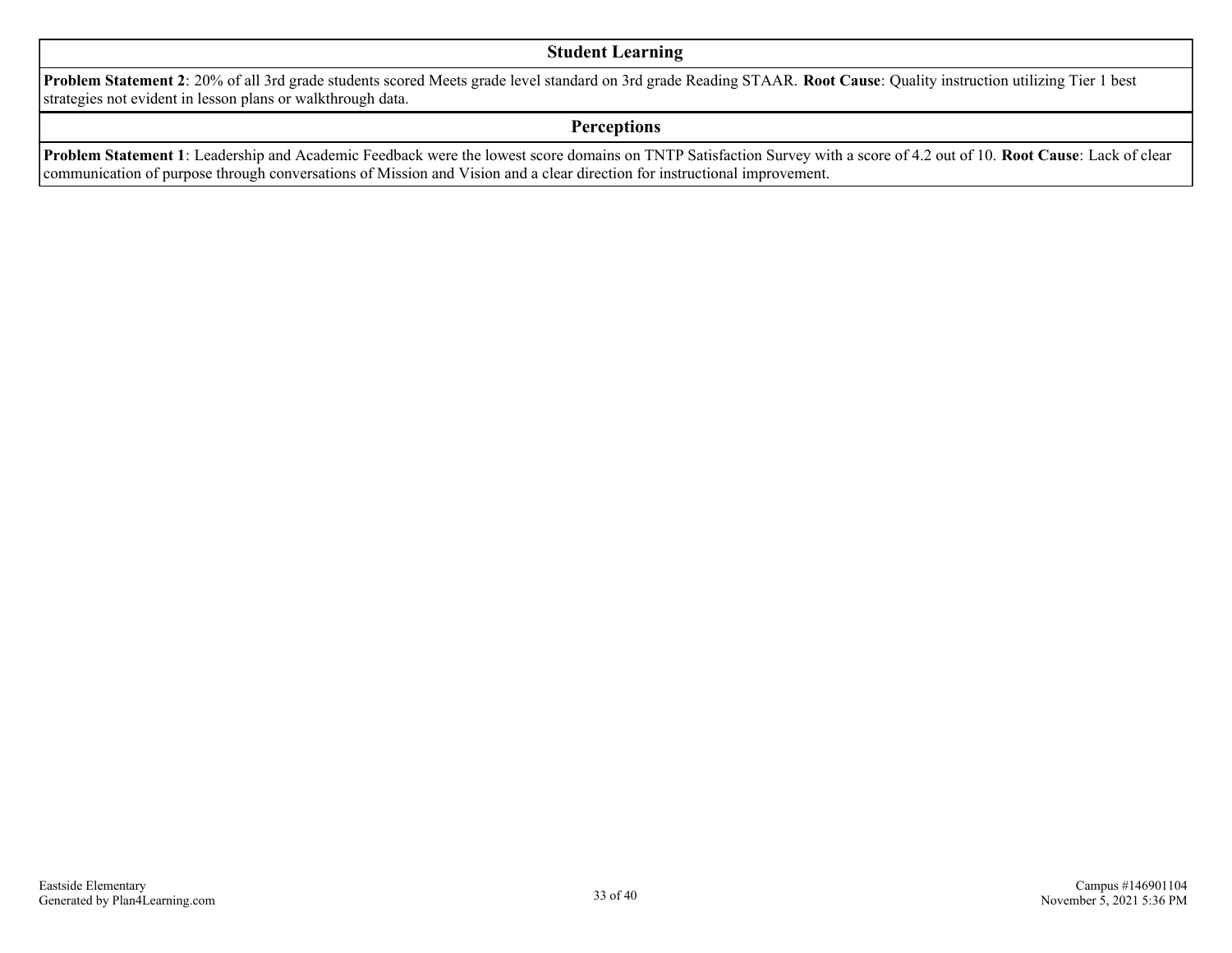**Goal 3:** Eastside Elementary's parents, community members and business partners will strengthen their involvement in our students' education.

**Performance Objective 1:** Increase parental involvement at instructional meetings and events at school by 15%

**Evaluation Data Sources:** Number of attendees at events, whether virtual or in person. Increased student mastery on assessments and Benchmarks

| <b>Strategy 1 Details</b>                                                                                                                                                                                                                                                                    |            | <b>Reviews</b>                |                |                  |  |
|----------------------------------------------------------------------------------------------------------------------------------------------------------------------------------------------------------------------------------------------------------------------------------------------|------------|-------------------------------|----------------|------------------|--|
| <b>Strategy 1:</b> Hold informative meetings and workshops on Essential TEKS for each grade level                                                                                                                                                                                            |            | <b>Formative</b>              |                | <b>Summative</b> |  |
| Strategy's Expected Result/Impact: Increased number of parents participating in school activities; Monthly<br>scheduled meetings will be provided to inform parents about<br>the learning of their child and what they will be expected to master; Increase in academic achievement of lower | <b>Nov</b> | Jan                           | Mar            | May              |  |
| performing students.                                                                                                                                                                                                                                                                         |            |                               |                |                  |  |
| <b>Staff Responsible for Monitoring: Teachers</b>                                                                                                                                                                                                                                            |            |                               |                |                  |  |
| Title I Schoolwide Elements: 3.1, 3.2                                                                                                                                                                                                                                                        |            |                               |                |                  |  |
| Funding Sources: Make and Take - Students - State: Compensatory Education - \$5,746, Hospitality - Title I<br>Part A-Improving Basic Programs - \$1,000                                                                                                                                      |            |                               |                |                  |  |
| <b>Strategy 2 Details</b>                                                                                                                                                                                                                                                                    |            |                               | <b>Reviews</b> |                  |  |
| Strategy 2: Create a newsletter to be distributed to parents through our school website and School Messenger on a monthly                                                                                                                                                                    | Formative  |                               |                | <b>Summative</b> |  |
| basis.                                                                                                                                                                                                                                                                                       | <b>Nov</b> | Jan                           | Mar            | May              |  |
| Strategy's Expected Result/Impact: Parents will be informed of events which are held on campus or virtually.<br>Increased parent participation at events and activities.                                                                                                                     |            |                               |                |                  |  |
| <b>Staff Responsible for Monitoring: Principal</b>                                                                                                                                                                                                                                           |            |                               |                |                  |  |
| Title I Schoolwide Elements: 3.1, 3.2                                                                                                                                                                                                                                                        |            |                               |                |                  |  |
| <b>Strategy 3 Details</b>                                                                                                                                                                                                                                                                    |            |                               | <b>Reviews</b> |                  |  |
| Strategy 3: Attend Professional Development to increase knowledge for staff to enhance communication and create                                                                                                                                                                              |            | Formative                     |                | <b>Summative</b> |  |
| engaging Parental Involvement activities.                                                                                                                                                                                                                                                    | <b>Nov</b> | Jan                           | Mar            | May              |  |
| Strategy's Expected Result/Impact: Better communication and more parents involved in school activities<br><b>Staff Responsible for Monitoring: Principal</b>                                                                                                                                 |            |                               |                |                  |  |
| Title I Schoolwide Elements: 3.1, 3.2                                                                                                                                                                                                                                                        |            |                               |                |                  |  |
| Funding Sources: Training - Local Funds - \$12,000                                                                                                                                                                                                                                           |            |                               |                |                  |  |
| <b>Strategy 4 Details</b>                                                                                                                                                                                                                                                                    |            | <b>Reviews</b>                |                |                  |  |
| Strategy 4: Collaborate with district and local agencies to provide services and supplies for identified homeless to meet                                                                                                                                                                    |            | <b>Summative</b><br>Formative |                |                  |  |
| their academic goals.                                                                                                                                                                                                                                                                        | <b>Nov</b> | Jan                           | Mar            | May              |  |
| Strategy's Expected Result/Impact: Equitable learning opportunities for all students                                                                                                                                                                                                         |            |                               |                |                  |  |
| <b>Staff Responsible for Monitoring: Principal</b><br>Counselors                                                                                                                                                                                                                             | 0%         |                               |                |                  |  |
|                                                                                                                                                                                                                                                                                              |            |                               |                |                  |  |
| <b>Title I Schoolwide Elements: 2.6</b>                                                                                                                                                                                                                                                      |            |                               |                |                  |  |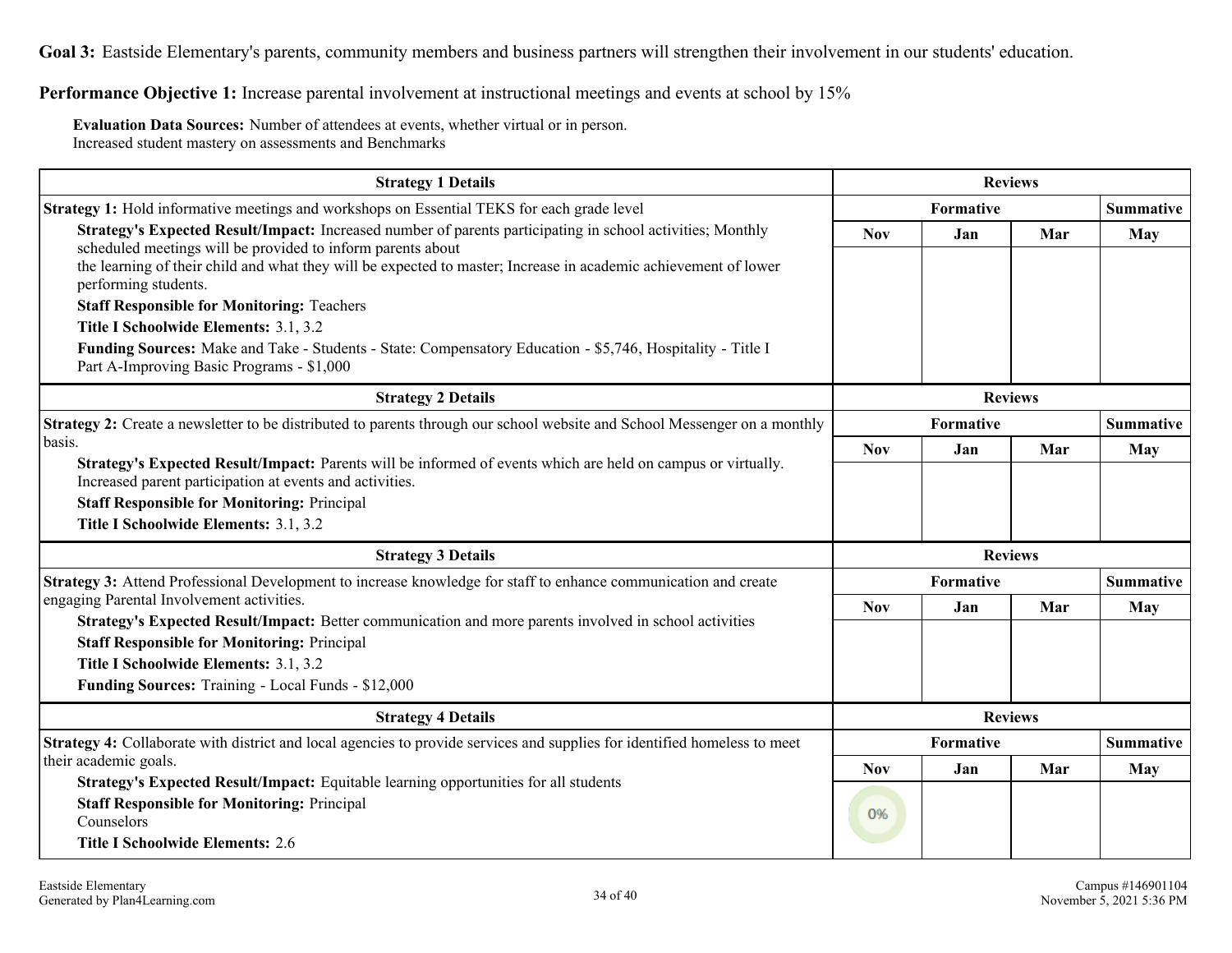| <b>Strategy 5 Details</b>                                                                                                                                                                                                                                                                                     |                                       | <b>Reviews</b>   |                |                                |
|---------------------------------------------------------------------------------------------------------------------------------------------------------------------------------------------------------------------------------------------------------------------------------------------------------------|---------------------------------------|------------------|----------------|--------------------------------|
| Strategy 5: Increase membership in parent organization (PIE)                                                                                                                                                                                                                                                  |                                       | Formative        |                | <b>Summative</b>               |
| Strategy's Expected Result/Impact: Increase in parent and family participation at every campus; Improve<br>communications between the campus and parents<br><b>Staff Responsible for Monitoring: Principals</b><br><b>Assistant Principals</b><br>Teachers and Staff<br>Title I Schoolwide Elements: 3.1, 3.2 | <b>Nov</b><br>0%                      | Jan              | Mar            | <b>May</b>                     |
| <b>Strategy 6 Details</b>                                                                                                                                                                                                                                                                                     |                                       |                  | <b>Reviews</b> |                                |
| Strategy 6: Provide opportunities that highlight students, alumni, community partners and local businesses through<br>activities such as but not limited to, Star Student of the Week, Career Day, guest speakers, half-time recognition at high<br>school football games and sponsorship opportunities.      | Formative<br><b>Nov</b><br>Jan<br>Mar |                  |                | <b>Summative</b><br><b>May</b> |
| Strategy's Expected Result/Impact: Increase in community and business partner participation; Increase in the<br>number of Star Students recognized; Increase in the number of district website viewers<br><b>Staff Responsible for Monitoring: Principal</b><br>Title I Schoolwide Elements: 2.4, 2.6         | 0%                                    |                  |                |                                |
| <b>Strategy 7 Details</b>                                                                                                                                                                                                                                                                                     |                                       |                  | <b>Reviews</b> |                                |
| Strategy 7: Provide opportunities for stakeholders to participate in campus-led initiatives such as, but not limited to, PreK                                                                                                                                                                                 | Formative                             |                  |                | <b>Summative</b>               |
| <b>Parent Committee</b><br>Strategy's Expected Result/Impact: Shared community vision of Cleveland ISD; Expansion of community<br>involvement, collaboration, and partnerships<br><b>Staff Responsible for Monitoring: Principal</b><br>Title I Schoolwide Elements: 2.4, 2.6                                 | <b>Nov</b>                            | Jan              | Mar            | <b>May</b>                     |
|                                                                                                                                                                                                                                                                                                               | 0%                                    |                  |                |                                |
| <b>Strategy 8 Details</b>                                                                                                                                                                                                                                                                                     |                                       |                  | <b>Reviews</b> |                                |
| Strategy 8: Participate in community events such as, but not limited to, events sponsored by the Chamber of Commerce,                                                                                                                                                                                         |                                       | Formative        |                | <b>Summative</b>               |
| City of Cleveland, and Liberty County.<br>Strategy's Expected Result/Impact: Improved relations between campus and community business partners.<br><b>Title I Schoolwide Elements: 2.6</b>                                                                                                                    |                                       | Jan              | Mar            | May                            |
| <b>Strategy 9 Details</b>                                                                                                                                                                                                                                                                                     | <b>Reviews</b>                        |                  |                |                                |
| Strategy 9: Expand campus communication methods by improving campus websites, social media outlets, automated<br>messenger system, school marque and written communication.                                                                                                                                   | <b>Nov</b>                            | Formative<br>Jan | Mar            | <b>Summative</b><br>May        |
| Strategy's Expected Result/Impact: Increase in parents surveyed expressing satisfaction with campus<br>communication; Increase usage of websites; Increase number of followers on social media<br><b>Staff Responsible for Monitoring: Principal</b><br><b>Title I Schoolwide Elements: 2.4</b>               | 0%                                    |                  |                |                                |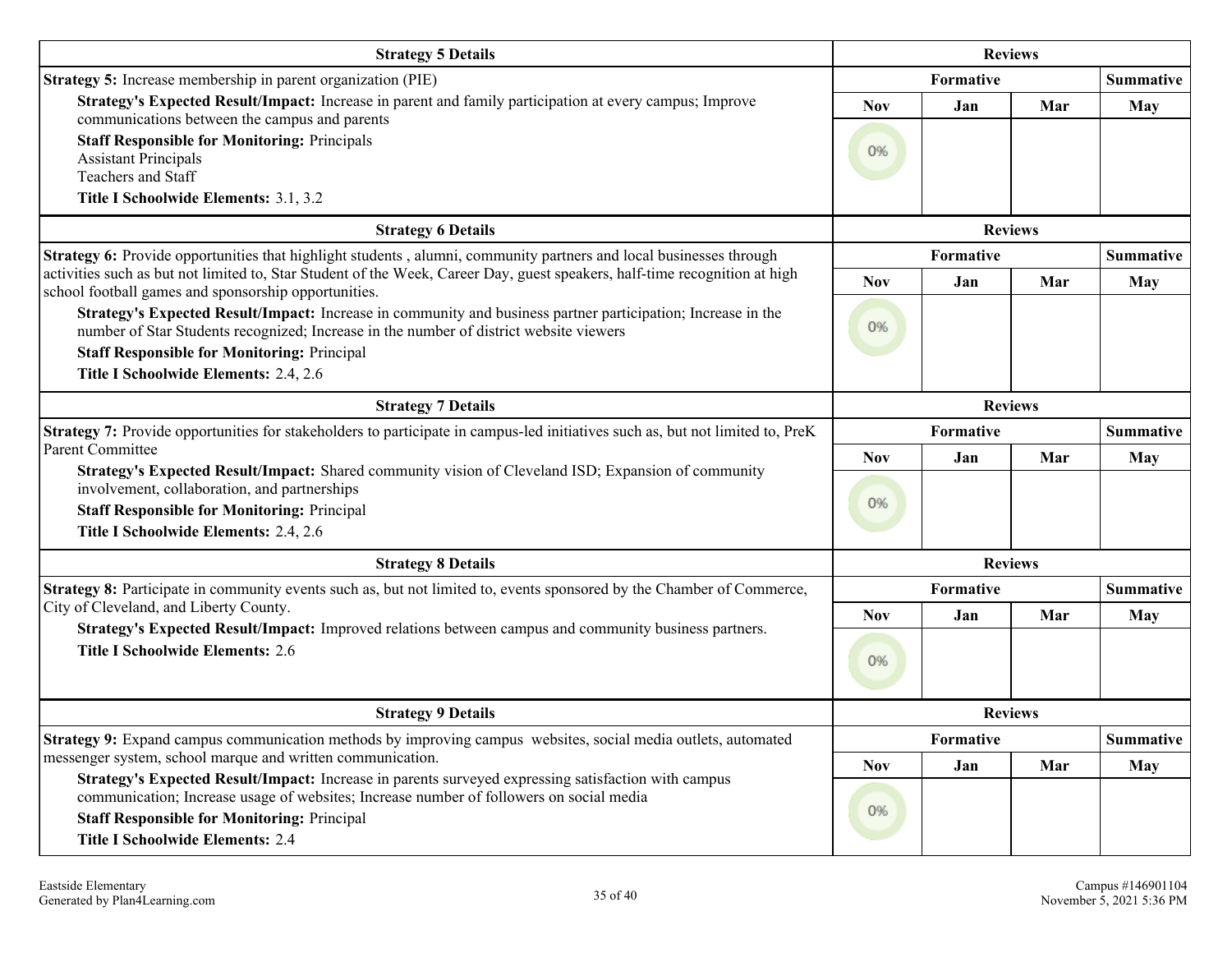| <b>Strategy 10 Details</b>                                                                                                                                                                                                                                                                                                                                                            | <b>Reviews</b>   |                  |     |                  |
|---------------------------------------------------------------------------------------------------------------------------------------------------------------------------------------------------------------------------------------------------------------------------------------------------------------------------------------------------------------------------------------|------------------|------------------|-----|------------------|
| Strategy 10: Title III Parent Literacy Night -Provide training for parents through a modeled read aloud focusing on                                                                                                                                                                                                                                                                   | <b>Formative</b> |                  |     | <b>Summative</b> |
| questioning strategies for high level comprehension<br>Strategy's Expected Result/Impact: Increased home-school connection; Increase academic discussion around<br>literacy; Increase in reading comprehension<br><b>Staff Responsible for Monitoring: Principal</b><br><b>Assistant Principals</b><br>Teachers<br><b>LPAC</b> Liaisons<br>Title I Schoolwide Elements: 2.4, 2.6, 3.2 | <b>Nov</b><br>0% | Jan              | Mar | <b>May</b>       |
| <b>Strategy 11 Details</b>                                                                                                                                                                                                                                                                                                                                                            |                  | <b>Reviews</b>   |     |                  |
| <b>Strategy 11:</b> Title III Family Math/Science Night -Provide training for parents focusing on school-home connections for                                                                                                                                                                                                                                                         |                  | <b>Formative</b> |     | <b>Summative</b> |
| math and science                                                                                                                                                                                                                                                                                                                                                                      | <b>Nov</b>       | Jan              | Mar | May              |
| Strategy's Expected Result/Impact: Increased home-school connection; Increase academic discussion around<br>math and science; Increase in comprehension and relevance of math/science in everyday life<br><b>Staff Responsible for Monitoring: Principal</b><br><b>Assistant Principals</b><br>Teachers<br><b>LPAC</b> Liaisons<br>Title I Schoolwide Elements: 2.4, 2.6, 3.2         | 0%               |                  |     |                  |
|                                                                                                                                                                                                                                                                                                                                                                                       |                  |                  |     |                  |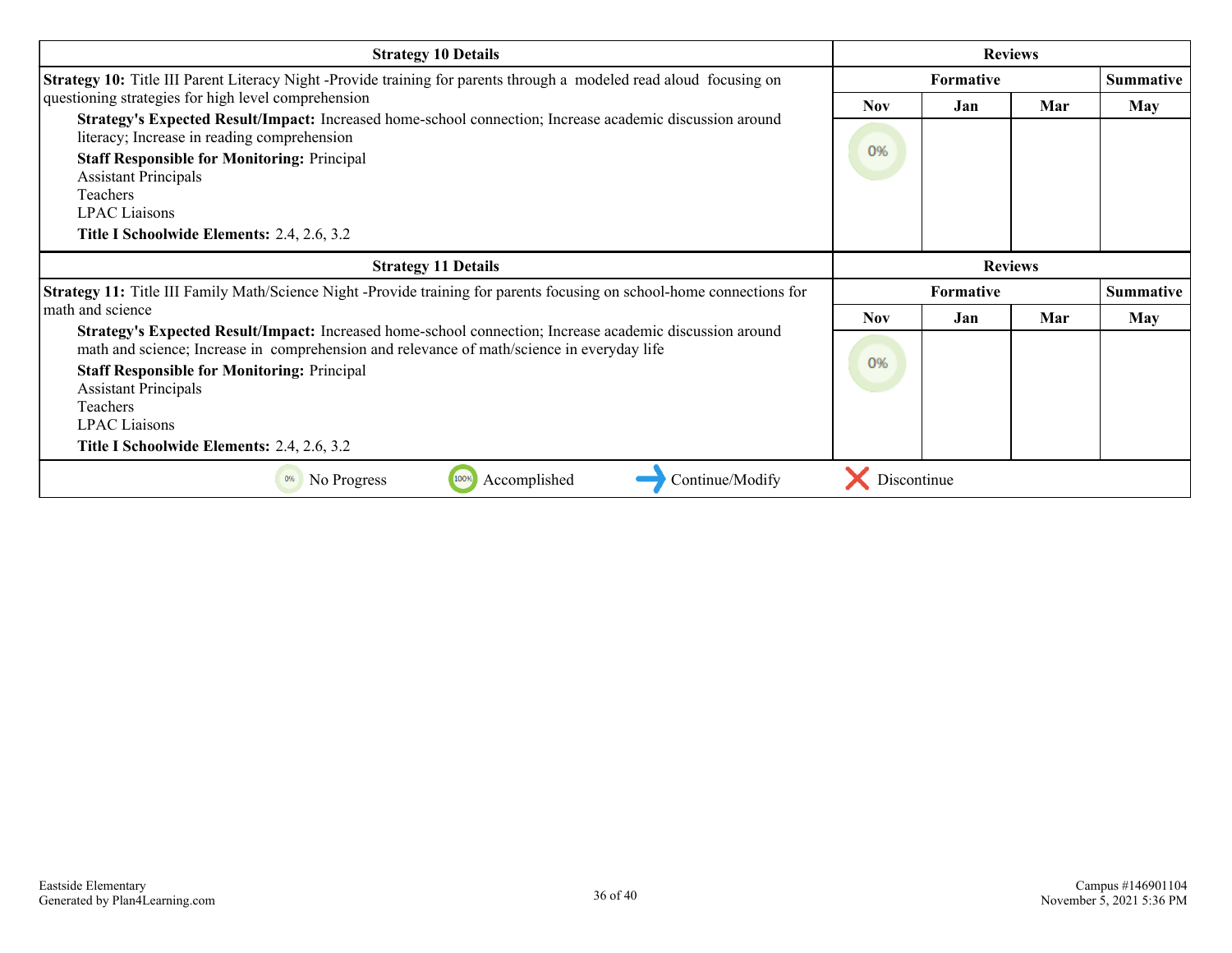## **Title I Schoolwide Elements**

## **ELEMENT 1. SWP COMPREHENSIVE NEEDS ASSESSMENT (CNA)**

### **1.1: Comprehensive Needs Assessment**

The CNA was developed in Fall of 2021.

## **ELEMENT 2. SWP CAMPUS IMPROVEMENT PLAN (CIP)**

## **2.1: Campus Improvement Plan developed with appropriate stakeholders**

The Campus Improvement Plan was developed with the following stakeholders:

Terri Benson, Principal Mary Giles, Assistant Principal Laura Trevino, Assistant Principal Javian Johnson, Assistant Principal Kelly Cox, Assistant Principal Eduardo Villasmil, Math Instructional Coach Amanda Harris, Math Instructional Coach Shereece Perry,ELAR Instructional Coach Sandra Garza, SLAR Instructional Coach Tomi Dodson, Literacy Coach Jacqueline Aguilar, Literacy Coach Paul Dean, Teacher Elvira Cortez, LPAC Liaison Sharon Spurgeon, Paraprofessional Leslie Taylor, Parent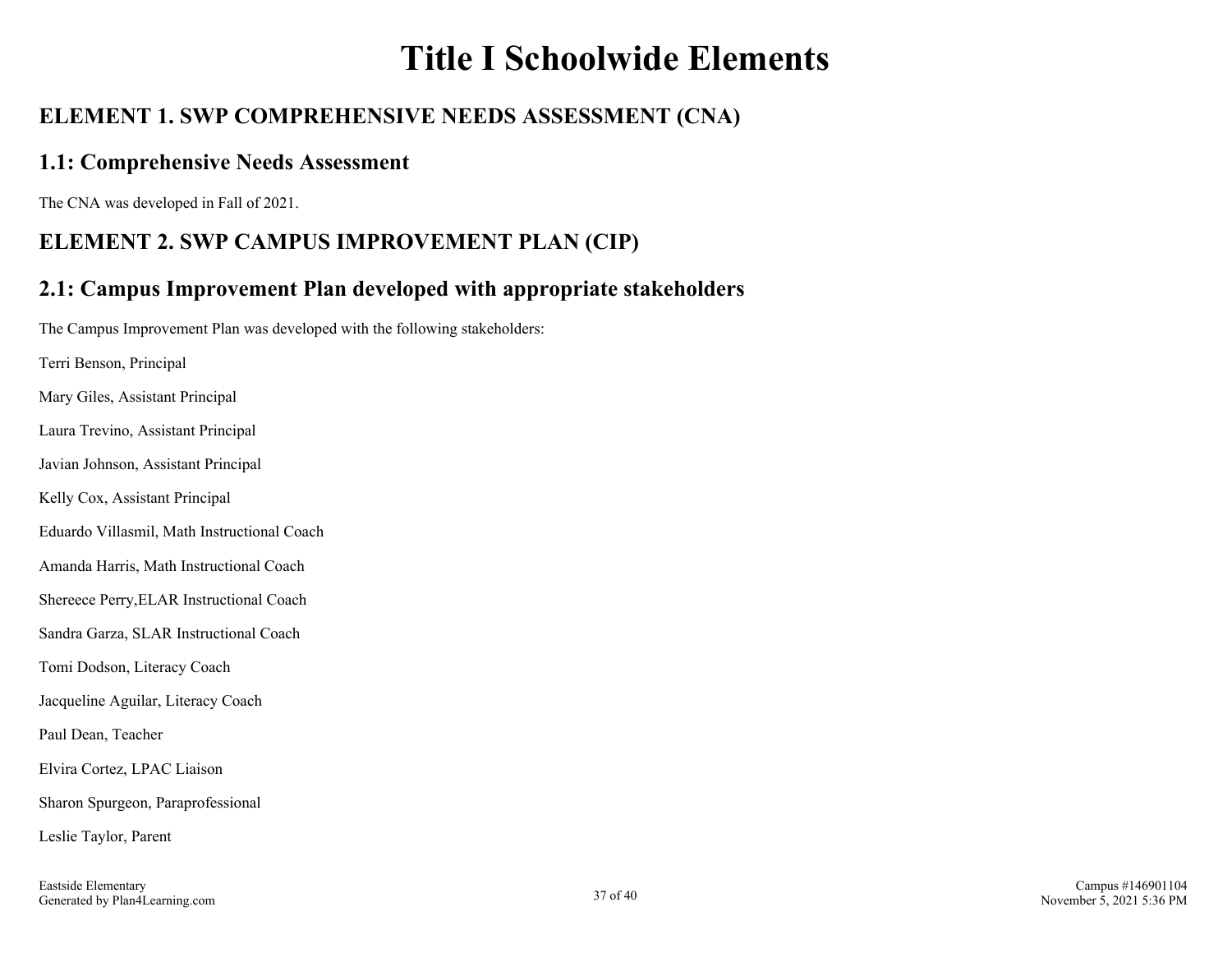### **2.2: Regular monitoring and revision**

September 28, 2021

November 5, 2021

January 28, 2022

March 25, 2022

May 20, 2022

## **2.3: Available to parents and community in an understandable format and language**

The CIP is available in English to the parents and community with a copy posted on Eastside Elementary website. Parents and community were informed of the availability of the CIP at the Title I Parent Information Meeting.

## **2.4: Opportunities for all children to meet State standards**

In the summer, CISD Curriculum documents were revised to ensure rigorous lessons and alignment across content areas. Eastside Elementary provides opportunities for all students to meet state standards.

### **2.5: Increased learning time and well-rounded education**

Eastside Elementary provides methods and instructional strategies that strengthen the academic program at our school, increase the amount and quality learning time and help provide enriched and accelerated curriculum, which may include programs and activities that provide a well-rounded education. WIN Time is provided for all students during the day for enrichment and remediation.

### **2.6: Address needs of all students, particularly at-risk**

Eastside Elementary provides instructional programs and strategies that target at-risk students. WIN time is designated for each grade level to provide specific targeted instruction for at-risk students.

## **ELEMENT 3. PARENT AND FAMILY ENGAGEMENT (PFE)**

## **3.1: Develop and distribute Parent and Family Engagement Policy**

Eastside Elementary's Parent and Family Engagement Policy is distributed in English and Spanish at the first PIE Meeting. The policy can also be located on the campus website. Eastside Elementary Generated by Plan4Learning.com 38 of 40 Campus #146901104 November 5, 2021 5:36 PM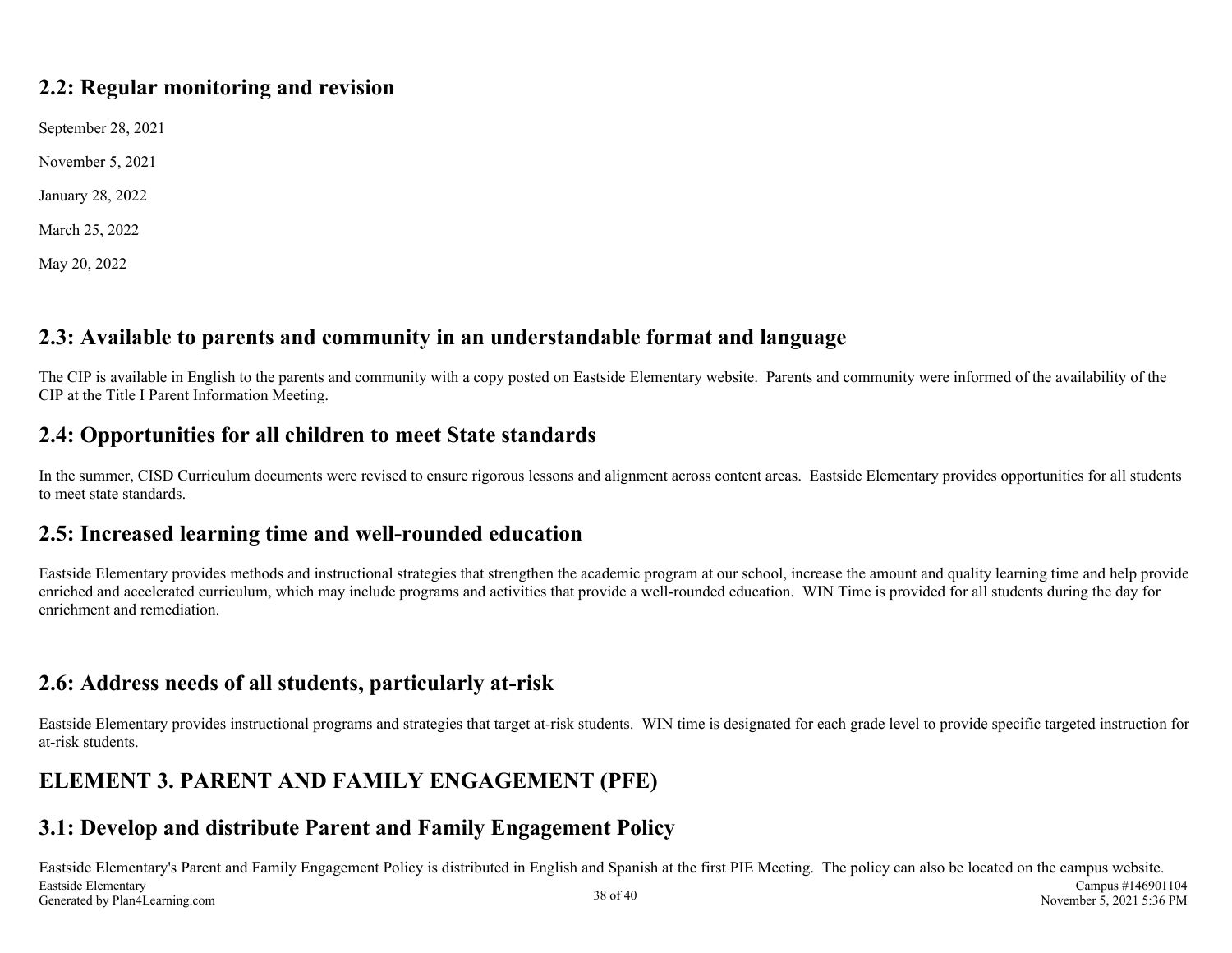## **3.2: Offer flexible number of parent involvement meetings**

We have several parent involvement meetings during the school year. Parents are invited and encouraged to attend all after school events held on campus.